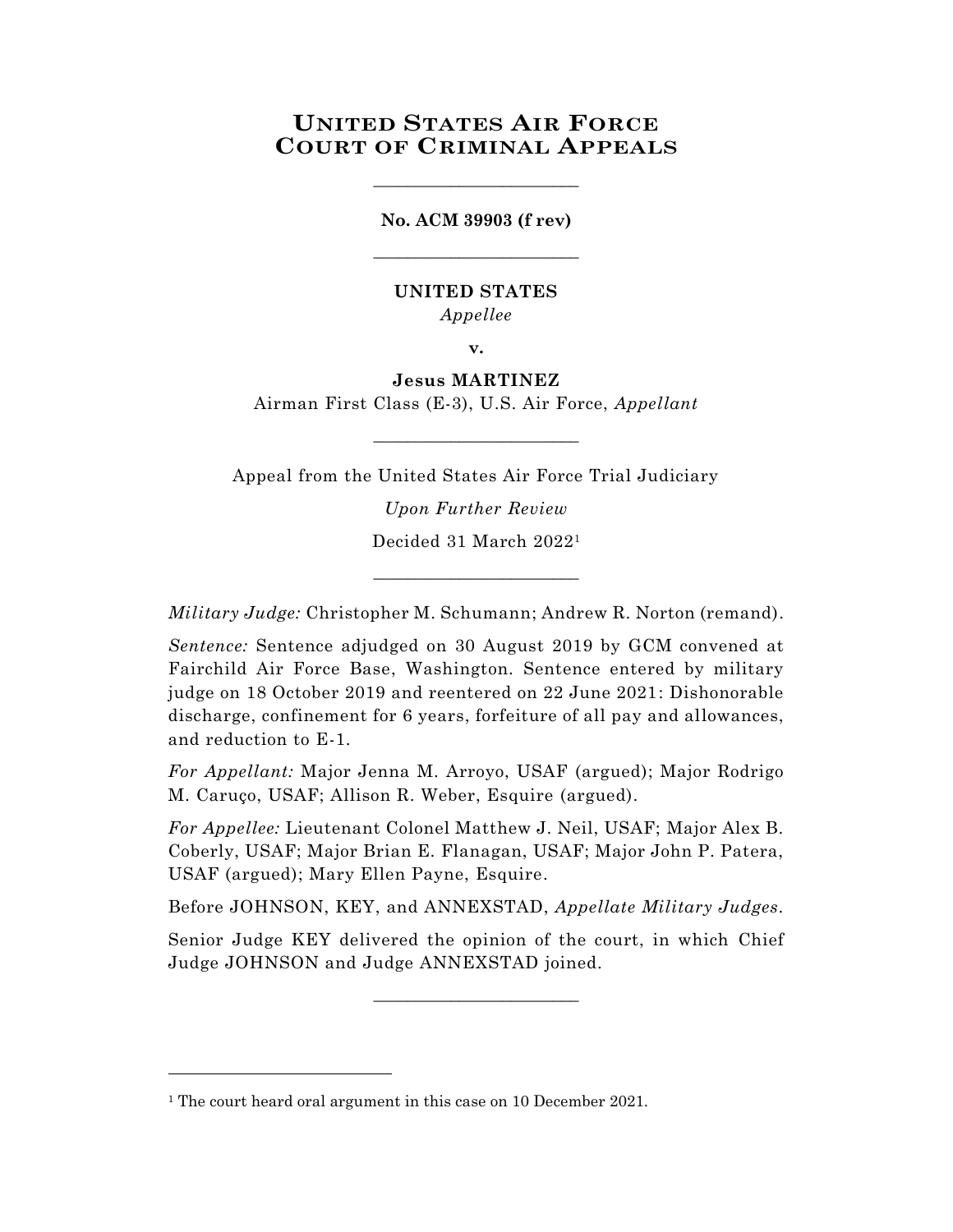# **This is an unpublished opinion and, as such, does not serve as precedent under AFCCA Rule of Practice and Procedure 30.4.**

**\_\_\_\_\_\_\_\_\_\_\_\_\_\_\_\_\_\_\_\_\_\_\_\_**

### KEY, Senior Judge:

l

A general court-martial composed of officer and enlisted members convicted Appellant, contrary to his pleas, of one specification of sexual assault and one specification of attempted sexual assault, in violation of Articles 120 and 80, Uniform Code of Military Justice (UCMJ), 10 U.S.C. §§ 920, 880.<sup>2</sup> The courtmartial sentenced Appellant to a dishonorable discharge, confinement for six years, forfeiture of all pay and allowances, and reduction to the grade of E-1. The convening authority has approved the sentence as adjudged.

Appellant's case is before us for a second time. Appellant has raised 11 issues, one of which asserts an error in the post-trial processing of Appellant's court-martial: that the convening authority erred by not taking action on Appellant's sentence as required by Executive Order 13,825, § 6(b), 83 Fed. Reg. 9889, 9890 (8 Mar. 2018), and Article 60, UCMJ, 10 U.S.C. § 860 (*Manual for Courts-Martial*, *United States* (2016 ed.) (2016 *MCM*)). In an earlier opinion, this court agreed with Appellant and remanded his case to the Chief Trial Judge, Air Force Trial Judiciary, for corrective action. *See United States v. Martinez*, No. ACM 39903, 2021 CCA LEXIS 250, at \*7–8 (A.F. Ct. Crim. App. 21 May 2021) (unpub. op.). The convening authority subsequently approved Appellant's sentence, resulting in a new entry of judgment. With this error having been corrected, we now turn to Appellant's remaining ten issues, along with a supplemental issue raised subsequent to our first opinion on this case.

The assignments of error Appellant has raised through counsel are: (1) the military judge should have recused himself from Appellant's trial; (2) the military judge failed to take appropriate action with respect to a witness who refused to disclose contact information for another witness; (3) the military judge erred in reconsidering an earlier ruling; (4) the evidence is legally and factually insufficient to support Appellant's attempted sexual assault conviction; (5) the military judge should have granted a motion for a finding of not guilty with respect to the attempted sexual assault specification; (6) the military judge

<sup>2</sup> References to the punitive articles of the Uniform Code of Military Justice (UCMJ) are to the *Manual for Courts-Martial*, *United States* (2016 ed.). Unless otherwise specified, all other references to the UCMJ, the Military Rules of Evidence (Mil. R. Evid.), and the Rules for Courts-Martial (R.C.M.) are to the *Manual for Courts-Martial*, *United States* (2019 ed.).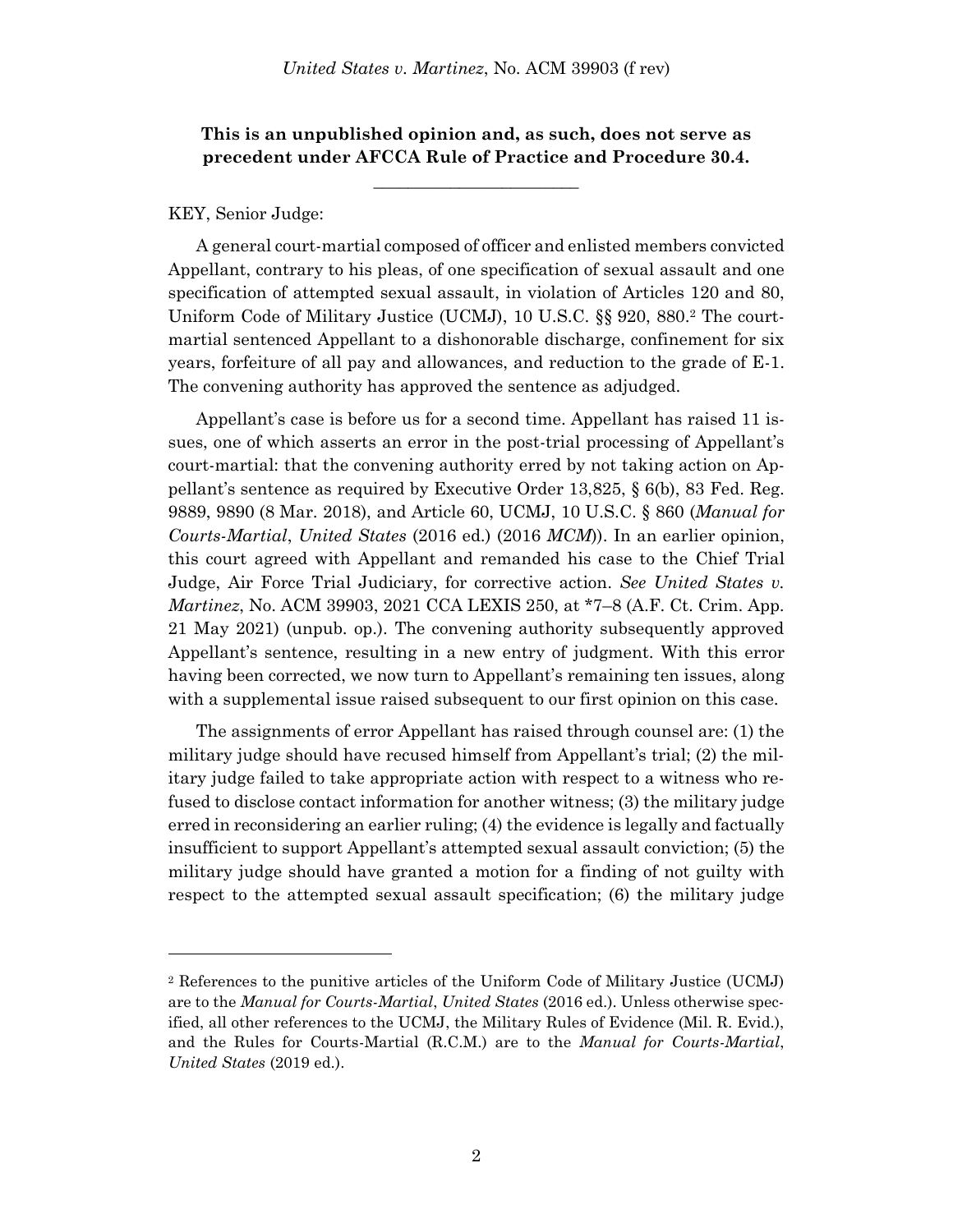failed to instruct the members on the overt acts forming the basis for the attempted sexual assault offense; (7) the record of trial is defective and incomplete; (8) Appellant's record was not docketed with this court within 150 days of his sentencing; and (9) the cumulative error doctrine requires relief. Appellant personally raised a tenth issue pursuant to *United States v. Grostefon*, 12 M.J. 431 (C.M.A. 1982): the military judge erred in a ruling under Mil. R. Evid. 412 which prohibited the Defense from cross-examining a victim on a particular matter.<sup>3</sup>

Regarding Appellant's sixth assignment of error, we conclude the military judge's instructions with respect to the attempted sexual assault offense were erroneous, and we dismiss this specification without prejudice. As a result, Appellant's fourth and fifth assignments of error are moot, and we defer his eighth assignment of error until the record is returned to this court for completion of our review under Article 66(d), UCMJ, 10 U.S.C. § 866(d).

Appellant also personally raises as a supplemental eleventh issue his claim that the Constitution guarantees him the right to a unanimous verdict, a right not reflected in the current court-martial framework. We have carefully considered this issue as well as Appellant's ninth assignment of error and find neither warrants further discussion or relief. *See United States v. Matias*, 25 M.J. 356, 361 (C.M.A. 1987).<sup>4</sup>

<sup>3</sup> We granted oral argument on the first two of Appellant's assignments of error. We further directed oral argument on two specific issues: whether we were permitted to consider matters from another court-martial in assessing whether the military judge should have recused himself; and whether the military judge erred in not ordering the production of the witness whose contact information was not disclosed in Issue (2).

<sup>4</sup> Appellant raises this claim under *Ramos v. Louisiana*, 140 S. Ct. 1390 (2020), along with both the Fifth and Sixth Amendments. U.S. CONST. amend. V, VI. However, our superior court has held "there is no Sixth Amendment right to trial by jury in courtsmartial." *United States v. Easton*, 71 M.J. 168, 175 (C.A.A.F. 2012) (citations omitted); *see also United States v. McClain*, 22 M.J. 124, 128 (C.M.A. 1986) (noting that "courtsmartial have never been considered subject to the jury-trial demands of the Constitution"). The United States Supreme Court similarly concluded neither the Fifth Amendment nor the Sixth Amendment creates a right to a jury in a military trial in *Ex parte Quirin*, 317 U.S. 1, 45 (1942). *See also Whelchel v. McDonald*, 340 U.S. 122, 127 (1950) ("The right to trial by jury guaranteed by the Sixth Amendment is not applicable to trials by courts-martial or military commissions. . . . The constitution of courts-martial . . . is a matter appropriate for congressional action."); *Ex parte Milligan*, 71 U.S. 2, 123 (1866); *United States v. Anderson*, No. ACM 39969, 2022 CCA LEXIS 181, at \*56– 57 (A.F. Ct. Crim. App. 25 Mar. 2022) (unpub. op.) (concluding *Ramos* does not create a requirement for unanimous court-martial verdicts).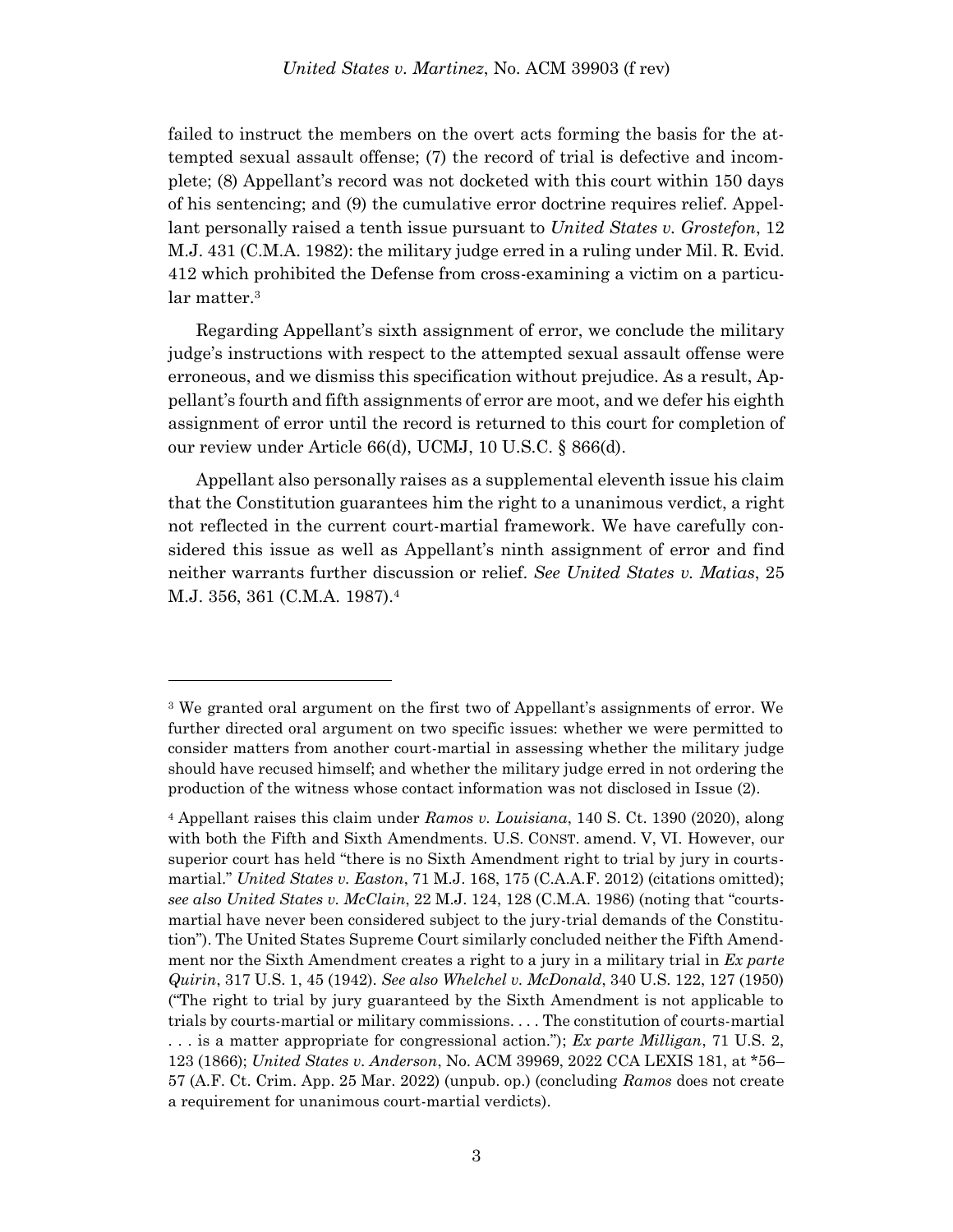#### **I. BACKGROUND**

In August 2018, while stationed at Fairchild Air Force Base, Washington, Appellant met Ms. KT—a civilian college student who lived about 90 minutes away—through an online dating application. A few days after meeting Appellant online, Ms. KT drove to Appellant's off-base house and spent the weekend with him, during which time the two embarked upon a fast-moving and sexually intimate relationship. Ms. KT returned home Monday morning, and she and Appellant made plans to see each other the following weekend, with Ms. KT making the trip back to Appellant's house that Friday evening. Appellant and Ms. KT engaged in consensual sexual intercourse Sunday night, but at some point after Ms. KT had fallen asleep, Appellant woke her up in order to initiate further sexual conduct. Despite telling Appellant "no" and physically trying to prevent his advances, Appellant penetrated Ms. KT's vagina with his penis until he ejaculated; he did not use a condom.

Ms. KT spent the following day with Appellant until early in the afternoon when she drove back to her house. Before she left, the two went shopping for an emergency contraceptive, which Appellant purchased for Ms. KT. After a few days passed, she reported to civilian law enforcement that Appellant had assaulted her, and military authorities were subsequently notified. In the ensuing investigation, Air Force Office of Special Investigations agents interviewed Ms. ES—Appellant's then-wife who was seeking a divorce from Appellant. Ms. ES disclosed that Appellant had attempted to sexually assault her in the middle of July 2018, an offense which she had not previously reported.<sup>5</sup> Appellant was charged with, and convicted of, sexually assaulting Ms. KT and attempting to sexually assault Ms. ES. He was also charged with, but acquitted of, committing abusive sexual contact on Ms. ES.

#### **II. DISCUSSION**

### **A. Military Judge Recusal**

l

Appellant argues the military judge was biased against the lead trial defense counsel, and the military judge should have therefore recused himself from Appellant's court-martial. Appellant argues as a second basis for relief that the military judge should have recused himself based upon the appearance of bias on the military judge's part. As a remedy, Appellant asks us to set aside the findings and sentence. In support of his argument, Appellant cites to a number of events occurring both before and during his court-martial; we only address the most significant events raised.

<sup>5</sup> Appellant and Ms. ES had divorced by the time of Appellant's court-martial.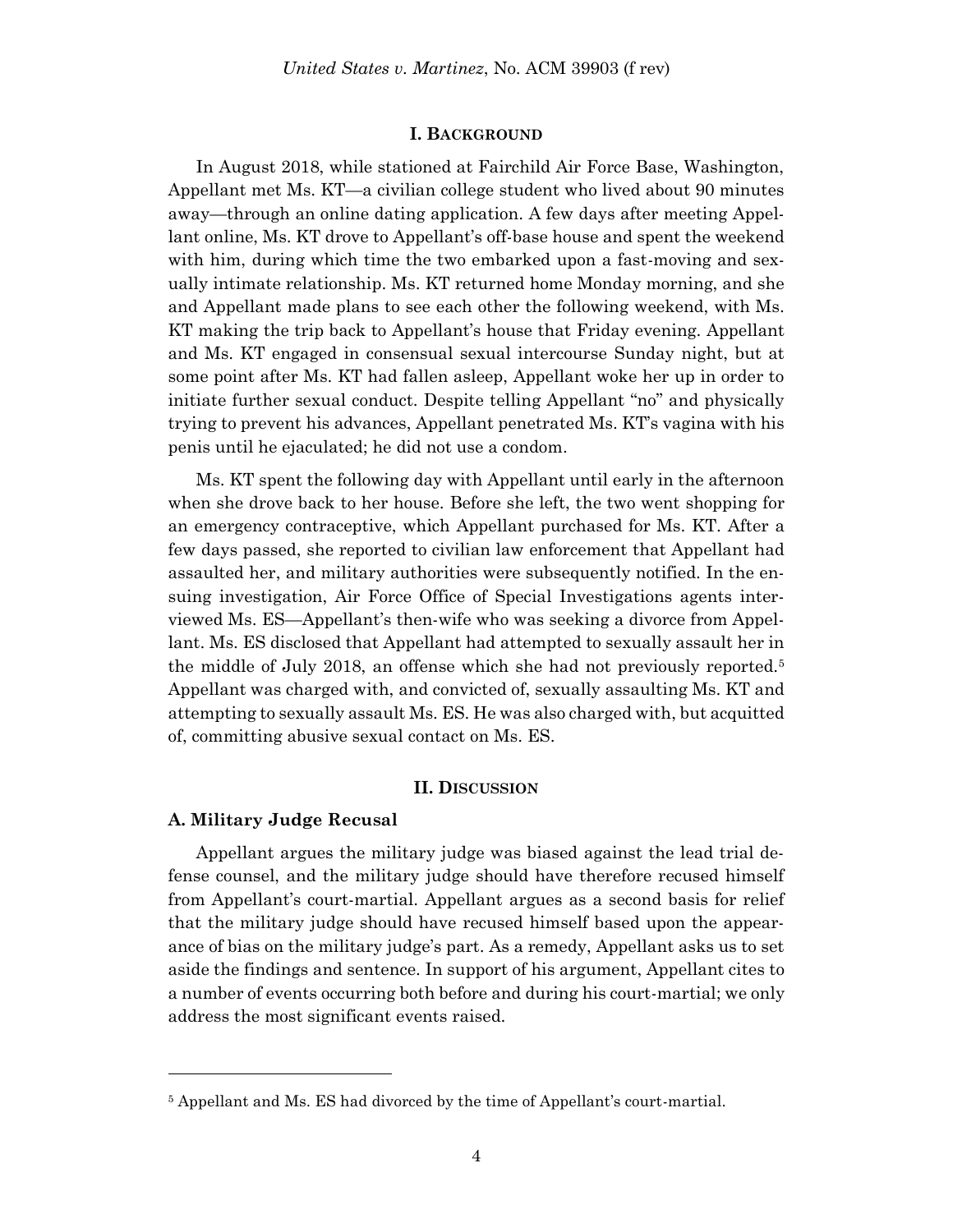### **1. Additional Background**

### *a. Motion for Recusal*

l

Appellant's court-martial began with a two-day-long motions hearing on Thursday, 22 August 2019. The trial itself started Monday, 26 August 2019, with Appellant being represented by a circuit defense counsel as lead counsel along with a more junior area defense counsel. The military judge had previously issued a scheduling order in April 2019 which set a deadline of 22 July 2019 for filing motions.

On 15 July 2019—one week before that deadline and more than a month before the motions hearing—the Defense asked the military judge via email for permission to delay filing a motion "pertaining to charging defects" until trial, because making the motion sooner "would simply allow the Government the opportunity to correct the defects." Alternatively, the Defense sought permission to file the motion *ex parte*. Less than ten minutes later, the military judge sent a reply email to both parties in which he denied both the Defense's request to file the motion late and the request to file the motion *ex parte*. That same day, the Defense submitted a written motion asking the military judge to reconsider his ruling. The Defense argued the military judge's scheduling order was in conflict with the Rules for Courts-Martial insofar as the order set deadlines in advance of those found in the rules.<sup>6</sup> The Government opposed reconsideration, and, on 20 July 2019, the military judge sent the parties an email in which he said he had reconsidered his ruling on the Defense's motion for relief from the scheduling order deadline, and he was again denying the Defense's motion as well as the proposed alternative relief of an *ex parte* filing.

The next day, the Defense submitted a motion to dismiss the attempted sexual assault charge under the theory that the charge's specification failed to state an offense. The tenor of the motion was that the specification did not provide Appellant adequate notice because it did not explain either how Appellant attempted to sexually assault Ms. ES or why he was unable to complete the offense. The Defense implied in the motion that by being compelled to submit the motion earlier than required by the Rules for Courts-Martial, there may be an appearance of the Defense "attempting to assist the Government perfect their case." The Government opposed this motion, arguing it had no

 $6$  Under R.C.M.  $905(b)(2)$ , a motion asserting a failure to state an offense may be resolved at any time during a court-martial. The Defense proposed serving their motion on the Government "after arraignment or empanelment, and the court can recess for however long is necessary to provide the trial counsel the opportunity to respond on the merits."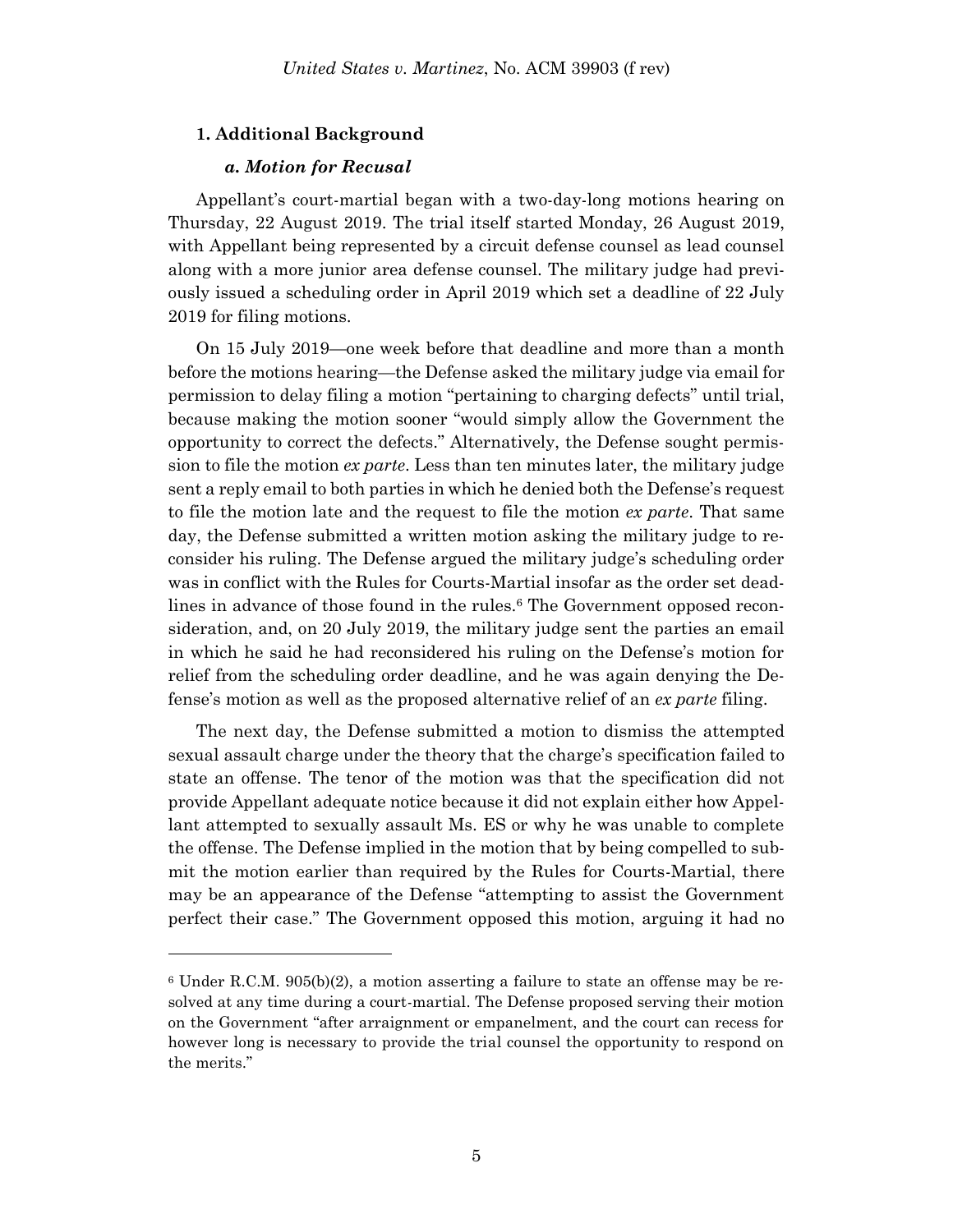obligation to allege specific acts which "amount to an attempt." Trial counsel also added in their motion this line: "General gripes about the Government's charging in this case may be therapeutic to express in a motion, but they do not give rise to the requested remedy. Had the Defense requested in a Bill of Particulars this information, it would have been theirs."<sup>7</sup> Trial counsel did not comment on the Defense's claim regarding the timing of the motion.<sup>8</sup>

During the week of 12 August 2019—that is, the week before the motions hearing—the Air Force's circuit trial and defense counsel, along with all the military trial judges, participated in the Air Force Circuit Advocacy Training workshop at Joint Base Andrews, Maryland. During the workshop, the Chief Trial Judge of the Air Force Trial Judiciary conducted a session with the circuit defense counsel in which he asked the counsel for their feedback with respect to the Air Force trial judges. Afterwards, the Chief Trial Judge held another session with just the trial judges, all of whom are subordinate to, and in the rating chain of, the Chief Trial Judge. In that session, the Chief Trial Judge explained that one of the circuit defense counsel had raised a concern about a military judge requiring defense counsel to disclose details of a particular motion earlier than required by the *Manual for Courts-Martial*. The military judge detailed to Appellant's court-martial participated in this session and concluded that the defense counsel in question was the circuit defense counsel in Appellant's case, and that the motion being referenced was the one he had denied a few weeks earlier. When the session concluded, the military judge approached the Chief Trial Judge and explained that the motion pertained to an ongoing court-martial and that, as a result, he was "probably going to mention it on the record."

After the workshop, but before the motions hearing, the military judge issued a written ruling on the Defense's reconsideration motion seeking relief from the scheduling order. The military judge's ruling denying the Defense motion was largely rooted in the prohibition of using *ex parte* communications for the purpose of gaining a tactical advantage over the other party. Because the Government would be able to withdraw defective specifications and then re-refer them to a new court-martial, the military judge reasoned that permitting the Defense to untimely file their motion would have little practical impact other than either delaying Appellant's trial or subjecting Appellant to a second

<sup>7</sup> The Defense had submitted a request for a bill of particulars, but trial counsel contended it did not specifically request information pertaining to the conduct underlying the attempt specification.

<sup>8</sup> The military judge later denied the motion after the motions hearing but before trial on the merits began. He concluded that Appellant was on adequate notice of the offense he was to defend against.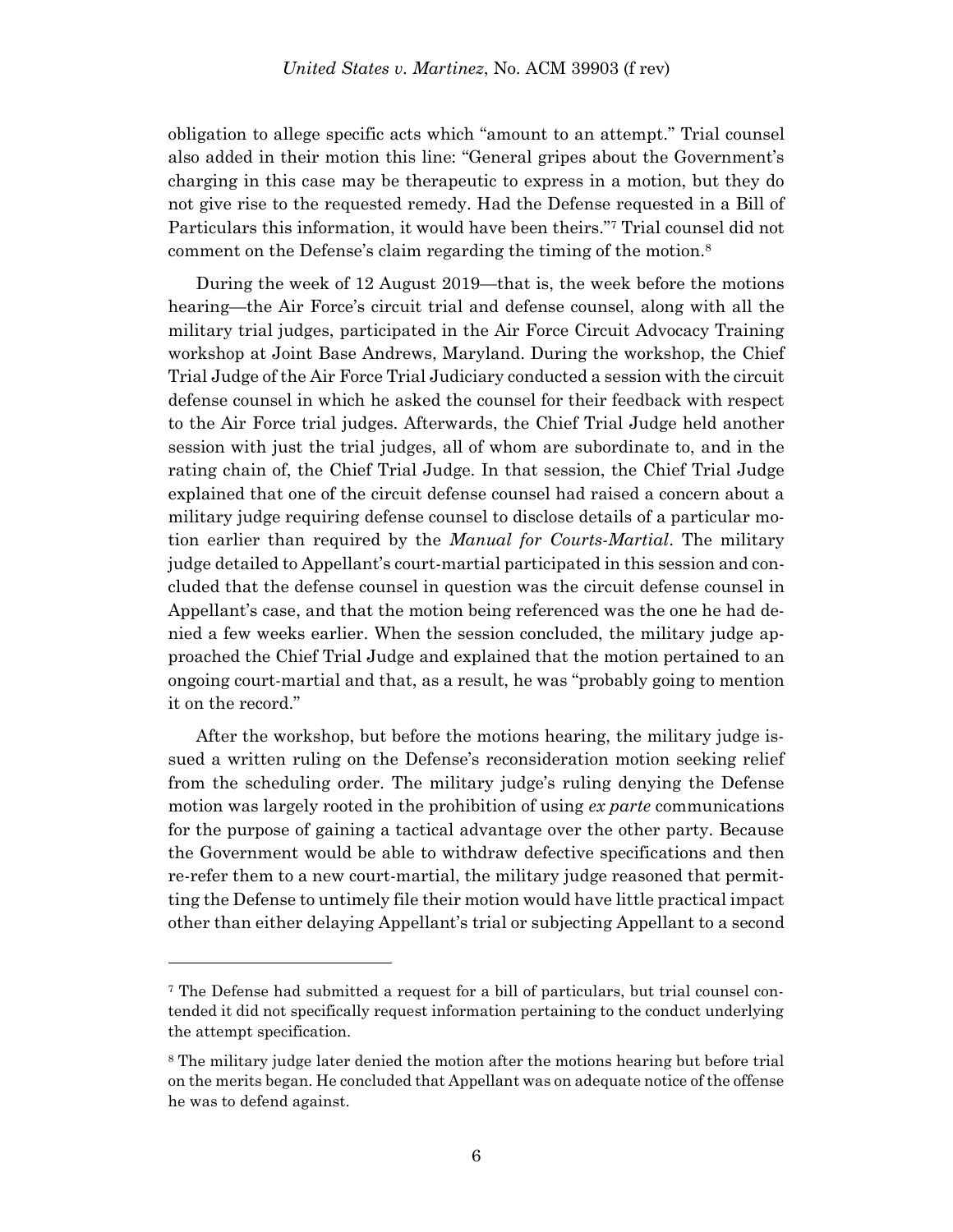court-martial. The military judge further rejected trial defense counsel's contention that they may "violate a potentially invalid modification of the [Rules for Courts-Martial] by directly ignoring a now direct requirement from this court to file the motion and serve all parties." In doing so, the military judge posited that it was a routine practice of military judges to set deadlines earlier than those found in the Rules for Courts-Martial in order to promote efficiency in the trial process. The military judge then noted that while he could not prevent the Defense from filing an untimely motion alleging a failure to state an offense, he had "other potential remedies available," such as "addressing the alleged conduct on the record during trial" and holding counsel in contempt.

At the outset of the first day of motions, and apparently without advance notice to the parties, the military judge explained on the record what had happened at the workshop. He characterized the episode as the Chief Trial Judge "inform[ing] the group that a defense counsel had specifically complained that a military judge had issued a scheduling order and provided an additional, more specific order requiring the defense counsel to disclose the details of a defense motion." The military judge went on to state on the record that he found "expressing dissatisfaction to the Chief Trial Judge regarding a specific ruling issued by a military judge" was "problematic, to say the least," as it "may impact that military judge's independent judicial decision-making process in that case or future cases." Discussing rulings by our court and our superior court, the military judge said that "the process for expressing displeasure with the military judge's ruling" do not include "raising the complaint to that military judge's supervisor."<sup>9</sup> He also told the parties that "[e]xpressing dissatisfaction with the military judge's ruling in a specific case to that military judge's supervisor is strictly prohibited."<sup>10</sup>

<sup>9</sup> The military judge cited *United States v. Hutchinson*, No. ACM 38503, 2015 CCA LEXIS 269 (A.F. Ct. Crim. App. 29 Jun. 2015) (unpub. op.). That case, however, dealt with government attorneys contacting a judge's supervisor regarding the judge's scheduling decisions and whether, by doing so, the attorneys' conduct created the appearance of unlawful command influence.

<sup>10</sup> Although not entirely clear, the military judge seemed to derive this premise from *United States v. Ledbetter*, 2 M.J. 37 (C.M.A. 1976), a case which dealt with claims that The Judge Advocate General—not a defense counsel—improperly scrutinized a judge's sentencing decisions. In *Ledbetter*, the Court of Military Appeals held "official inquiries . . . which question or seek justification for a judge's decision" were barred "unless such inquiries are made by an independent judicial commission established in strict accordance" with a 1972 American Bar Association standard—a standard which no longer appears to exist.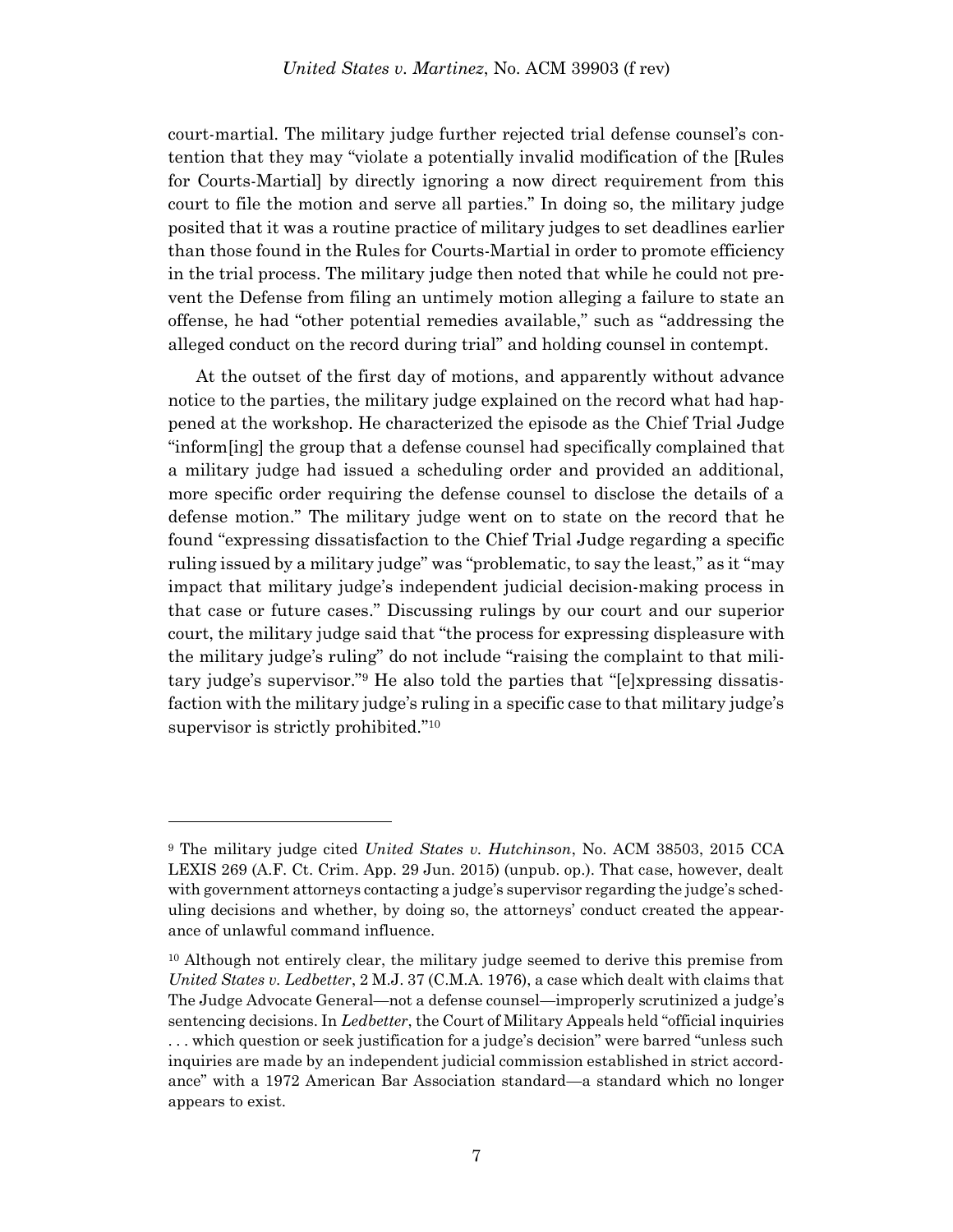The military judge went on to explain that "[s]uch conduct could call into question the military judge's decision to reconsider or not reconsider a particular motion issue out of fear of reprisal from his judicial supervisor" or, alternatively, "that the military judge's judicial independence is in question because a decision on a motion issue has been influenced by a supervisory judge." He said doing so "places the military judge in an undesirable position of having his impartiality called into question through no fault of his own because a counsel disagrees with a judicial decision and chooses to raise that concern with the military judge's direct supervisor." The military judge explained various options for counsel to address his rulings, ultimately advising them that "[c]ontacting the military judge's supervisor to express dissatisfaction with an adverse ruling in an ongoing case is not an appropriate remedy."

After providing the foregoing guidance, the military judge described the circuit defense counsel's comments at the workshop as "an unfortunate misstep on the part of counsel" but which were "immaterial on the merits of this case." He explained that at the time he learned of the comments, he had ruled and already drafted—but not yet provided to counsel—his written ruling on the scheduling-order matter. He noted the Chief Trial Judge had not sought to influence the court with respect to any rulings related to Appellant's trial. He told the parties he "ha[d] no concerns with his impartiality going forward and [was] confident that his fairness cannot be reasonably questioned" and that he "will not be improperly influence[d] by this particular matter." The military judge explained he raised the matter of the workshop out of his duty to ensure the fairness of Appellant's trial as well as his concern for "absolute transparency with regard to an issue that has at least some potential to call into question the impartiality" of the court. The military judge then asked the parties if they had any questions or desired to challenge him, and circuit defense counsel answered: "No questions and no challenges."

The military judge proceeded to hear motions over the rest of the day and the next day, Friday, 23 August 2019, including a defense motion to compel the assistance of a computer analyst who could review data the Government had extracted from Appellant's cell phone. The Government had previously made a hard drive containing the extracted data available to the Defense, but trial defense counsel asserted they had no ability to access the contents of the drive, much less review the data. At some point after the court recessed on Friday, the military judge granted this motion and the analyst began his review. This analysis continued over the weekend with the Defense periodically providing newly discovered information to trial counsel.

On the morning of Monday, 26 August 2019, the military judge and the parties discussed proposed voir dire questions, and about ten minutes before the members were scheduled to be brought into the courtroom, trial defense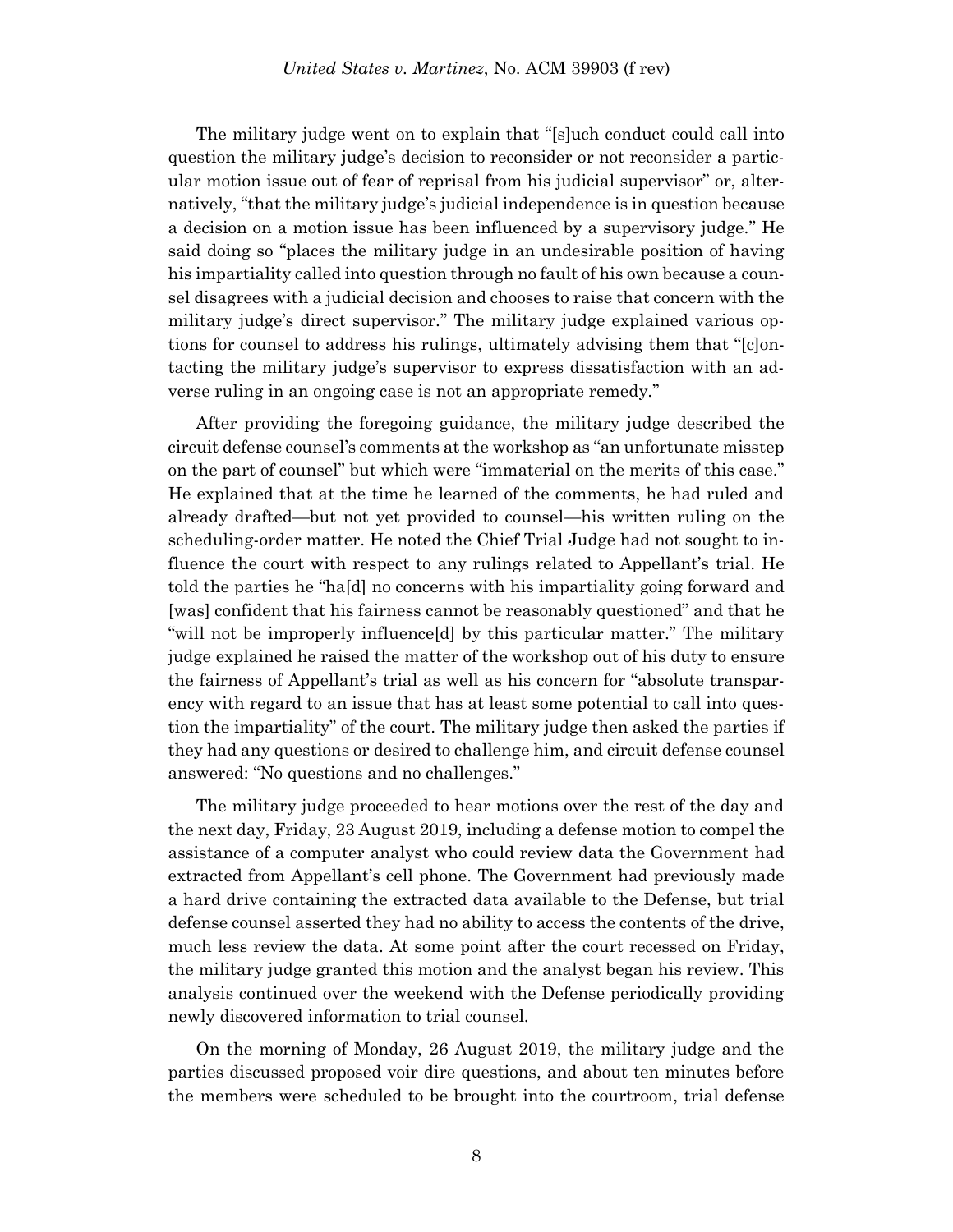counsel provided the military judge with 13 affidavits from people who had attended the advocacy workshop earlier in the month. In essence, the affidavits suggested Appellant's circuit defense counsel had not been referring to any particular case during the meeting with the Chief Trial Judge and that the comments were not so much a "complaint" as they were the catalyst for a discussion. Circuit defense counsel then asked to voir dire the military judge and to call the Chief Trial Judge as a witness "to determine if there's an attempt to create bias of the military judge, if the trial judge is biased against defense counsel, or if there's been [an] attempt made to chill the role of defense counsel in this case."

The military judge agreed to answer defense questions, and during the ensuing voir dire, he explained the Chief Trial Judge had never mentioned a particular counsel or a particular case, but he concluded the Chief Trial Judge was referring to Appellant's case and the detailed circuit trial counsel based upon what the Chief Trial Judge had said about the issue. The military judge further explained he felt obligated to disclose the fact the matter came up out of concern for the possible perception that he might be reviewing his decisions based upon comments made to his supervisor, even though the Chief Trial Judge had not told him to do or not do anything with respect to the court-martial. The military judge asserted he "will not be influenced by anybody" and that he "hold[s] absolutely no animus towards any counsel, ever," noting that he was "retirement eligible" and "not going to be a general officer."

The military judge did concede he might "get a little bit fired up when it comes to issues" and perhaps had been "hypersensitive" about circuit defense counsel's comments at the workshop and added, "in the future, I would love counsel, even in an academic setting, to not raise issues that are pending before any court." At one point, circuit defense counsel posed the following question:

Noting that we sit in the same building when we're not on the road, and we never discuss ongoing cases in *ex parte* fashion. You've always had an open door to me. Our families have socialized at holiday parties. You've always invited me to sit down for conversations about the Air Force, about officership, and been a mentor to me in those things. Has any of that changed as a result of this?

The military judge answered, "No, I hope not. I hope not from your perspective." Circuit defense counsel then commented, "It hasn't."

After questioning the military judge for about 30 minutes, circuit defense counsel made an oral motion for the military judge to recuse himself from the court-martial. Circuit defense counsel essentially argued there was an appearance of unfairness based upon the military judge's concession of being "perhaps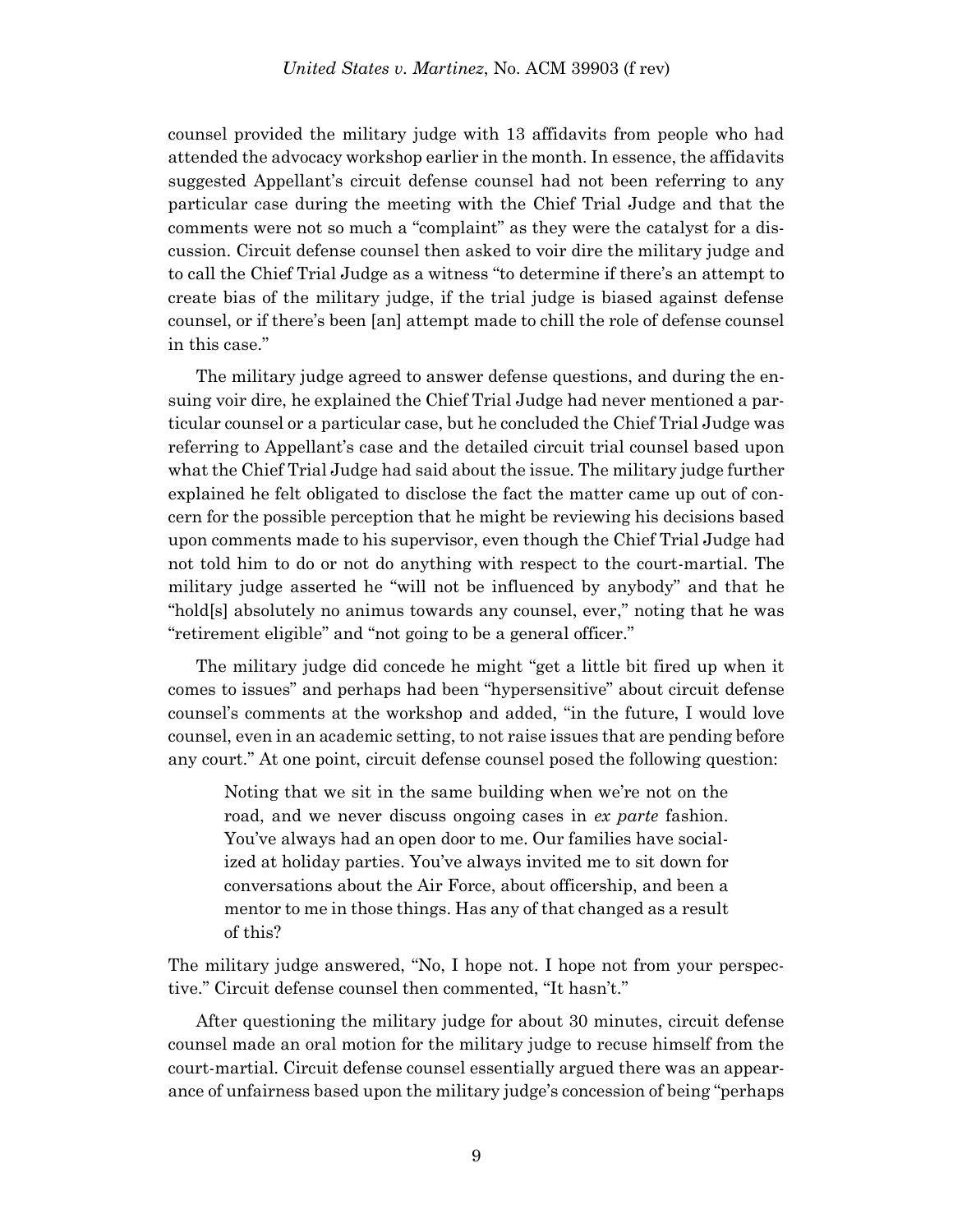hypersensitive" and having concluded counsel had "complained" at the workshop, although circuit defense counsel also said, "I want to put on the record, based on the military judge's responses, and based on the affidavits, there appears to be no actual bias in this case."<sup>11</sup> The military judge verbally denied the motion, and the rest of the day was spent selecting court members. Once that process was complete, the members were told to report back at 0830 hours the following morning.

When the court convened the next day, Tuesday, 27 August 2019, the military judge placed his written decision on the recusal motion on the record. His ruling indicated he found that "no persuasive connection has been drawn between the military judge's raising on the record the manner in which a pending matter was addressed to the [Chief Trial Judge] and a reasonable inference of partiality."

# *b. Opening Statement Slides*

l

At 0830 hours, after placing his recusal ruling on the record, the military judge asked the parties if there were any other matters to take up before calling the members for opening statements. At that point, trial counsel told the military judge the Government had just received a copy of the slides that the Defense intended to use in their opening, and said those slides contained "screen shots of things that are not in evidence" such as text messages between [Ms. ES] and Appellant, which trial counsel asserted had not been previously disclosed to the Government. The military judge turned to trial defense counsel and said,

Once again, [five] minutes after the time I told the members to be here that we would get started, I'm dealing with another last minute issue. I'm just—I'm curious defense. What did you think was going to happen when you presented these slides to the [G]overnment this morning? What did you think the outcome would be? . . . What did you think was going to happen? Did you think that we were going to just roll right into the court members or did you think that they might have a concern about some of the content to [sic] this?

Trial defense counsel confirmed the text messages in the slides had been discovered in their expert's analysis over the weekend of the data the Government had seized from Appellant's phone, leading the military judge to ask,

<sup>11</sup> Circuit defense counsel did not renew his earlier request to have the Chief Trial Judge called to testify.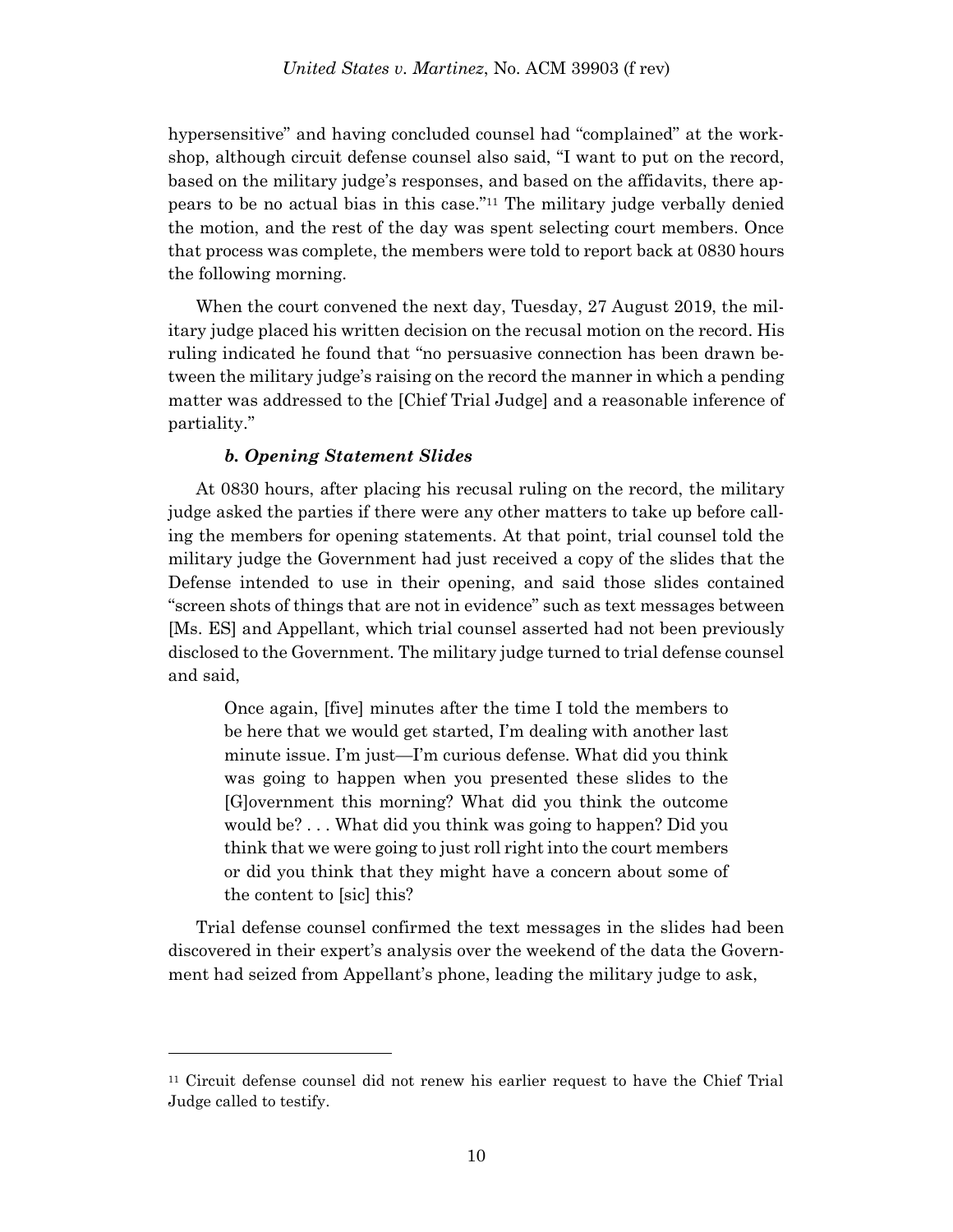Did we or did we not discuss two or three days ago when the court granted your expert to allow you to gain access to that extraction, that there might be some issues with regard to discovery? For example, if you found anything in there that certainly you intended to introduce at trial or use at trial, you had disclosure obligations to the [G]overnment under the discovery rules under [R.C.M.] 701, right? It's not a one-way street. It's not they have to provide you with everything and then you get to come in seven [] minutes after we told the members to be here and say, "Here's some stuff that we found. We're just going to give it to you now." Do you understand that?[ <sup>12</sup>]

After more discussion of the matter, the military judge said,

All right. I've heard enough. Government, how much time do you need? I'll give you as much time as you need. I'm not going to operate this trial on the fly and do things because they just keep dropping in my lap. I haven't—I haven't offered recesses yet to deal with these surprise issues but now we're going to start doing it because I'm just not going to deal with these on the fly.

The court reconvened shortly before noon, and the military judge said the Defense had, in fact, complied with their discovery obligations regarding the text messages. However, he concluded the Defense's use of the text messages in the opening slides "would amount to publishing an exhibit to the court members before an evidentiary ruling can be provided," and that he felt it would be "improper" to show the members the messages "without any further instruction as to how the members can consider the specific messages." As a result, trial defense counsel removed the text messages from their slides and did not reference them in the Defense's opening statement.

<sup>12</sup> During the motions hearing regarding the Defense's motion to compel expert assistance, circuit trial counsel argued that if the Defense found "something on the phone that they wish to use, that will create additional discovery obligations" which could result in a trial delay. The military judged asked the Defense, "Have you contemplated the implications of what will likely happen through the course of the appointment of an expert[?] You go beyond the scope of what the [G]overnment searched in that extraction, what that means as far as your obligations under discovery and potentially your obligations to provide information to the United States government that comes off of your client's phone?" Trial defense counsel replied, "Absolutely. That has been fully considered." The military judge then said, "They're going to want to look as deeply as you want to look. Do you understand that?" Trial defense counsel responded affirmatively.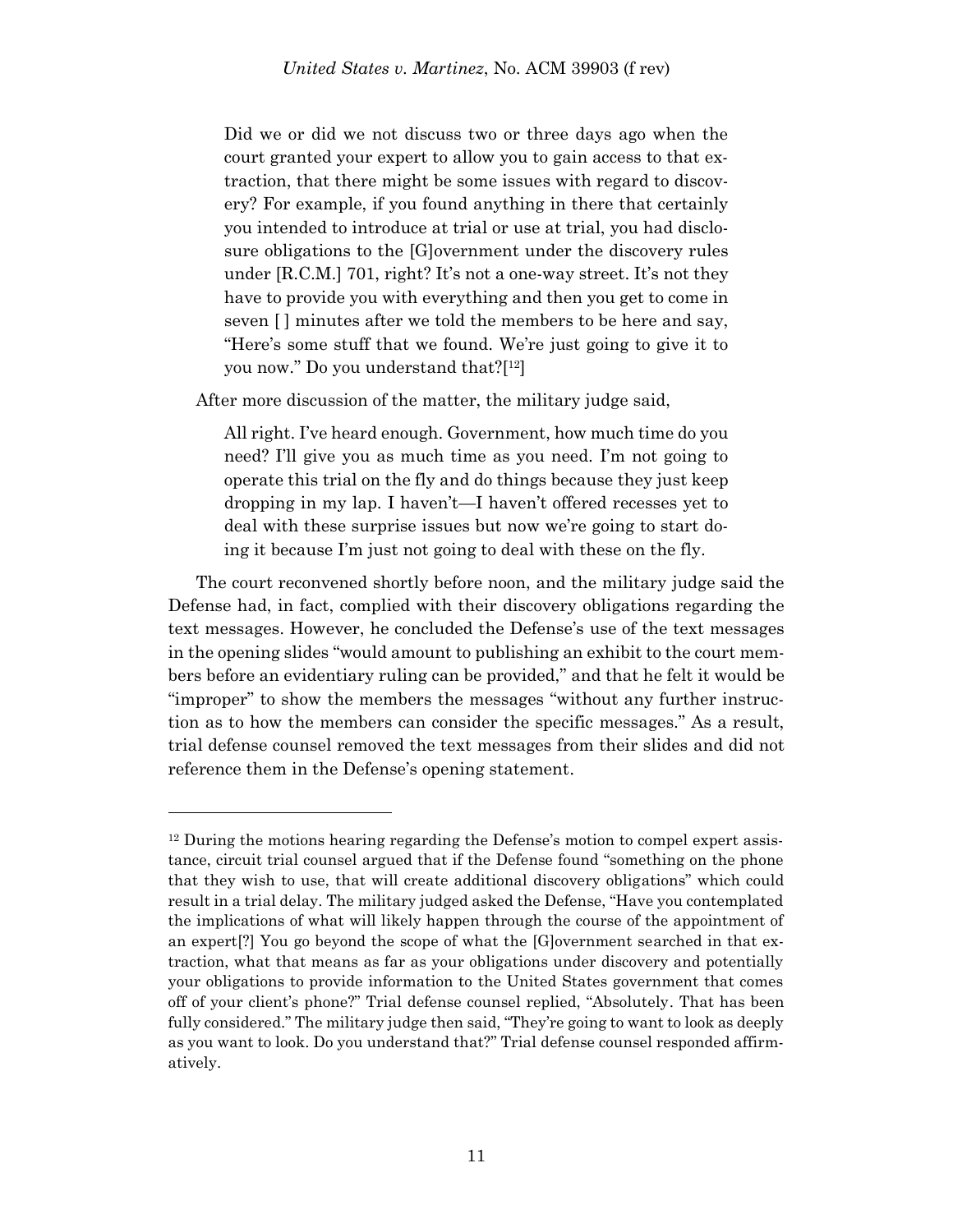### *c. Mil. R. Evid. 412 Ruling and Opening Statements*

The preceding Friday, the military judge had heard arguments on a defense motion to admit evidence under Mil. R. Evid. 412 related to Ms. KT, and he provided the parties a written ruling on Saturday. <sup>13</sup> One part of this motion was the Defense's request to be able to reference the specific number of times Appellant and Ms. KT allegedly had sex during their relatively short relationship, a number which we need not repeat here. The Defense's theory, as we understand it, was that Appellant and Ms. KT had rapidly escalated the intensity and intimacy of their relationship and were frequently engaged in sexual activity such that Appellant may have had a valid mistake of fact defense as to Ms. KT's consent during the assault. An alternative defense theory was that Ms. KT was unnerved by the speed of the relationship—in which she and Appellant were discussing marriage by their second weekend together—and she falsely claimed she had been assaulted in order to extricate herself from the relationship. <sup>14</sup> Trial counsel specifically objected to the admission of this evidence, arguing that the number of times the two had sex was irrelevant and it was being offered simply to paint Ms. KT as being promiscuous.<sup>15</sup> Ms. KT's special victims' counsel said he thought it was "completely fair" for the Defense to "ask if it was multiple times or if it was more than one time," but noted Ms. KT did not agree with the number the Defense proposed.<sup>16</sup> In his written ruling, the military judge ruled that the Defense *could* present evidence regarding

<sup>&</sup>lt;sup>13</sup> The pretrial motions and the transcript of the related hearing were sealed by the military judge. This opinion contains discussion of sealed material only as necessary for our analysis.

<sup>&</sup>lt;sup>14</sup> This theory also relied on the fact Ms. KT and Appellant bought an emergency contraceptive for Ms. KT to use before she returned home at the end of the second weekend. The Defense sought to characterize this as a "pregnancy scare." Ms. KT described it as a precautionary measure following the assault, because Appellant had not worn a condom.

<sup>&</sup>lt;sup>15</sup> Trial counsel's written response to the Defense's motion was more ambiguous on this point; they wrote: "The Government has no objection to the admission of evidence that [Appellant] and [Ms. KT] had consensual sex before the charged incident. That said, detailed testimony as to the frequency of the pre-assault consensual sex or an implication that it formed the whole basis of the relationship quickly risks running afoul of [Mil. R. Evid.] 412 and [Mil. R. Evid.] 403." The written motion did not address the specific number of times the two had sex that trial defense counsel alleged in their Mil. R. Evid. 412 motion.

<sup>16</sup> However, Ms. KT's special victims' counsel's written response said Ms. KT "does not object" to admission of evidence that she and Appellant had sex the specific number of times alleged by the Defense.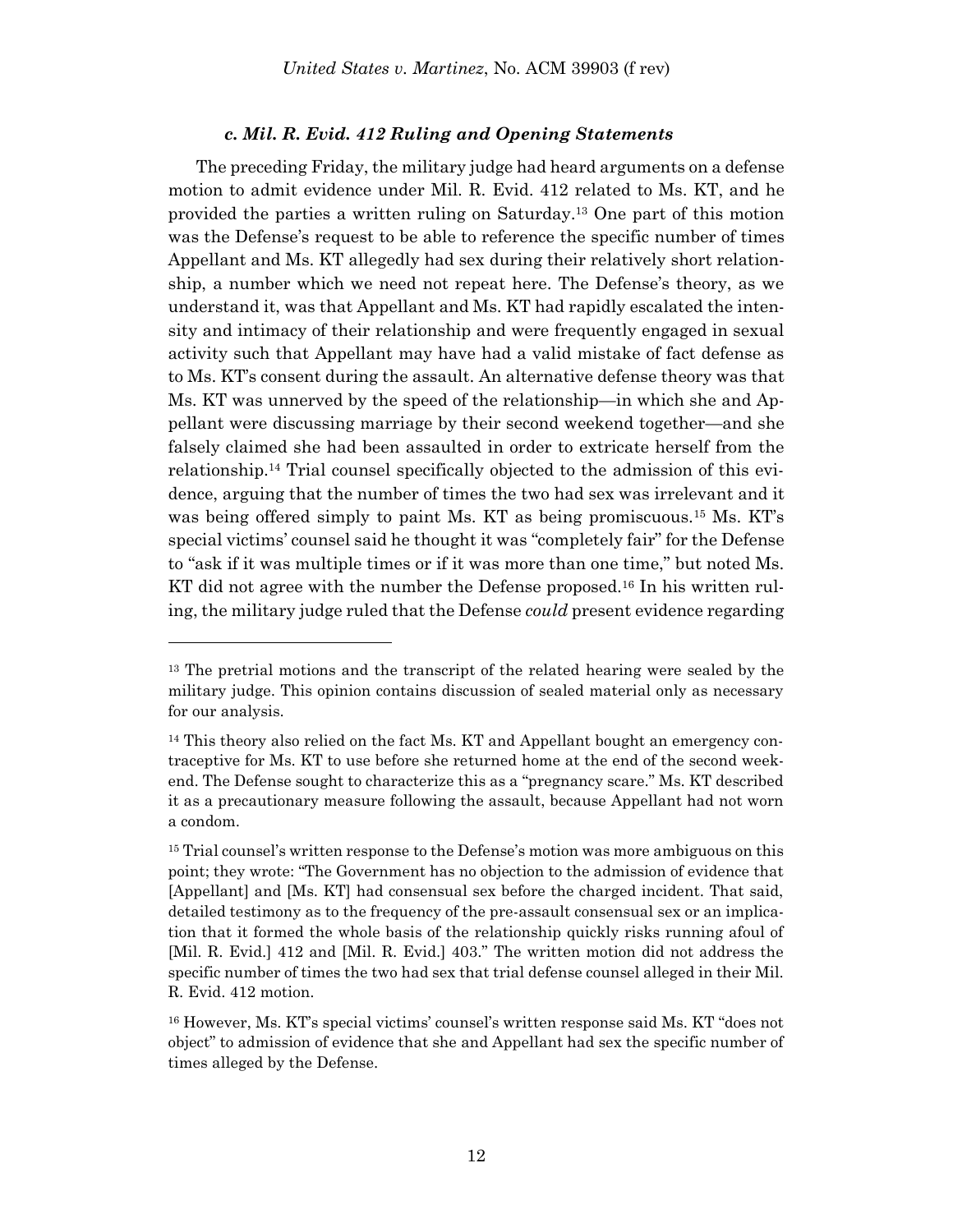the specific number of times the Defense alleged Appellant and Ms. KT had sex because—according to the military judge—there had been no objection from either trial counsel or the special victims' counsel.<sup>17</sup> The military judge ruled the Defense *could not* present evidence either that Appellant and Ms. KT talked about having sex before they met or that they had sexual intercourse just a few hours after they did meet.

The Defense also made a motion to admit evidence under Mil. R. Evid. 412 regarding Ms. ES, Appellant's ex-wife. The military judge's ruling on that motion permitted trial defense counsel to admit evidence that Ms. ES and Appellant had been in a sexual relationship for five years, but prohibited eliciting "testimony regarding the frequency of intercourse or specific sexual acts."

In the Defense's opening statement, trial defense counsel began explaining the origins of Appellant's relationship with Ms. KT, telling the members, "They immediately start moving from [an online dating application] to talking on text message and things ramp up and intensify, intensify considerably very quickly. They get to know each other with a deep, personal, intimate level and no topic is off conversation." Trial counsel objected, saying, "[w]e have litigated this issue," and the military judge sustained the objection, telling the members to disregard trial defense counsel's "last statement." Moments later, trial defense counsel told the members about the first weekend Ms. KT spent with Appellant: "They go out on the town, they're drinking, they go to coffee shops, he shows her Spokane, and they have consensual sex on multiple occasions the first week." Trial counsel objected again, saying, "We have litigated this issue. Your ruling was clear." As a result, the military judge excused the members and convened an Article 39(a), UCMJ, 10 U.S.C. § 839(a), session outside their presence. This session was closed to spectators other than the parties, Ms. KT, and Ms. KT's special victims' counsel.

In the session, trial counsel re-raised the first objection and said, "I don't know what exactly the defense counsel was trying to do. If he's trying to pull something over the [c]ourt; if he's trying to infer something; if it's bad faith; or just bad lawyering." Trial counsel further indicated the Government might

<sup>&</sup>lt;sup>17</sup> In paragraph 27 of the military judge's ruling, he wrote that "the Defense identified" the following matters for admission . . . (e) Between on or about 17 Aug and 27 Aug 2018 [Ms. KT] and [Appellant] had consensual sex approximately [X] times." Immediately following the heading of "Admissible Without Objection," paragraph 28 states the information in paragraph 27(e) is admissible based on the absence of objection from the Government and based on the information being "relevant to the issues of consent or mistake of fact as to consent . . . and may be constitutionally required."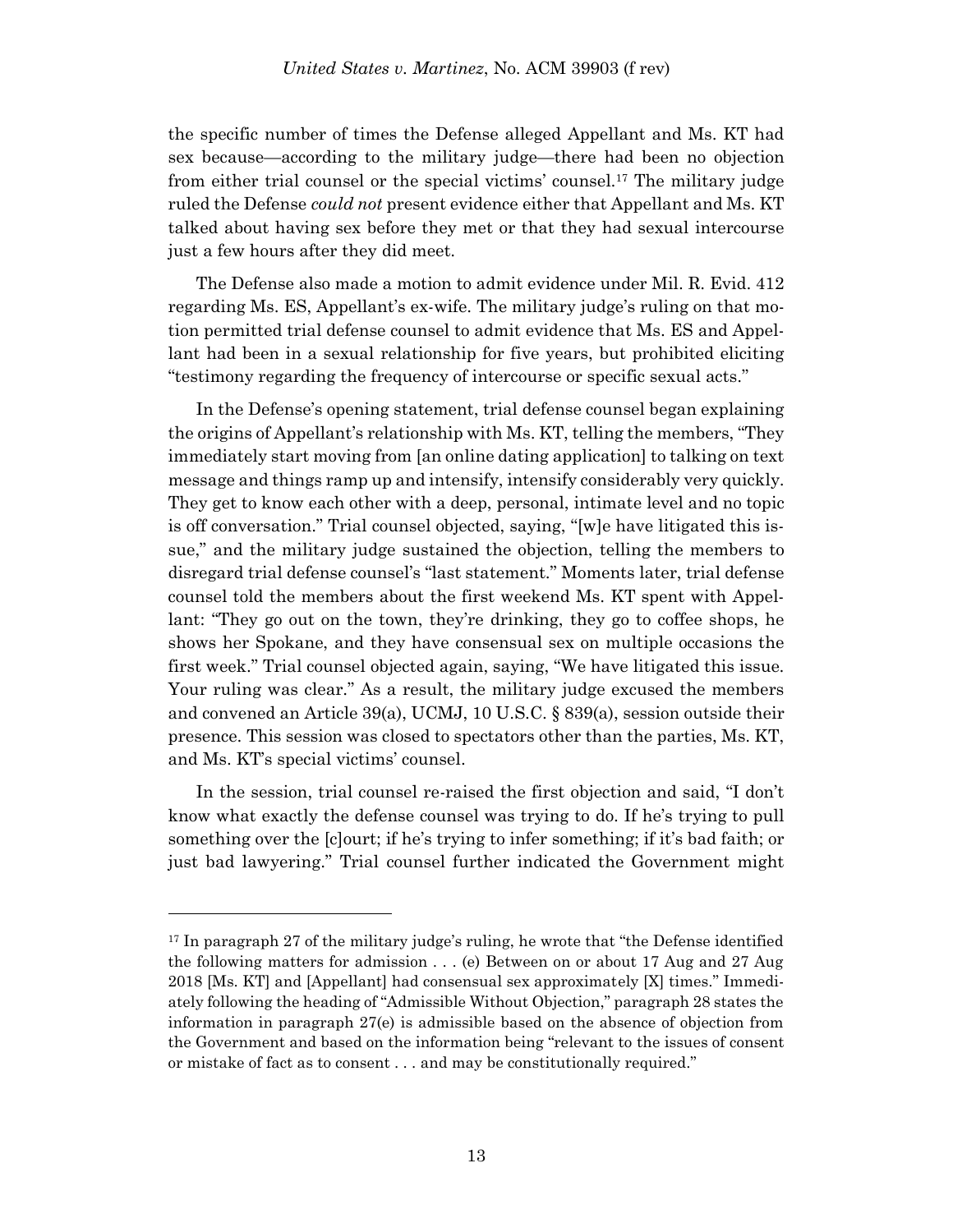need to evaluate whether new members would be required if the Defense "continue[d] to flaunt" the military judge's ruling. Trial counsel argued that by saying "no topic is off conversation," the Defense had violated the military judge's ruling regarding how soon Appellant and Ms. KT first had sex. Regarding the second objection, trial counsel pointed to the military judge's ruling prohibiting evidence of Appellant's and Ms. KT's pre-meeting discussions about having sex. <sup>18</sup> This led the military judge to turn to the Defense and say,

Okay. Defense, so we had pretty extensive motions practice under [Mil. R. Evid.] 412, I've given you an 11-page ruling that was pretty detailed—I thought—with regards the left and rights, with regards to what you could and couldn't get into. I'm being as patient as I can with these types of issues that keep sort of popping up as if there's no recollection of the discussions that we've had in the past on these types of issues.

The military judge next incorrectly asserted the Defense had told the members Appellant and Ms. KT had sex just a few hours after meeting and claimed the Defense had also violated the ruling regarding Appellant and Ms. KT talking about having sex before they had met. He asked trial defense counsel, "Why are you talking about that in light of the [c]ourt's ruling on [Mil. R. Evid.] 412?" Trial defense counsel disputed he made either of those statements and argued the opening statement had been consistent with the military judge's ruling. The military judge responded,

What are you implying there with regard to "all topics, nothing was off-limits?" Do you mean baseball, weekends in the park? What are you talking about when you say—what's the implication that you're trying to lead with the court members when you say, before they met, they talked about all topics. Nothing was off-limits. Because, you know, we are all adults here, right? What was the implication of that? What are you trying to imply?

The Defense explained they were trying to show how quickly the relationship between Appellant and Ms. KT formed, describing that as "an incredibly crucial component to this case." The military judge said,

I'm just trying to—I don't want to believe that you're just being clever and that you're going to scrape up against the line from an implication standpoint, sort of "wink-wink, nod-nod,[ ] hey members, they talked about everything. All topics were on the table.["] I'm hoping you're not doing that. I really want to believe

<sup>&</sup>lt;sup>18</sup> We presume trial counsel unintentionally reversed which part of the military judge's ruling pertained to which objection.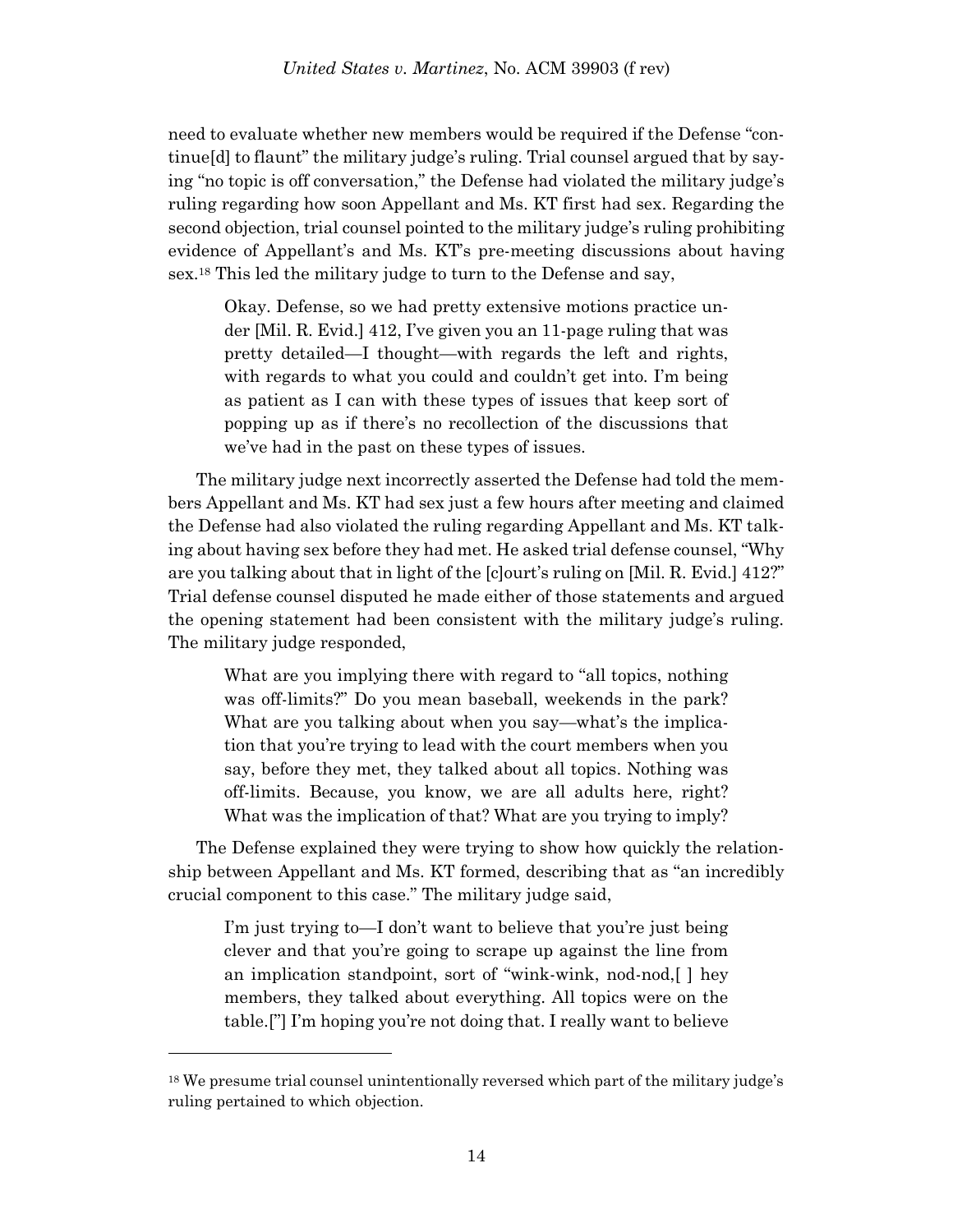that that's not what's going here. [sic] But I share the [G]overnment's concern because in a matter such as this, when I've already ruled on the issue, when counsel sort of try to push the envelope on an issue that I've already ruled on to the point where I'm concerned it's going to leave an impression with the members, that causes me concern because I've already ruled on it. And now it's—I don't even need his objection because I've ruled on something and somebody goes against that ruling, well I kind of wonder what happened to the part where I ruled on it. Do people not care what my rulings are if they're going to sort of go around them?

The military judge turned to the objection regarding the Defense's statement that Appellant and Ms. KT had sex on multiple occasions, and he stated on the record that he would take a moment to read his written ruling. The military judge paused and then announced, "Okay, listen. I'm going to overrule the second objection." This led trial counsel to say that the Government and the Defense seemed to have "a fundamental misunderstanding" about the ruling, and that trial counsel were not asking for the military judge to reconsider his ruling, but that they would like to ask for "additional guidance or a supplemental ruling" regarding sexual conduct between Appellant and Ms. KT. In explaining this "misunderstanding," trial counsel pointed to the ruling regarding Ms. ES in which the Defense was prohibited from eliciting the "frequency of intercourse" between Ms. ES and Appellant.

The military judge then embarked on a lengthy explanation about how an existing sexual relationship—but not necessarily specific details of the relationship—is relevant to the issue of mistake of fact as to consent. He acknowledged his ruling did permit the Defense to elicit the number of times Appellant and Ms. KT had sex and then—somewhat mid-stream—he said, "consider this a reconsideration of the ruling to provide a little bit more clarity," and "[t]o the extent that is in-artfully drafted, consider it artfully drafted at this point forward." He then said that "no questions, no testimony, no statements regarding frequency or any implication that Ms. [KT] is a promiscuous person sexually" would be permitted. He said that although his ruling had permitted the Defense to elicit the number of times Appellant and Ms. KT had sex, he did not intend to permit an "inference that frequency of sex mattered, if that makes sense."

Before concluding the Article 39(a), UCMJ, session, the military judge said he was sustaining both of the Government's objections, in spite of his earlier ruling. However, when the members returned to the courtroom, the military judge neglected to inform them what his ruling was on the second objection.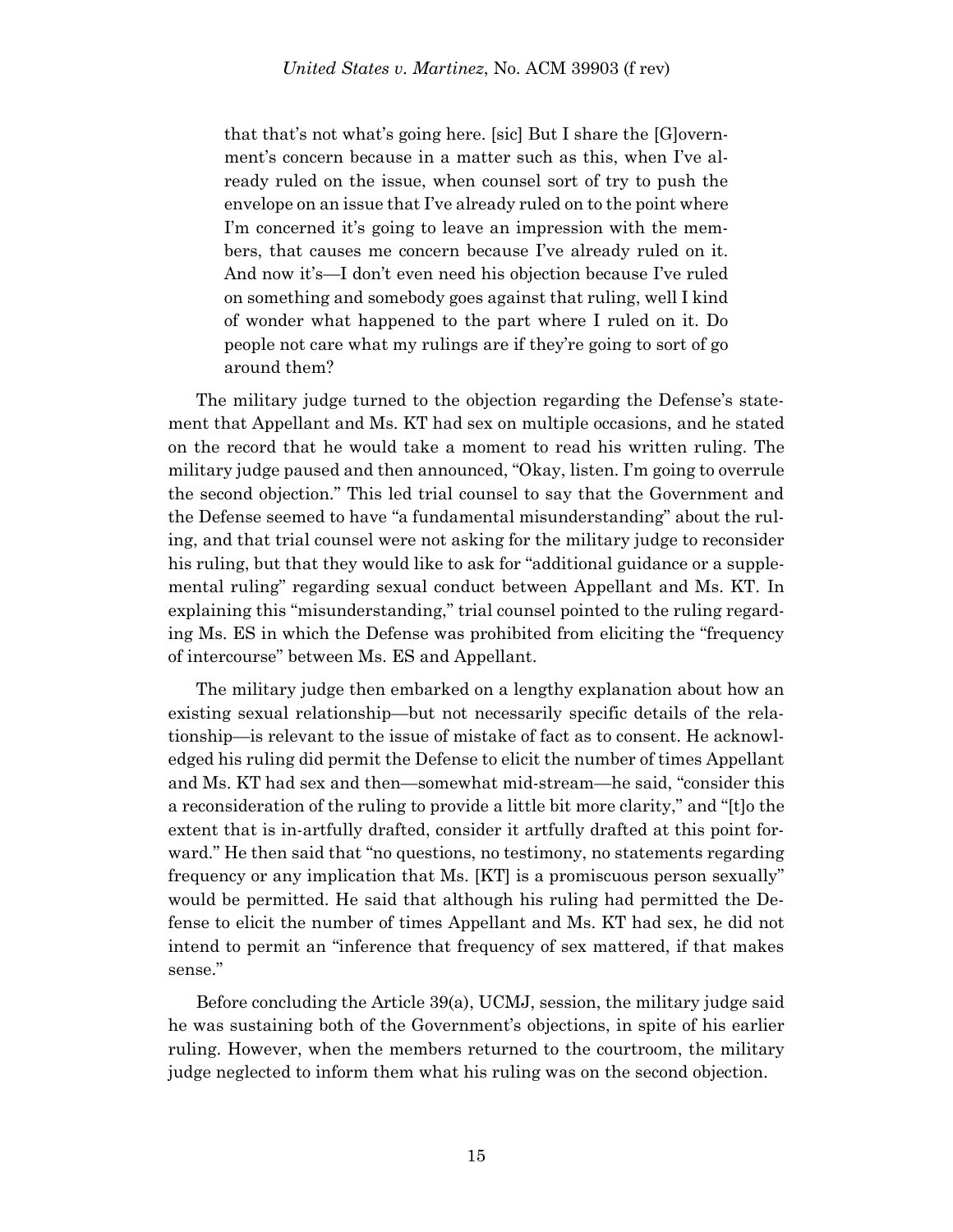### *d. Examination of Witnesses*

As discussed in greater detail below in Section II.B. of this opinion, *infra*, Ms. KT declined the Defense's requests for a pretrial interview. As a result, trial defense counsel periodically indicated during trial that they were surprised by portions of her testimony. At one point during her direct examination, trial counsel elicited that the morning after the assault, Appellant attempted to initiate sexual conduct again, and Ms. KT told him "no." Trial defense counsel objected based on lack of notice and the military judge sustained the objection. Despite having objected to this evidence, circuit defense counsel elicited the exact same evidence during his cross-examination of Ms. KT and obtained her agreement that when she told Appellant "no" on this occasion, Appellant "just respected [her]." After five questions and answers on the topic, trial counsel said, "Your Honor, I understood that the [G]overnment was precluded from asking these questions." The following colloquy ensued in front of the members:

MJ [military judge]: Yeah, I don't understand. I sustained an objection, didn't I?

CDC [circuit defense counsel]: It was very important to the members, Your Honor, so I think—

MJ: No it wasn't. When I sustain an objection that means it's not before the members. That means I sustained the objection. It means to disregard the question and the answer. Did I not sustain an objection on that issue?

CDC: You . . . You—I agree. So, Your Honor,—understand. So I'm asking about now as [sic] something I just learned about as part of my expanded cross and having not had the opportunity to interview this witness.

MJ: Well, this is no surprise because you heard it in the direct examination and then you objected to it and I sustained the objection.

CDC: Yes. So I think it's fair game to talk about it—and this is by which [sic] I discovered it. I'm hearing her say it for the first time. And so had I known about it before certainly would have wanted to ask.

This led the military judge to move the discussion into an Article 39(a), UCMJ, session outside the members' presence at the end of which the military judge called the members back in and told them he had overruled the objection. Trial defense counsel then proceeded to ask Ms. KT about her telling Appellant "no" that morning after the assault and how Appellant respected her wishes.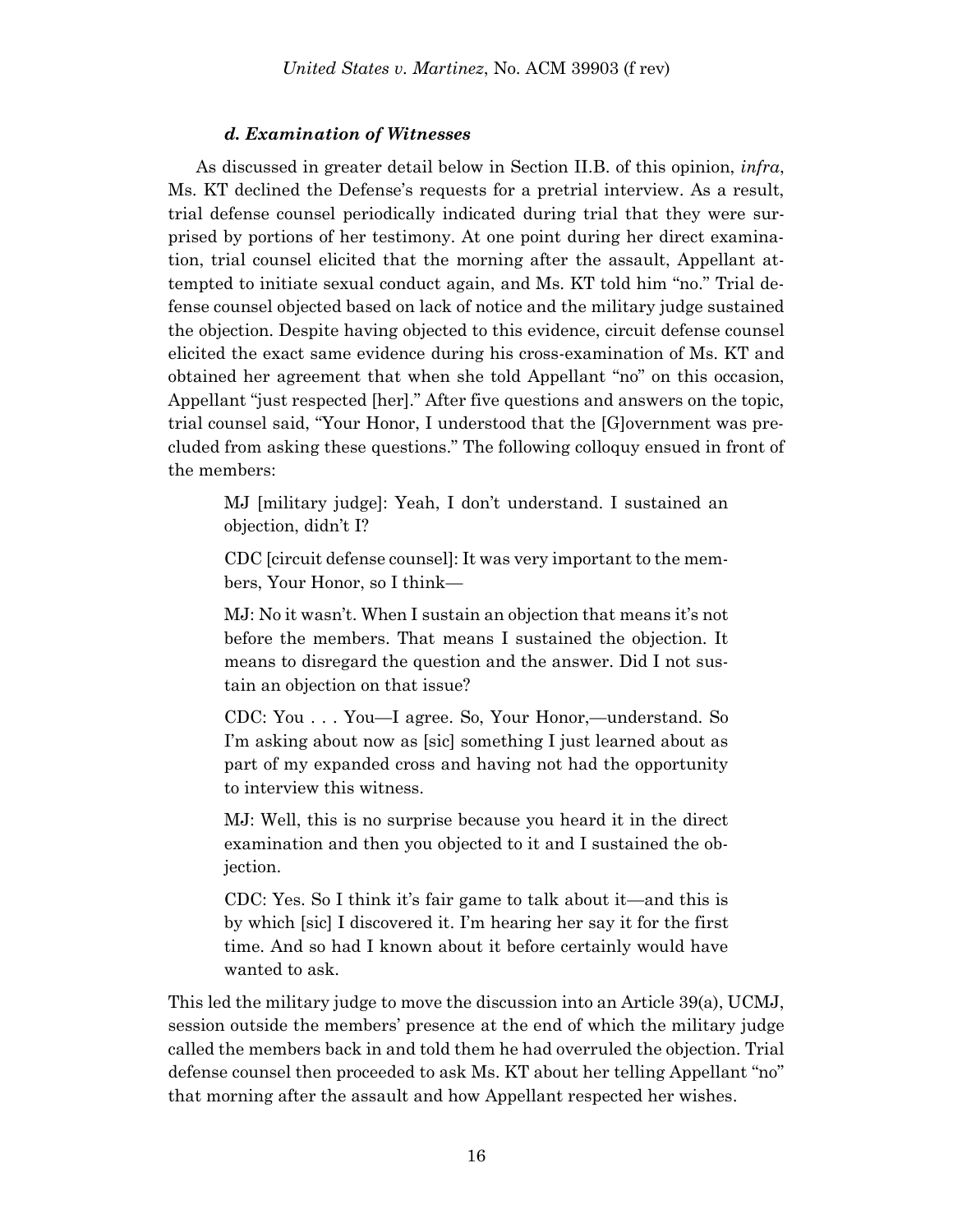Appellant contrasts this reaction by the military judge with an objection raised by the Defense during Ms. ES's direct testimony after trial counsel asked her if she had "made any additional allegations against [Appellant] to try to get back at him for some reason." Ms. ES answered, "No. I have not," and trial defense counsel objected. In the Article 39(a), UCMJ, session that followed, trial defense counsel reminded the military judge that he had denied the Defense's pretrial motion to be allowed to elicit evidence that Ms. ES *had* accused Appellant of other sexual offenses—most of which the Government had not charged Appellant with. Regarding one offense the Government had charged Appellant with, Ms. ES apparently admitted the sexual conduct in question was, in fact, consensual, and the Government withdrew that specification before trial. Thus, trial defense counsel argued, the Government had violated the ruling—or at least created a situation wherein the only way the Defense could rebut Ms. ES's claim of not making any other allegations was to cross-examine her on matters the military judge had disallowed. After a lengthy discussion, the military judge overruled the Defense's objection and refused the Defense's request for permission to question Ms. ES on the matter.

The military judge explained his ruling on the objection as being for Appellant's benefit, insofar as it would avoid suggesting to the members that Ms. ES had, in fact, made other allegations against Appellant. Turning to trial counsel, the military judge cautioned them to "tread lightly" and to "be more careful than ever that you don't ask certain trigger questions that trigger discussions about things that this [c]ourt's already ruled on. Okay?" When the members returned to the courtroom, the military judge failed to tell them he had overruled the Defense's objection.

Appellant also highlights that, during the Defense's cross-examination of Ms. KT, the military judge interrupted the questioning when Ms. KT and trial defense counsel began talking over each other. The military judge told trial defense counsel to "stop it," and that if it happened again he would convene an Article 39(a), UCMJ, session and "do some other remedies." The military judge then told trial defense counsel, "If you need to count to five—whatever trick you need to do to allow her to finish her answer, do it."

During the direct examination of another witness, the Government offered as an exhibit one page of phone records, a large portion of which had been redacted. Circuit defense counsel objected, explaining that he wished to have the option to question the witness about some of the obscured calls. After some discussion, the military judge convened an Article 39(a), UCMJ, session. Circuit defense counsel attempted to explain why he thought some of the blackedout information was relevant, leading the military judge to apologize if it appeared that he was "getting frustrated" because he did not understand the Defense's argument as to the relevance. The following colloquy then occurred: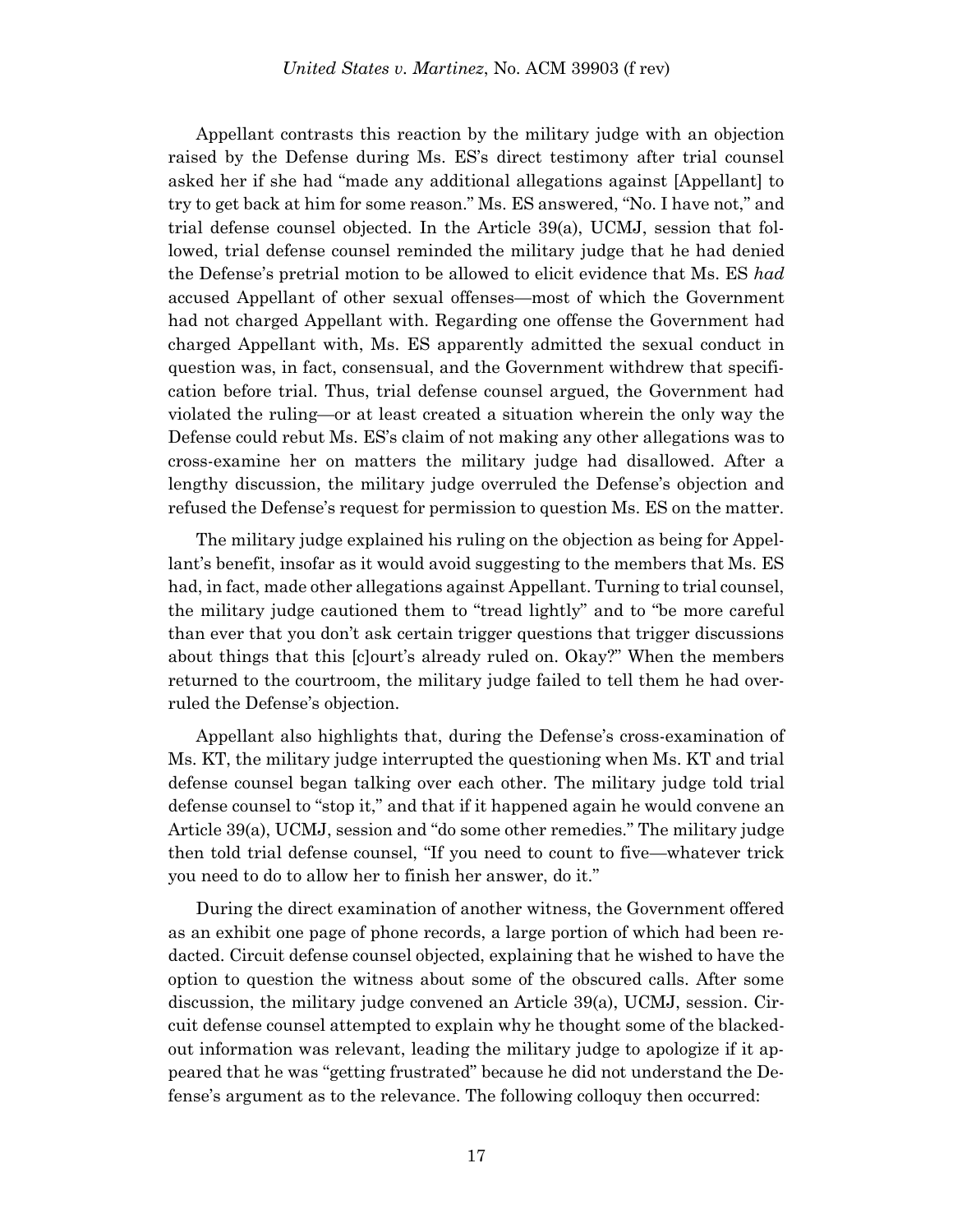MJ: Okay. Do you have a copy of this prepared that's un-redacted?

CDC: Not prepared because—

MJ: When did you get this?

CDC: I've had that for weeks, Your Honor.

MJ: You've had that for weeks, and you don't have a copy that's un-redacted?

CDC: Not printed with me.

MJ: Did you anticipate an objection when they gave this to you weeks ago and you thought they might use it and you didn't anticipate an objection weeks ago? You just anticipated it right now?

CDC: I've never seen it in that form before right now.

MJ: Hold on, you just told me you had this. Did you have this? I asked you if you had this.

CDC: Oh, no. I'm seeing it for the first time a few minutes ago. Sorry.

MJ: Okay. So you don't have—you didn't have the redacted version of this? When did you get the redacted version of this?

CDC: It was as it arrived on my table today.

CTC [circuit trial counsel]: Your Honor—and I'm sorry to interrupt the [D]efense—I will take responsibility for not ensuring that this had been provided to the [D]efense. To the extent that there was a notice issue, I will take responsibility for that, Your Honor.

In the end, the military judge overruled the Defense's objection, telling trial defense counsel that they could offer their own version of the call log into evidence if they felt such was warranted.

# *e. Revisiting the Military Judge's Mil. R. Evid. 412 Ruling*

Once the Government rested, the military judge convened an Article 39(a), UCMJ, session outside the presence of the members in order to hear several matters the Defense wished to raise, the first of which the Defense asserted was "just in an effort to protect the record for both the [G]overnment and the [D]efense." Trial defense counsel pointed to trial counsel's "bad lawyering" comment as accusing the Defense of providing Appellant with ineffective as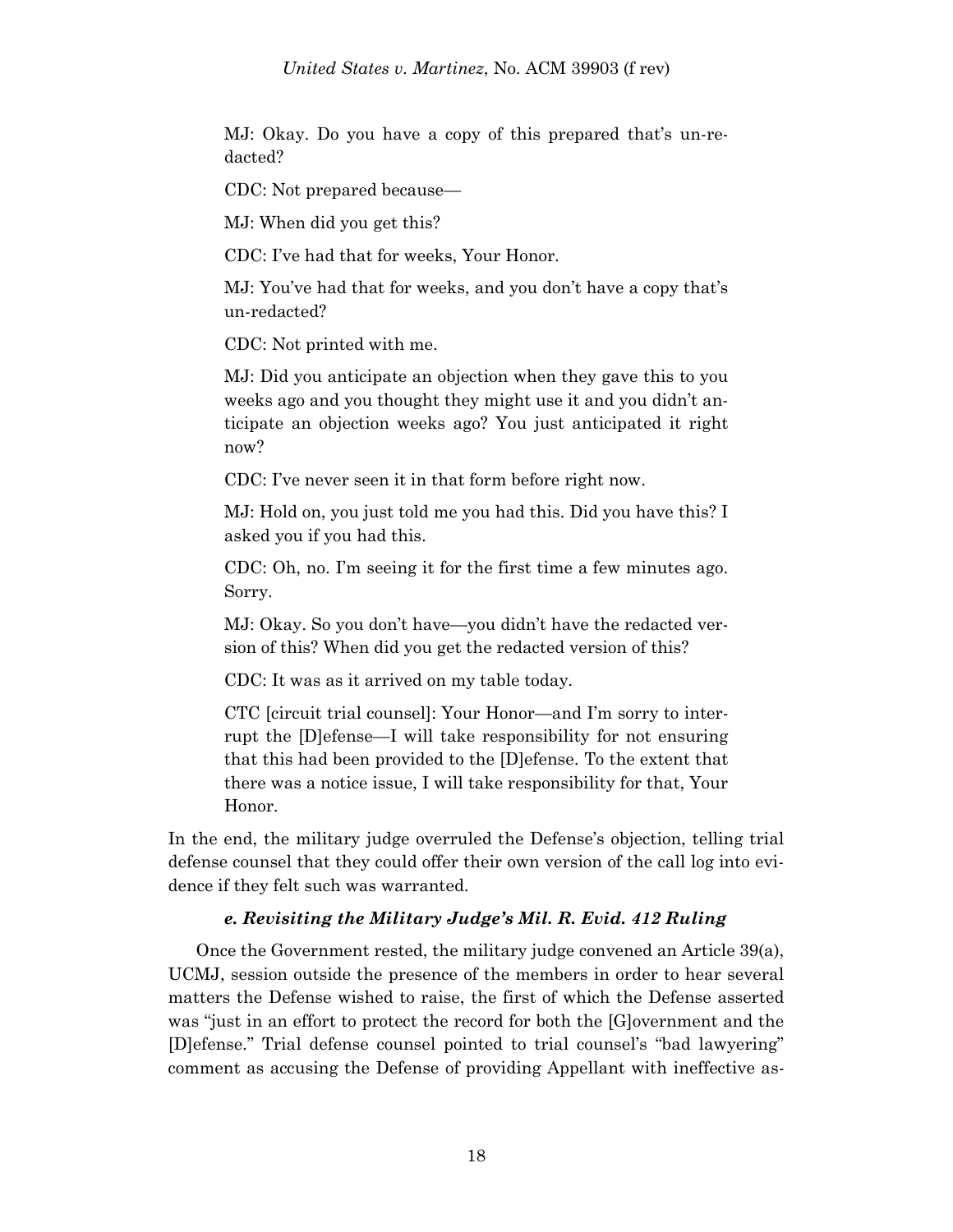sistance and asked the military judge for "a finding of fact that no such ineffective assistance of counsel happened" based upon the Defense's adherence to the military judge's written ruling regarding Ms. KT.

In response, the military judge said he would "state a couple things for the record, sort of unscripted and unprepared kind of off the top of [his] head." The military judge then described litigation as a "contentious" and "emotional" process in which "things often get heated." He noted that "[c]ounsel are sometimes more well-behaved than old judges when it comes to keeping their cool" and "that sometimes we all say things or do things that we would like to grab back . . . particularly in the sort of heat of battle for lack of a better phrase." The military judge said courts and parties "tend to be . . . particularly sensitive" about matters related to Mil. R. Evid. 412 and that he knows "it's particularly difficult for counsel, [three] or [four] days later in the trial to kind of remember the left and rights of any particular given ruling."

The military judge conceded his written ruling had contained

at least one finding of fact that made a specific reference to the number of instances. . . . But the [c]ourt recognized that while it wasn't the intention of the court, one implication might be that that might open the door to issues such as frequency, et cetera, regarding prior sexual behavior, which was specifically not something that the court was permitting to get into based on the state of the law.

. . . .

So certainly once the [c]ourt recognized the inclusion of that particular reference certainly did provide at least some indication that at least discussing frequency or numbers, or however you want to characterize it, was somewhat on the table, I think we went through that, we clarified that, that frequency wasn't on the table, and we moved on from there.

Addressing trial counsel's "bad lawyering" comment, the military judge described it as "a momentary lapse of hyperbole, an emotion based on a contentious issue" and not "a formal allegation against the defense of being ineffective." The military judge went on to say he had not seen anything in the courtmartial "remotely close to ineffective assistance," that he had "zero concerns with the quality of the defense services that have been provided to [Appellant]," and that trial defense counsel "very zealously" represented Appellant. He then said, "[S]o that it's clear for the record, regardless of any frustration or intemperate comments that may have come from any source in this courtroom, the court is absolutely convinced that ineffective assistance of counsel is not a concern."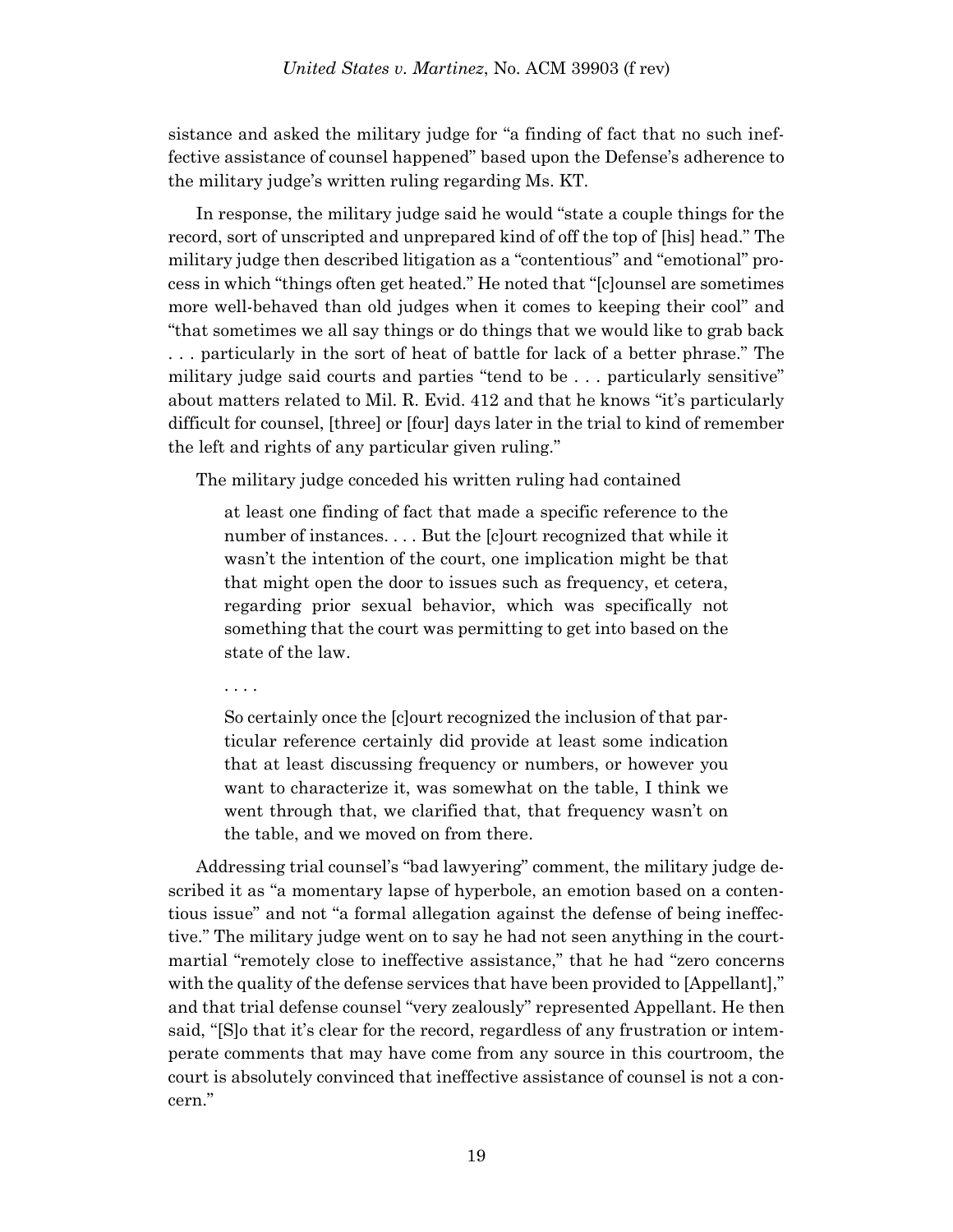### *f. Closing Argument Slides*

Just before giving the Government's closing argument, while the members were present in the courtroom, circuit trial counsel said he would mark a copy of the slides he intended to use as an appellate exhibit, to which circuit defense counsel said, "I have not seen them Your Honor, but if there is a printed copy, I can give it a 30 second flip." The military judge asked trial counsel if they had a copy for the Defense, but trial counsel said they did not. It is unclear from the record what happened next in the courtroom, but circuit defense counsel announced "no objection," and trial counsel proceeded with closing argument.

### *g. Motion for Mistrial*

The members announced their verdict in the evening of 29 August 2019. The next morning, the Defense asked the military judge to declare a mistrial under R.C.M. 915. The Defense advanced two grounds: (1) inadequate notice with respect to the specification alleging an attempted sexual assault on Ms. ES (and relatedly, a perceived incongruity between a conviction for that offense and an acquittal for abusive sexual contact arising out of the same conduct), discussed in greater detail in Section II.D., *infra*; and (2) disparate treatment of the parties by the military judge. With respect to the second ground, trial defense counsel asserted there were "countless examples" of such disparate treatment, but they specifically referred to three instances they believed supported their argument: (1) discovery related to opening and closing slides; (2) objections to the Defense's opening statement regarding the military judge's Mil. R. Evid. 412 ruling; and (3) selective enforcement of the military judge's scheduling order.

As to the Defense's opening-statement slides, trial defense counsel said the military judge had "admonished" the defense team "for ambushing the trial counsel by surprise" and granted "a substantial three to four hour delay" in the court-martial. Conversely, trial defense counsel argued that just before closing argument, "trial counsel in live real time before the members went to start argument and play his PowerPoint slides through the computer without providing any notice to the defense counsel about what was in those slides and . . . what it may have contained." The Defense argued the military judge "did not treat that act in the same way [towards the Government] that the [D]efense absorbed admonishment" with respect to the Defense's opening slides. Responding to this claim, the military judge drew a couple distinctions, noting that the Defense's slides contained matters which "were part of the discovery issue" and that trial defense counsel said they had no objection to the Government's closing slides. The military judge also contended he "didn't admonish anybody in front of the members," although he conceded he "might have given [trial defense counsel] a little bit of a hard time."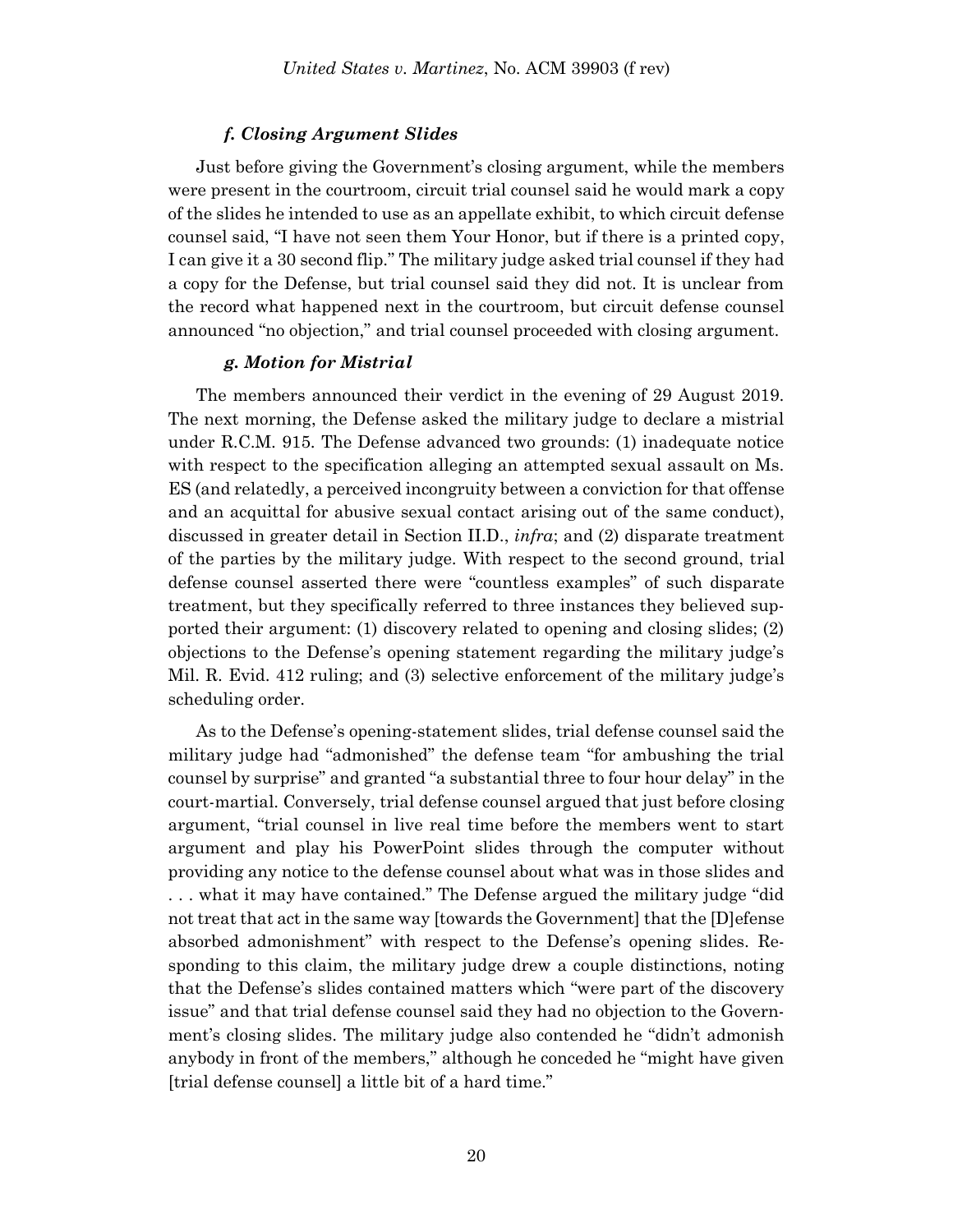Regarding the military judge's Mil. R. Evid. 412 ruling during the Defense's opening statement, trial defense counsel said trial counsel's objections resulted in "a considerable delay within the opening statement." Moreover, trial defense counsel argued, once the military judge realized the Defense had not, in fact, violated his ruling, the military judge still "strictly cautioned defense counsel from using surreptitious language that could connote the underlying prohibited conduct from the [Mil. R. Evid.] 412 ruling." Trial defense counsel then pointed to the re-direct examination of Ms. ES in which trial counsel asked about matters which the military judge had prohibited the parties from raising. Trial defense counsel said the military judge's reaction "was in stark contrast to how it was dealt with just a couple of days earlier."

With respect to the scheduling order, trial defense counsel argued trial counsel filed nearly all of their motions late and submitted their proposed voir dire questions on the first day of trial, none of which gave the military judge "any concern." Yet, when the Defense sought relief from the scheduling order, trial defense counsel claimed the military judge told them to consider the order "as a direct order from the court and from a superior commissioned officer to not violate it."<sup>19</sup> The military judge said the reason he denied the Defense's request was because he did not want to "let one side create a strategic advantage over the other." He continued:

I mean, if we want to re-litigate that motion then the truth of the matter is what you wanted to do was file a motion late because you mistakenly believed that they would be foreclosed from fixing an offense that failed to state an offense. It didn't[,] but you believed they would be foreclosed from fixing that offense and that you would therefore gain a tactical advantage. . . . I don't know where you all are getting this notion that you're being tactically disadvantaged by filing—by not being allowed to file a motion at the last minute. . . . [T]here's lots of things that didn't happen in this case that were not consistent with my scheduling order from both sides because I didn't enforce it the way I probably should have and maybe I will better in the future. But the denial was not based on preference. It was based on what you wanted to do in your motion. In my firm belief that it was going to be negative towards [Appellant] that he was going to face[—]potentially face a second trial.

Although trial defense counsel did not specifically allege the military judge was biased against the Defense, they did focus their argument on the claimed

<sup>&</sup>lt;sup>19</sup> We are unable to locate in the record any instance of the military judge saying this.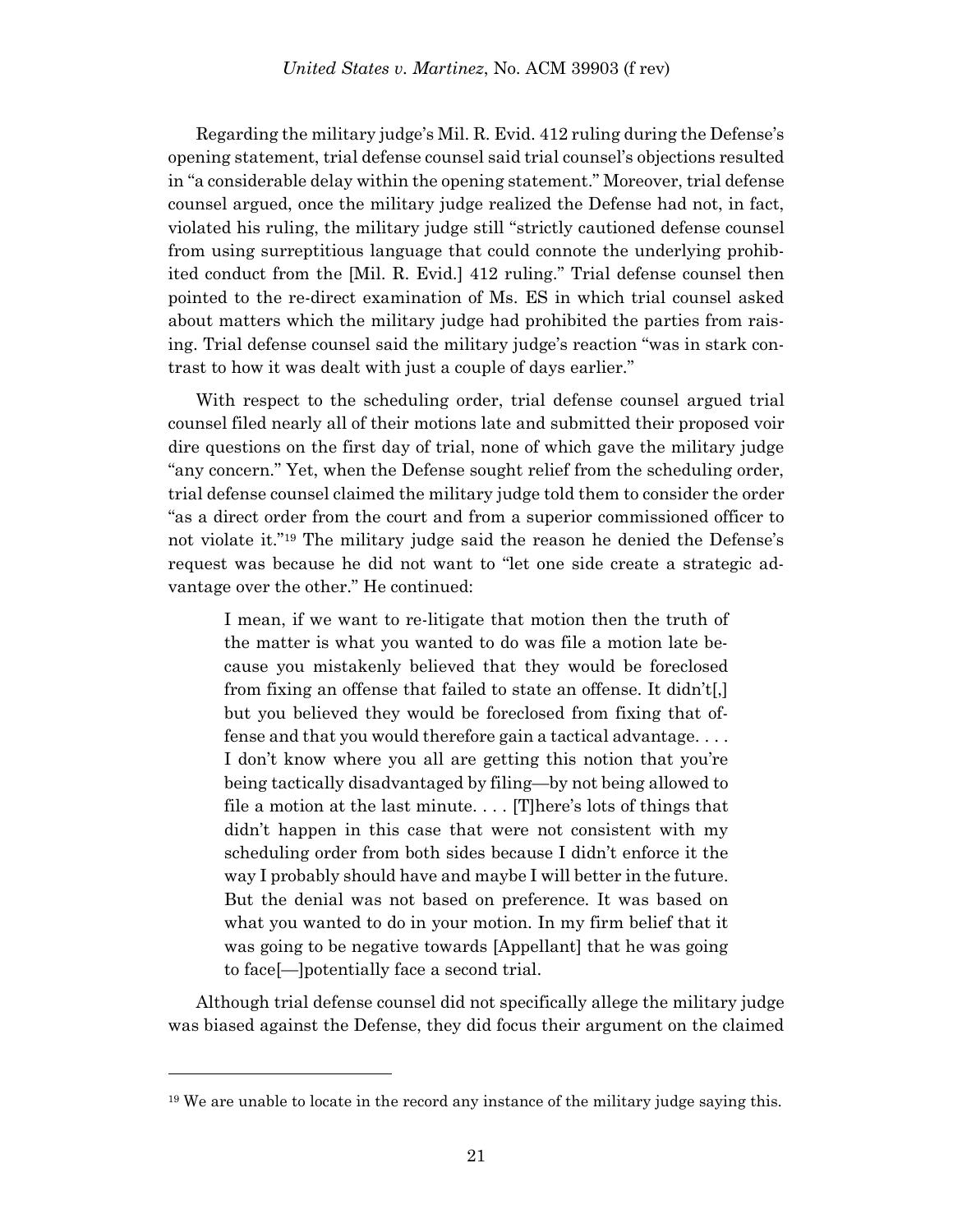disparate treatment of the parties. The military judge reframed their argument: "I believe what you're essentially articulating is that the military judge should recuse himself because of bias." He said the court would recess and gave the Defense an hour to brief the issue in writing, saying, "I think there's factual distinctions between the issues that you raised but in any event I'm not inclined to put myself in a position where I have to constantly defend myself against allegations that I'm biased." Trial defense counsel subsequently submitted a written motion for a mistrial in which they stated:

In isolation, no decision or ruling by the Court would ever come close to requiring such mistrial, but the pervasive nature of such rulings over a two week litigated trial, in context with the issue put substantial doubt in the eyes of any reviewing authority or member of the public watching this trial.

Citing R.C.M. 915, the Defense further argued that "[s]ubstantial disparate treatment between the parties is evident throughout the entire recording [sic] of trial," that "no amount of curative instructions could cure the irreparable harm of continued adverse ruling and admonishments to defense counsel in a way that so starkly contrasts how the trial counsel was treated in open court," and "[t]his suggests bias in a way that for the integrity of the military justice system, this case should be declared a mistrial."

In his written ruling, the military judge found as an "essential finding[ ] of fact" that he did not take any remedial action against the Government for their late filings "[b]ecause the Defense never raised any objections to the Court's consideration of the Government [sic] late responses until today nor articulated any prejudice because of the Government's failures." With respect to the text messages the Defense wished to refer to in their opening statement slides, the military judge found as fact that "[n]o negative action was taken by the Court towards the Defense in response to this issue, other than addressing the matter on the record," and that he sustained the Government's objection to the slides "as it amounted to publishing exhibits to the members that were not yet admitted into evidence." The military judge ruled that he "remain[ed] unconvinced that a reasonable person knowing all the circumstances—including the various court rulings in this case that have been favorable to the Defense . . . would harbor doubt as to the Court's impartiality." The judge continued,

this [c]ourt has granted several requests for reconsideration, has allowed for expanded argument on issues raised to include multiple additional argument on the same issue, has not precluded the Defense from raising any matter despite timeliness concerns, and has considered oral motions on potentially case or offense dispositive issues raised without written filings or accompanying legal authority.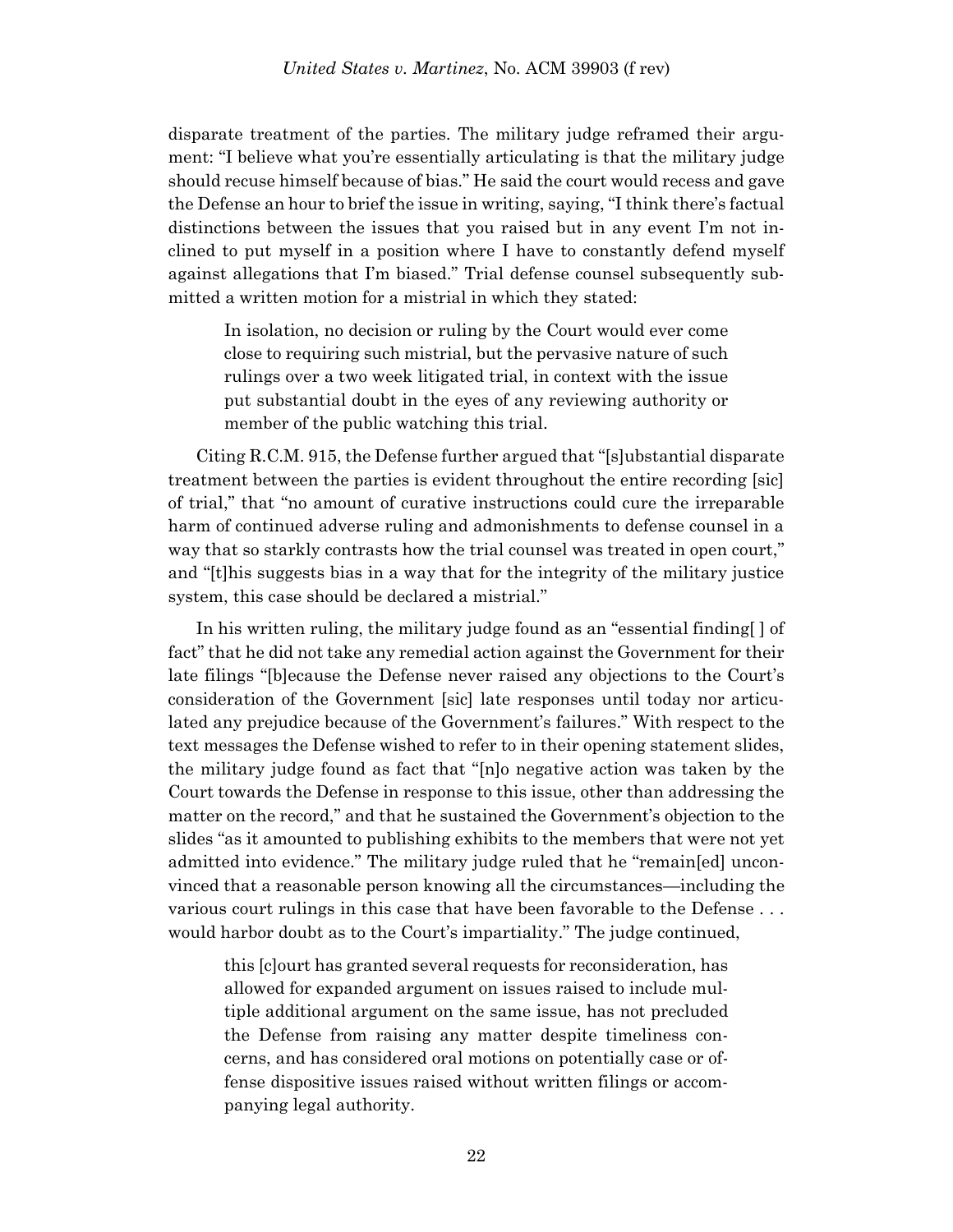He concluded that while some matters "and the manner in which they are raised" may "generate heated discussions," the exchanges in Appellant's trial were not so "extraordinary" that they called for either recusal or a mistrial.

The military judge ruled that the Defense had not "identified any particular ruling that indicated bias on the part of the Court," or shown that trial defense counsel were precluded from presenting any evidence or raising any objections due to timeliness concerns. He also ruled the Defense had not identified any examples of him doing something that could be perceived as assisting the Government "outside of citing anecdotal examples of interactions with counsel that the Defense argues differed in tone between the Defense and the Government, without acknowledging the context surrounding those various interactions." The military judge noted that "at no time during the course of this trial did [he] make any statement expressing concern or frustration with counsel and the manner in which they were presenting their case in front of the court members." He also pointed to his instruction to the members that they were to disregard any comment or expression suggesting his opinion as to Appellant's guilt.

### *h. Clemency Submission Addressing Military Judge Bias*

The Defense reiterated its complaint that the military judge demonstrated both implied and actual bias in a clemency submission written by trial defense counsel. In that submission, trial defense counsel contended that when the military judge denied the Defense's motion for recusal, "[t]here was an uncomfortable tension in the air, based on the language, tone, body language, and facial expressions of the military judge. All in the room could observe it. Several in the gallery commented on it after the trial." Trial defense counsel argued the Defense "lost" nearly every motion submitted to the military judge and "lost objection after objection." Trial defense counsel also reiterated that the Defense's argument for recusal was based on public perception of the proceedings, and the argument for mistrial was additionally based on a claim of the military judge's actual bias against the Defense.

# *i. Post-Trial Matters Presented for Our Consideration*

Once this case was docketed with this court, Appellant again asserted the military judge was personally biased against circuit defense counsel. In support of this contention, Appellant moved to attach a portion of a transcript from another court-martial featuring the same military judge and circuit defense counsel in which the military judge, *inter alia*, threatened circuit defense counsel with contempt proceedings for not following the military judge's directions. Appellant argues we should overlook the fact that the prior proceeding was not raised as evidence of bias at his court-martial under the theory that circuit defense counsel was not responsible for post-trial processing in the prior case,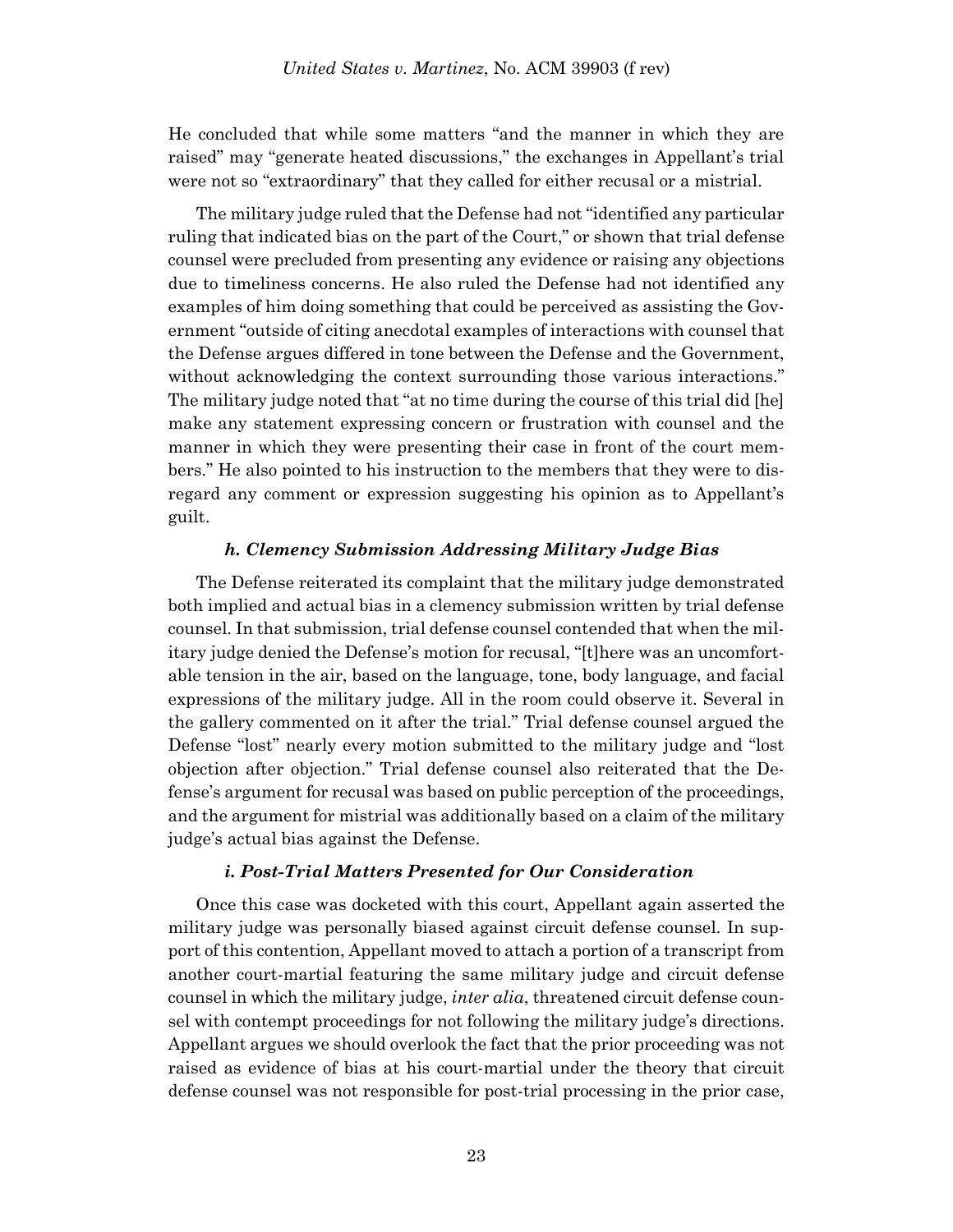and—as a result—circuit defense counsel "would not have [had] access" to the transcript of the prior case.

# **2. Law**

# *a. Recusal of a Military Judge*

"An accused has a constitutional right to an impartial judge." *United States v. Wright*, 52 M.J. 136, 140 (C.A.A.F. 1999) (first citing *Ward v. Village of Monroeville*, 409 U.S. 57 (1972); and then citing *Tumey v. Ohio*, 273 U.S. 510 (1927)). The validity of the court-martial system "depends on the impartiality of military judges in fact and in appearance." *Hasan v. Gross*, 71 M.J. 416, 419 (C.A.A.F. 2012). Under R.C.M. 902(a), "a military judge shall disqualify himself or herself in any proceeding in which that military judge's impartiality might reasonably be questioned." Moreover, a military judge is required to disqualify himself or herself if "the military judge has a personal bias or prejudice concerning a party." R.C.M. 902(b)(1). Military judges "should broadly construe grounds for challenge but should not step down from a case unnecessarily." R.C.M. 902(d)(1), Discussion. A motion to disqualify a military judge "may be raised at any time, and an earlier adverse ruling does not bar later consideration of the same issue, as, for example, when additional evidence is discovered." *Id*.

When considering a challenge based on the appearance of bias under R.C.M. 902(a), we review the matter under an objective standard, "asking whether a reasonable person knowing all the circumstances would conclude that the military judge's impartiality might reasonably be questioned." *United States v. Sullivan*, 74 M.J. 448, 453 (C.A.A.F. 2015) (citing *Hasan*, 71 M.J. at 418). Once a military judge's impartiality is challenged, we ask whether the "court-martial's legality, fairness, and impartiality were put into doubt by the military judge's actions," taking the trial as a whole. *United States v. Foster*, 64 M.J. 331, 333 (C.A.A.F. 2007) (quoting *United States v. Quintanilla*, 56 M.J. 37, 78 (C.A.A.F. 2001)). Recusal in such cases "is intended to 'promote public confidence in the integrity of the judicial process.'" *Hasan*, 71 M.J. at 418 (quoting *Liljeberg v. Health Servs. Acquisition Corp.*, 486 U.S. 847, 858 n.7 (1988)).

We recognize "a strong presumption that a judge is impartial," as well as the premise that "a party seeking to demonstrate bias must overcome a high hurdle." *Quintanilla*, 56 M.J. at 44 (citation omitted). When a military judge disclaims partiality, such a disclaimer "carries great weight." *United States v. Harvey*, 67 M.J. 758, 764 (A.F. Ct. Crim. App. 2009) (citing *Foster*, 64 M.J. at 333) (additional citations omitted). Rulings and comments made by a judge "do not constitute bias or partiality, 'unless they display a deep-seated favoritism or antagonism that would make fair judgment impossible.'" *Quintanilla*, 56 M.J. at 44 (quoting *Liteky v. United States*, 510 U.S. 540, 555 (1994)).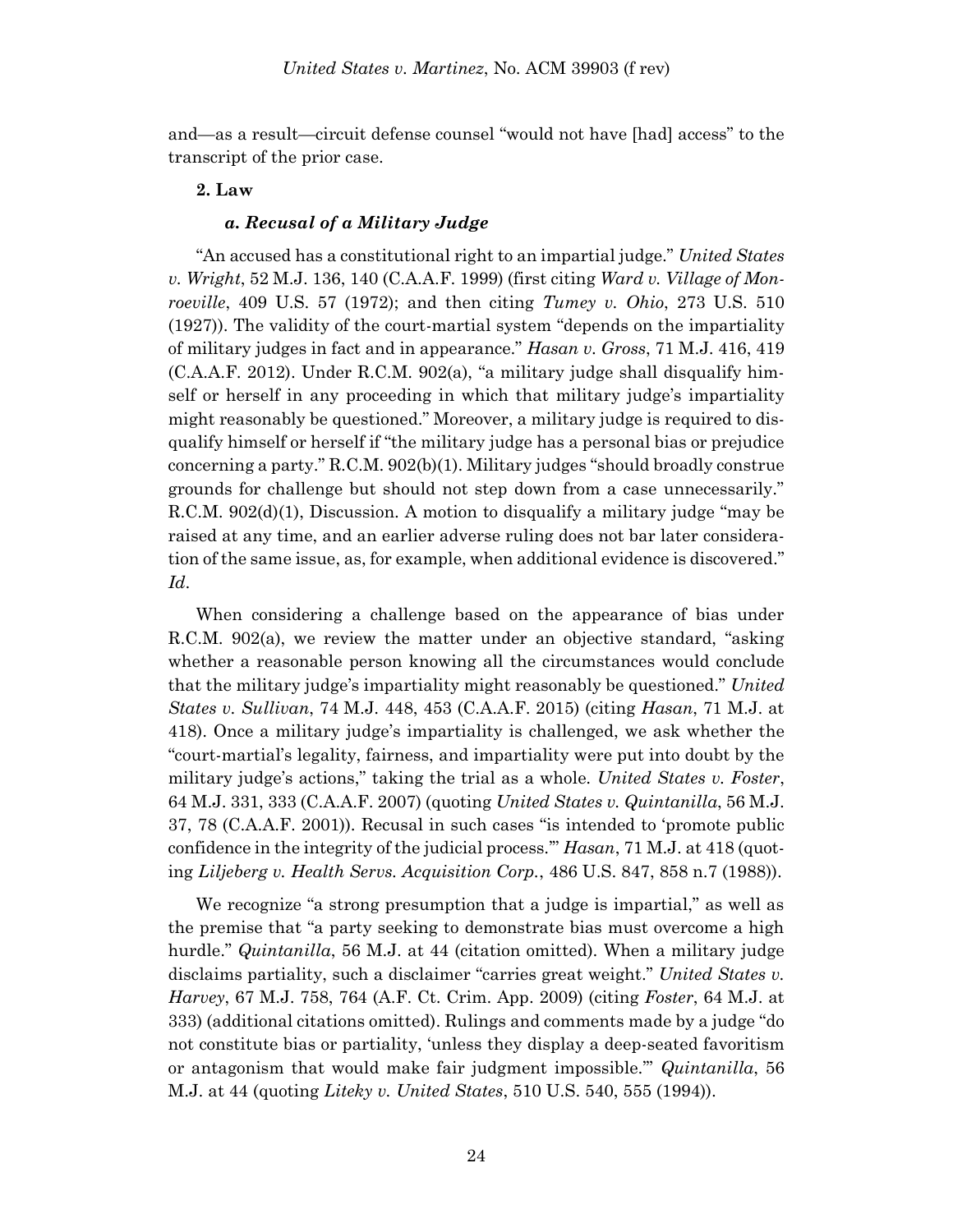We review a military judge's decision on a recusal motion for abuse of discretion. *United States v. McIlwain*, 66 M.J. 312, 314 (C.A.A.F. 2008) (citation omitted).<sup>20</sup> Such a decision amounts to an abuse of discretion "if it is 'arbitrary, fanciful, clearly unreasonable or clearly erroneous,' not if [the reviewing court] merely would reach a different conclusion." *Sullivan*, 74 M.J. at 453 (quoting *United States v. Brown*, 72 M.J. 359, 362 (C.A.A.F. 2013)).

If we conclude a military judge has abused his or her discretion in denying a recusal motion, we determine whether to reverse a conviction by reviewing the factors established by the Supreme Court in *Liljeberg*. *United States v. Uribe*, 80 M.J. 442, 449 (C.A.A.F. 2021) (citing *United States v. Martinez*, 70 M.J. 154, 159 (C.A.A.F. 2011)). These factors are: (1) what injustice was personally suffered by the appellant; (2) whether granting relief would foster more careful examination of possible disqualification grounds and their prompt disclosure; and (3) whether the circumstances of the case at hand would "risk undermining the public's confidence in the military justice system" when viewed through an objective lens. *Id*. (quoting *Martinez*, 70 M.J. at 159).

# *b. Consideration of Matters Outside the Record*

In conducting a review under Article 66, UCMJ, 10 U.S.C. § 866, military Courts of Criminal Appeals are generally limited to considering the "entire record," which includes the record of trial, allied papers, and briefs and arguments presented by appellate counsel addressing matters found in either the record of trial or allied papers. *United States v. Jessie*, 79 M.J. 437, 440–41 (C.A.A.F. 2020). One exception to this rule covers matters submitted for the first time on appeal regarding issues "raised by materials in the record but not fully resolvable by those materials." *Id*. at 445.

### **3. Analysis**

l

### *a. Post-Trial Matters Presented for Our Consideration*

We begin our analysis by declining to consider the portion of the earlier trial's transcript submitted by Appellant as evidence of a claimed bias of the military judge against circuit defense counsel. Appellant's defense team thoroughly litigated the issue of the military judge's participation in Appellant's court-martial from their pretrial recusal motion through their post-findings mistrial motion and clemency submission. In the Defense's initial recusal motion, trial defense counsel focused solely on the appearance of bias, specifically stating, "there appears to be no actual bias in this case." By the time of the mistrial motion, trial defense counsel had broadened their argument to include

<sup>&</sup>lt;sup>20</sup> Our superior court, the United States Court of Appeals for the Armed Forces, has specifically rejected the de novo standard for judicial recusal decisions. *United States v. Butcher*, 56 M.J. 87, 90–91 (C.A.A.F. 2001).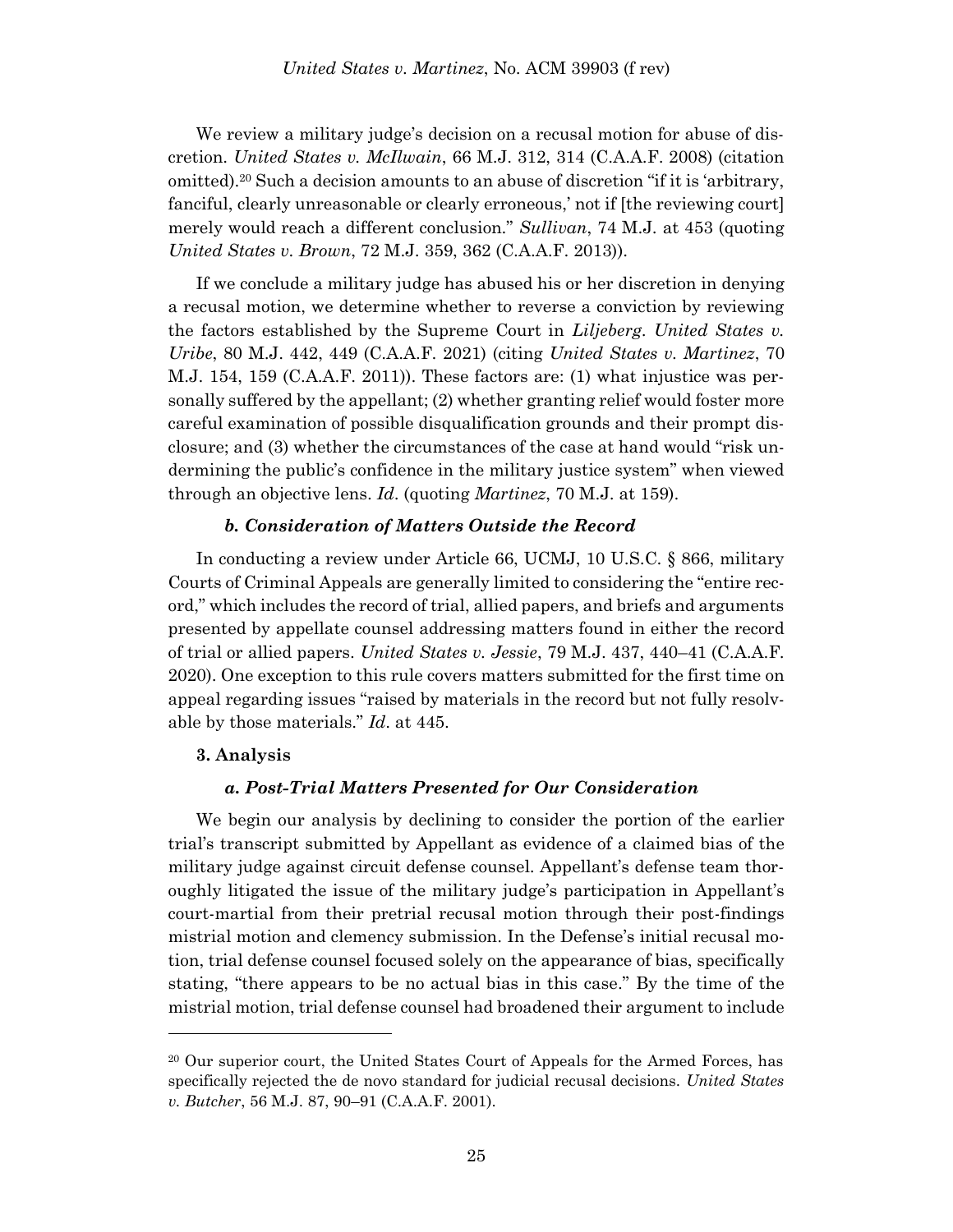actual bias against the Defense, but even then, the claimed bias was towards the Defense generally, not against circuit defense counsel himself.

We also find unavailing Appellant's claim on appeal that circuit defense counsel did not raise personal bias—as supported by portions of a transcript from proceedings in the prior court-martial—because this counsel was not responsible for handling Appellant's representation for that court-martial's posttrial processing. Whether or not circuit defense counsel possessed his own copy of the transcript from those earlier proceedings, he was indisputably present at those proceedings and therefore had personal knowledge of his interactions with the military judge. We see nothing in the record indicating circuit defense counsel intended to make a claim of personal bias, much less that he did not raise the matter because he had tried to obtain and was somehow denied access to a copy of the earlier proceedings. Given his statement disavowing any actual bias on the military judge's part, we think the more correct assessment is that circuit defense counsel chose not to claim the military judge was personally biased against him, and—by extension—elected not to support such a claim with evidence derived from other courts-martial.

We acknowledge the matter of the appearance of the military judge's fairness was called into question by the Defense, but that argument was never premised on the military judge's interaction with circuit defense counsel in other cases. Appellant may not raise this new theory for the first time on appeal. *See, e.g.*, *United States v. Carpenter*, 77 M.J. 285, 289 (C.A.A.F. 2018) (noting that appellate review of a motion is limited to the motion submitted to military judge at trial, not the motion which appellate counsel wished had been submitted).<sup>21</sup> By disavowing the claim of personal bias at trial, we conclude Appellant not only failed to raise this argument, but that he has waived it for purposes of appellate review. Although we have authority under Article 66, UCMJ, 10 U.S.C. § 866, to pierce an appellant's trial waiver in order to correct a legal error, we decline to do so here. *See United States v. Hardy*, 77 M.J. 438, 443 (C.A.A.F. 2018). In any event, the fact this matter was not raised in the record means Appellant may not now supplement the record with transcript excerpts from unrelated proceedings under *Jessie*.

### *b. Recusal*

l

On appeal, Appellant argues the military judge should have recused himself due to "actual bias and/or appearance of partiality" in order to "ensure

<sup>&</sup>lt;sup>21</sup> Having carefully reviewed the record in this case, we see no indication the theory Appellant now seeks to advance on appeal was apparent from the claims he made at trial. *See United States v. Toy*, 65 M.J. 405, 409 (C.A.A.F. 2008) (concluding an alleged error—while not raised at trial—was "apparent from the context" of an issue that was raised, and was therefore arguably preserved for appeal).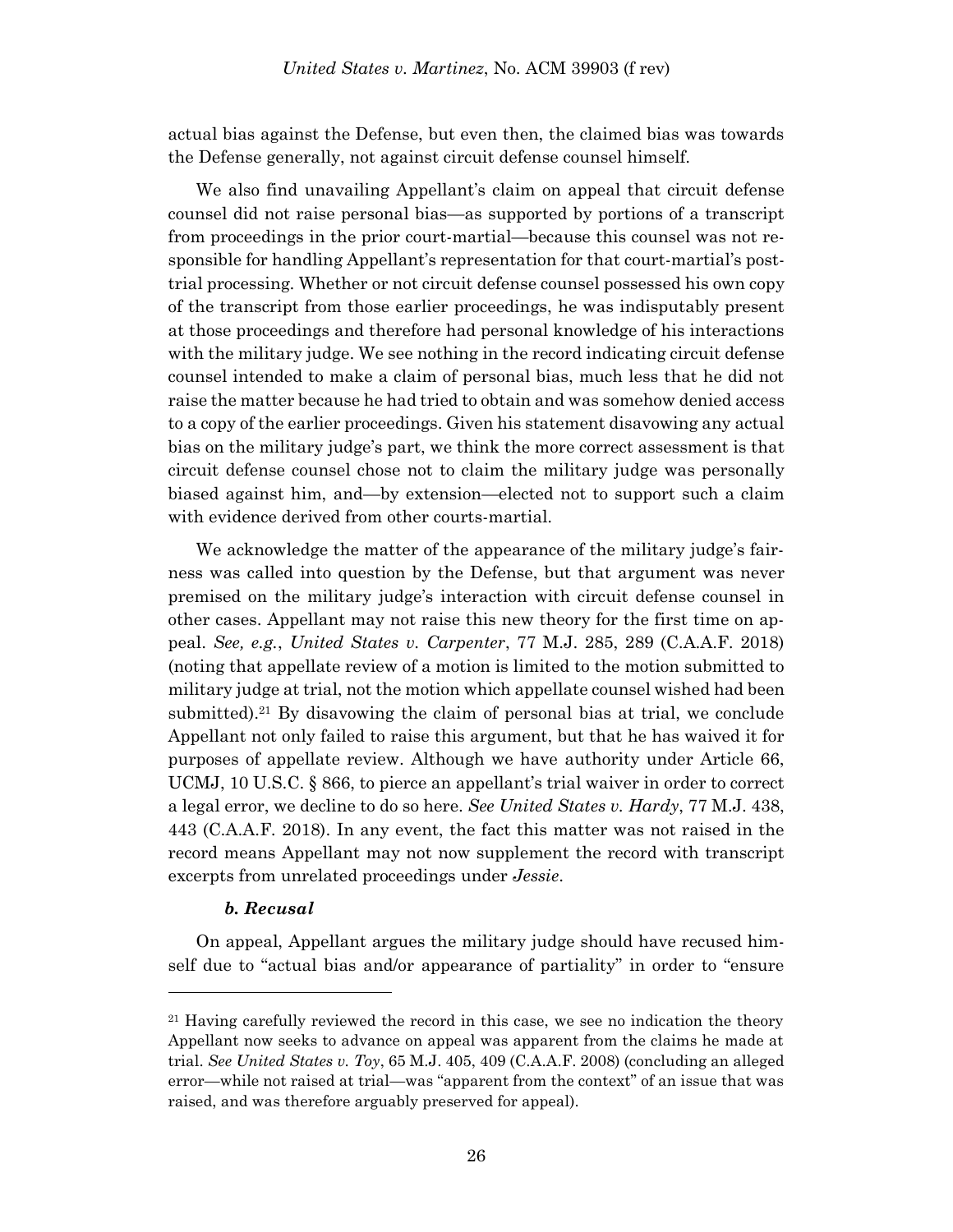public confidence in the judicial process." While many aspects of the interaction between the military judge and counsel may be subject to valid criticism, we conclude the record does not support a conclusion the military judge abused his discretion in not recusing himself.

In their original recusal motion, trial defense counsel essentially disclaimed any actual bias on the military judge's part. That, as explained above, changed by the time the Defense moved for a mistrial, and Appellant's actualbias argument is not entirely without basis. The record contains several instances where the military judge was squarely confrontational with trial defense counsel. One example was when the military judge admonished the Defense for disclosing text messages Monday morning that they discovered over the weekend—when the military judge had only granted the Defense's request for expert assistance to look for the messages the preceding Friday. The military judge's language speaks to his frustration, as he chastised the Defense for "another last minute issue," asking them "[d]id we or did we not discuss" the matter and "[w]hat did you think was going to happen?" while complaining that issues "keep dropping in my lap."

The military judge was also quick to lecture the Defense about following his rulings, asking rhetorically at one point, "Do people not care what my rulings are if they're going to sort of go around them?" This question, of course, came in the middle of a longer critique of the Defense which had been initially spurred by the military judge's erroneous recollection of his own written Mil. R. Evid. 412 ruling. Rather than admit his error, the military judge suggested the ruling was just "inartfully drafted," *sua sponte* reconsidered the ruling "to provide a little bit more clarity," and sustained two of the Government's objections to the Defense's opening statement—even though that opening statement fell within the bounds of the military judge's original ruling. In the midst of Ms. KT's cross-examination, the military judge lectured the Defense on the meaning of an objection being sustained and asked, "Did I not sustain an objection on that issue?" Yet, once an Article 39(a), UCMJ, session was convened and emotions seemed to have calmed, the military judge ruled in the Defense's favor. During another Article 39(a), UCMJ, session, however, the military judge essentially cross-examined trial defense counsel about why they did not have an unredacted copy of phone records on hand—an interrogation that only ended when trial counsel interjected and told the military judge they were to blame for not having earlier provided the Defense with the document trial counsel wished to admit.

Government counsel, on the other hand, largely escaped unscathed. For example, when trial counsel suggested trial defense counsel had engaged in "bad lawyering"—a comment flowing from trial counsel's incorrect recollection of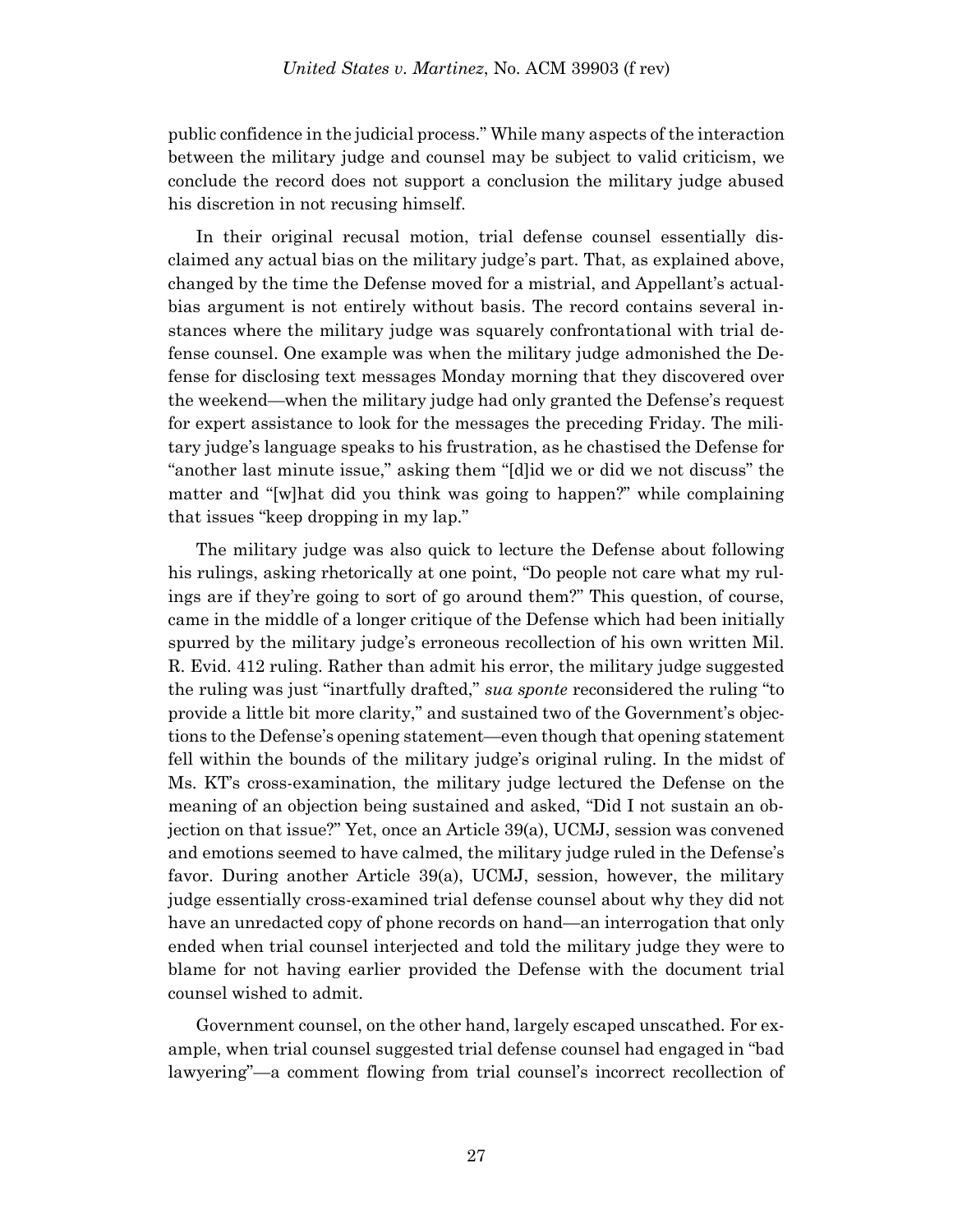the military judge's written Mil. R. Evid. 412 ruling—the military judge charitably referred to the comment as "a momentary lapse of hyperbole, an emotion based on a contentious issue." When trial counsel defied the military judge's ruling prohibiting evidence of Ms. ES's prior allegations of sexual assault, the military judge not only allowed Ms. ES's arguably false answer to stand, but he simply told trial counsel to "tread lightly" and "be more careful than ever."

We are nonetheless mindful that "judicial remarks during the course of a trial that are critical or disapproving of, or even hostile to, counsel, the parties, or their cases, ordinarily do not support a bias or partiality challenge." *Liteky*, 510 U.S. at 555. The question is whether those remarks "reveal such a high degree of favoritism or antagonism as to make fair judgment impossible." *Id*. We find the matter of the training workshop telling in this case. The military judge's lengthy and sharp on-the-record critique of circuit defense counsel, punctuated by invocations of questionable—if not entirely inapplicable—legal standards, seems far out of proportion to the scale of the perceived "misstep" at issue. When the Defense re-raised the matter, the military judge conceded he might have been "a little bit fired up" and "hypersensitive" about the events at the workshop. This paints a picture not of a military judge who harbored a bias against the Defense, but instead of one who was acting somewhat impulsively on occasion rather than in the calm, temperate manner judges aspire to. Based upon our review of the record, we see scant support for the claim that the military judge was actually biased against the Defense, and we will not conclude the military judge erred in not recusing himself on that ground.

The closer question is whether or not there was an appearance of bias that is, whether the military judge's impartiality might reasonably be questioned. In his ruling on the mistrial motion, the military judge claimed he had not made any statement expressing concern or frustration with counsel nor had he admonished them in front of the court members. Even if this statement were accurate, this is not the standard for determining a judge's impartiality. The correct standard is "whether a reasonable person *knowing all the circumstances*" would question the military judge's impartiality. *Sullivan*, 74 M.J. at 453 (emphasis added). Thus, we consider the military judge's words and actions regardless of whether they occurred before the court members or even in the courtroom at all. This is so because the appearance of fairness is tied to the public's confidence in our judicial system, a concern that reaches far beyond the deliberation room in Appellant's court-martial.

Considering all the circumstances present in this case, we conclude the military judge did not abuse his discretion in not recusing himself, even under an "appearance of bias" standard. We arrive at this conclusion based on the fact that, notwithstanding caustic comments directed at trial defense counsel, the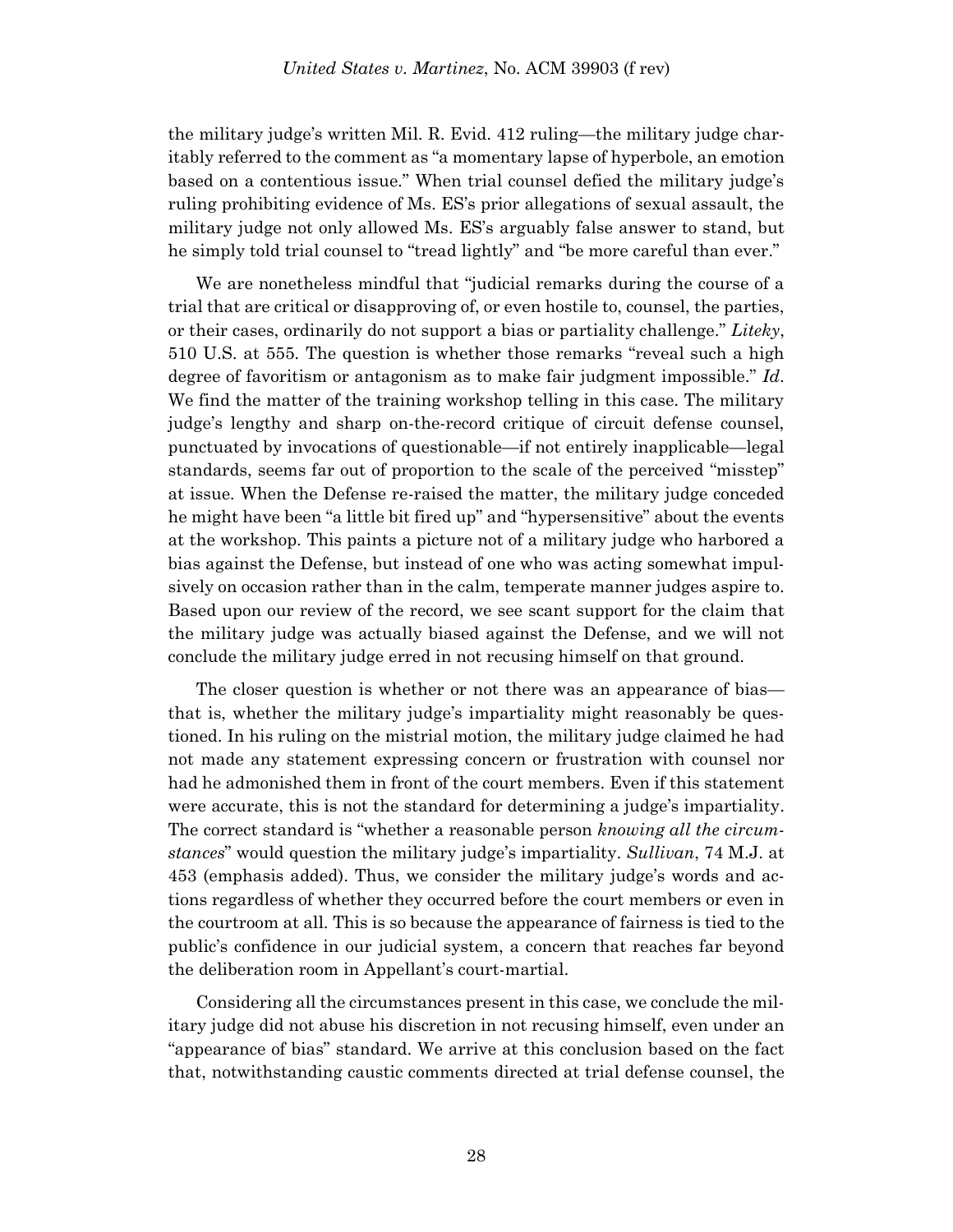military judge's conduct raised more questions about his patience than his partiality. For example, the military judge seemingly assumed the worst with respect to the events of the workshop and decided to suggest on the record that the circuit defense counsel had committed professional misconduct, rather than discuss the matter in an off-the-record R.C.M. 802 conference and provide more tailored commentary in open court. However, once the Defense re-raised the issue with the military judge, his demeanor changed, and he admitted he had perhaps been "hypersensitive" about the matter. Similarly, when trial counsel objected during the Defense's opening statement, the military judge initially insinuated that trial defense counsel had intentionally flouted his ruling. When he revisited the matter, the military judge commended trial defense counsel for "very zealously" representing Appellant. That being said, the military judge also minimized trial counsel's "bad lawyering" comment as "a momentary lapse of hyperbole," when it was trial counsel's misreading of the military judge's written ruling and ensuing objection that gave rise to the lengthy excusal of the members in the middle of the Defense's opening statement in the first place.

Other aspects of the military judge's treatment of the Defense do give us pause. For example, the military judge's summary conclusion that trial defense counsel were prohibited from showing text messages to the members during the Defense's opening statement was seemingly untethered to the basis of the Government's objection, even if within the military judge's discretion. Notably, the exchange over this issue—in which the military judge complained of "another last minute issue"—occurred just after the military judge issued his ruling on the Defense's motion for his recusal. Later, when the Government elicited Ms. ES's arguably false claim that she had not made any other allegations against Appellant—a matter which was the subject of a pretrial ruling adverse to the Defense—the military judge not only did not rebuke trial counsel, but he prohibited the Defense from challenging Ms. ES on that point. The military judge said he based this conclusion on his view that such a challenge would work to Appellant's disadvantage. While one could chalk these instances up to debatable decisions, one could also legitimately ask whether a reasonable person might conclude the military judge's impartiality could be questioned.

Contrary to Appellant's argument, we do not place much stock in certain events he points to on appeal, such as the Defense's last-minute review of the Government's closing-argument slides. From our review of the record, trial defense counsel offered to quickly review the slides on the spot, and they did so. The Defense did not object or ask for an Article 39(a), UCMJ, session or seek any other remedy, so we see nothing that would illuminate our analysis of the military judge's decision not to recuse himself. Similarly, the alleged "selective enforcement" of the scheduling order is insufficiently supported by the record before us. To the extent Appellant is trying to point to the Defense's request to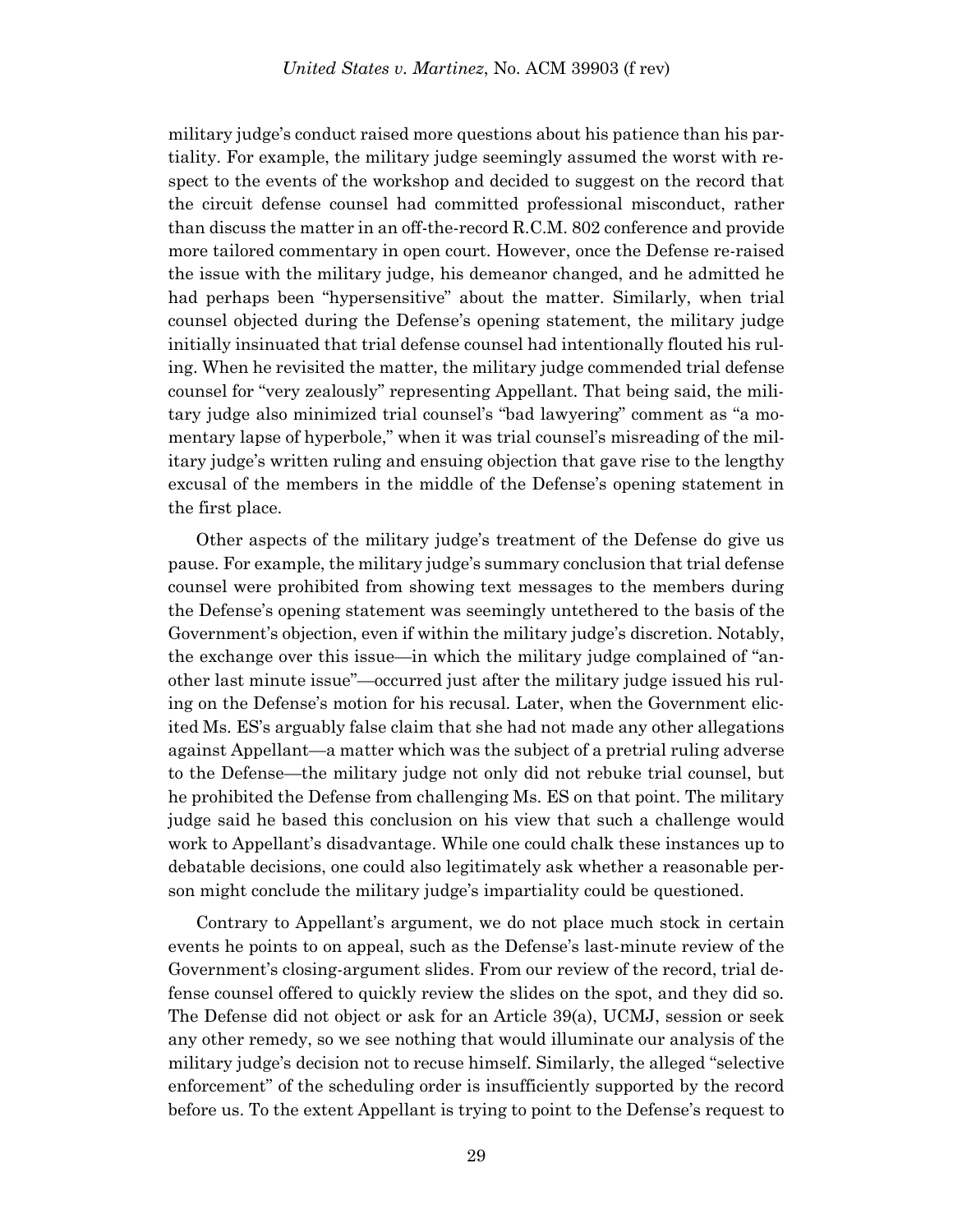file their failure to state an offense motion only after trial commenced, we conclude the military judge was on firm legal footing and well within his discretion in denying that request.

While we may see indications of an annoyed or brusque military judge, we see less to support the notion of actual deep-seated antagonism towards the Defense. Reasonable observers could question whether this court-martial was carried out in an exemplary fashion, but we conclude that—on balance—the military judge's conduct would not give rise to a reasonable person concluding his impartiality might reasonably be questioned. His conduct did not rise to the level that would undermine the court-martial's legality and fairness, and we therefore decline to find the military judge abused his discretion in not recusing himself.

Even if we had concluded the military judge should have recused himself from Appellant's court-martial, we would not grant Appellant relief based upon our analysis of the *Liljeberg* factors. First, Appellant points to only a few examples of injustice he personally suffered. Trial defense counsel were denied the ability to display text messages to the members during their opening statement, even after satisfying their discovery obligations. The Defense's opening statement was also derailed for a period of time based upon trial counsel's objection and the subsequent confusion over and discussion about the military judge's written ruling. Beyond these examples, however, Appellant argues less that he was personally prejudiced by adverse rulings and more that his trial might seem unfair to an outside observer. We may not endorse the tone of the entire court-martial, but even caustic comments towards counsel are qualitatively different from incorrect adverse rulings with prejudicial impacts. Our review of the record reveals comparatively few instances of the latter and no indication that the errors we do find were the result of this particular military judge's service on Appellant's court-martial.

Regarding the second *Liljeberg* factor, we see little indication that granting relief in this case would result in other military judges more carefully examining their own possible grounds for disqualification. We make this assessment based upon the fact that if the military judge here should have recused himself, he should have done so under an appearance of bias standard. Given the highly context-specific analysis that standard calls for, we are unconvinced that granting relief under the unique facts presented here would provide other judges with much useful guidance for assessing their own conduct in other cases. Instead, we believe military judges will be mindful of our above analysis and be vigilant for the appearance of bias even in the absence of Appellant being granted relief.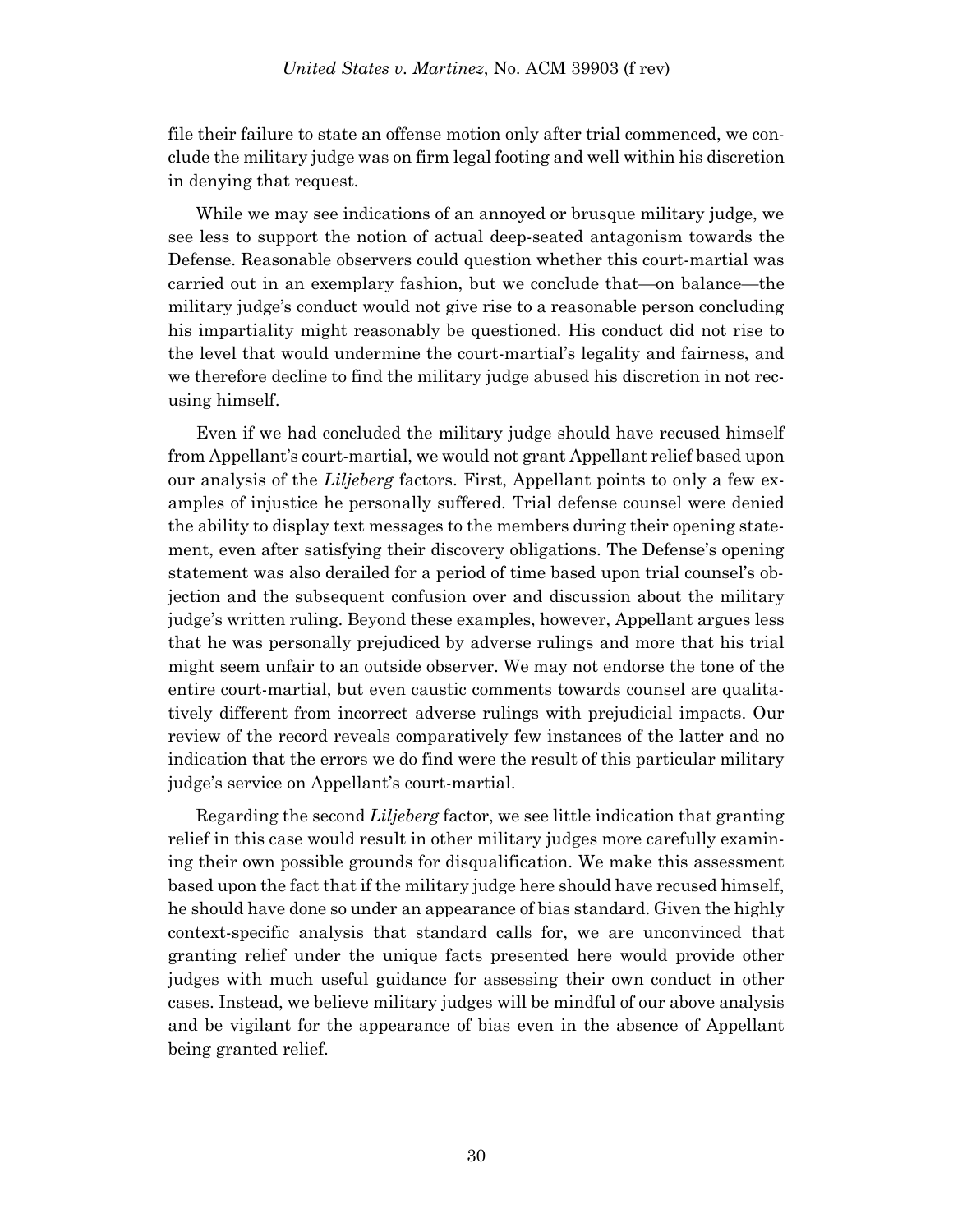Finally, under the third *Liljeberg* factor, we see little risk of undermining the public's confidence in the military justice system for many of the same reasons we determine that a reasonable person is not likely to conclude the military judge's impartiality might reasonably be questioned. We think that while the public may rightfully have high expectations for the military justice system, the public must also recognize that it is an adversarial system comprised of imperfect human beings—one in which counsel and military judges will invariably debate and disagree with each other. Demonstrations of impatience or criticism by the military judge in this case are simply inadequate to give rise to an objective risk of undermining the public's confidence in the overall justice system.

### **B. Ms. KT's Refusal to Disclose Contact Information**

On appeal, Appellant argues the military judge abused his discretion by permitting Ms. KT to testify without first compelling her to either provide contact information for her mother or, alternatively, answer questions in support of the Defense's motion to compel her mother's production.

# **1. Additional Background**

One of the Defense's theories was that Ms. KT only alleged she had been sexually assaulted after she talked to her mother. Specifically, the Defense alleged that Ms. KT spent the weekend as well as the morning and early afternoon of Monday, 27 August 2018, with Appellant before driving back home. Over the course of several hours, Ms. KT continued to exchange affectionate text messages with Appellant and discussed her plan to spend time with Appellant the upcoming weekend. That night, Ms. KT texted Appellant—apparently in response to an incoming phone call from him—stating that she was talking to her mother. The following morning, Ms. KT texted Appellant that she "just need[ed] time." About three hours later, she texted him that she felt "super disrespected." This led to a response from Appellant in which he said, *inter alia*, "I got carried away and I'm so sorry for what happened. . . . I regret everything. This is the biggest mistake I've ever made. . . . It'll take time to heal and I know that. I don't expect you to be over this right now." Over the following days, Ms. KT expressed her frustration with Appellant and the impact his actions had on her, while Appellant made significant additional admissions about the assault.

The Defense postulated that it was after Ms. KT's Monday-night conversation with her mother that Ms. KT's attitude towards Appellant shifted dramatically. Ms. KT, however, refused to be interviewed by trial defense counsel prior to trial. The Defense requested Ms. KT's mother's contact information in discovery, but trial counsel maintained they did not have it. Upon receiving the Defense's request, the Government sought the contact information from Ms.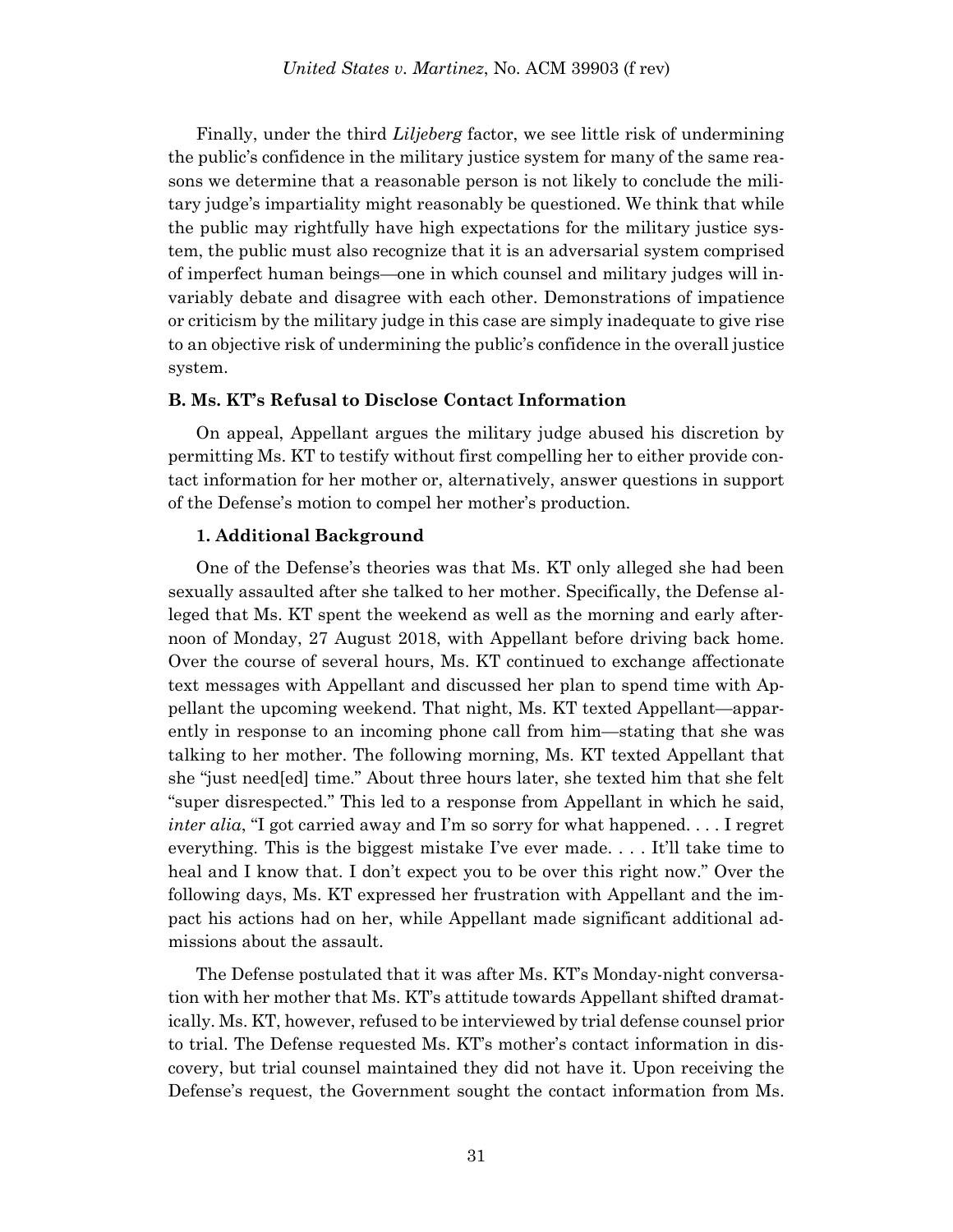KT, but Ms. KT—through her special victims' counsel—declined to provide it. Government agents attempted to assist the Defense in this endeavor by providing possible phone numbers for Ms. KT's mother, but none of the numbers was valid. As a result, the Defense had little else other than the text message to confirm or refute their understanding of when Ms. KT spoke with her mother.

On 21 August 2018—the day before the motions hearing began—the Defense made a motion to compel the production of Ms. KT's mother via subpoena and to abate of the proceedings until Ms. KT agreed to interview with the Defense. <sup>22</sup> During the hearing on this motion, trial defense counsel indicated they wished to call Ms. KT to testify. Circuit trial defense counsel also said he did not intend "to call her to interview her," and that perhaps the military judge would "accept the proffer from her counsel that she won't talk to [the Defense]." He continued: "So I don't know if the [c]ourt needs to hear from her saying she won't talk to me, but we have an issue in which—there some [sic] evidence in conversation with her mother happens [sic] both very approximate [sic] in time to the charged event." After some discussion, the following colloquy occurred:

MJ: All right. But you don't actually know what, if anything, she discussed with her mother?

CDC: I don't. I haven't spoken with mother and I haven't spoken with [Ms. KT].

MJ: And so you want to call [Ms. KT] to find out what she talked about with her mother?

CDC: Yes.

l

MJ: And if she says on the stand, I never talked to my mother that night. I was lying to him.

CDC: Yes. And instead we have an impeachable statement, but it doesn't help me with producing the mother. You're right.

MJ: Sure. And it doesn't help—I'm not here to help build impeachable statements either. I mean, if we don't know what she's going to say, then we don't know if she's going to be helpful to me in the analysis of whether or not you've met your burden of production of mother. That's really what it's all about. But you haven't—I understand you haven't spoken to [Ms. KT] and that's another discussion. But I understand that you want to talk to

 $22$  Nothing in the record indicates that the Defense requested the Government produce Ms. KT's mother for trial prior to making this motion.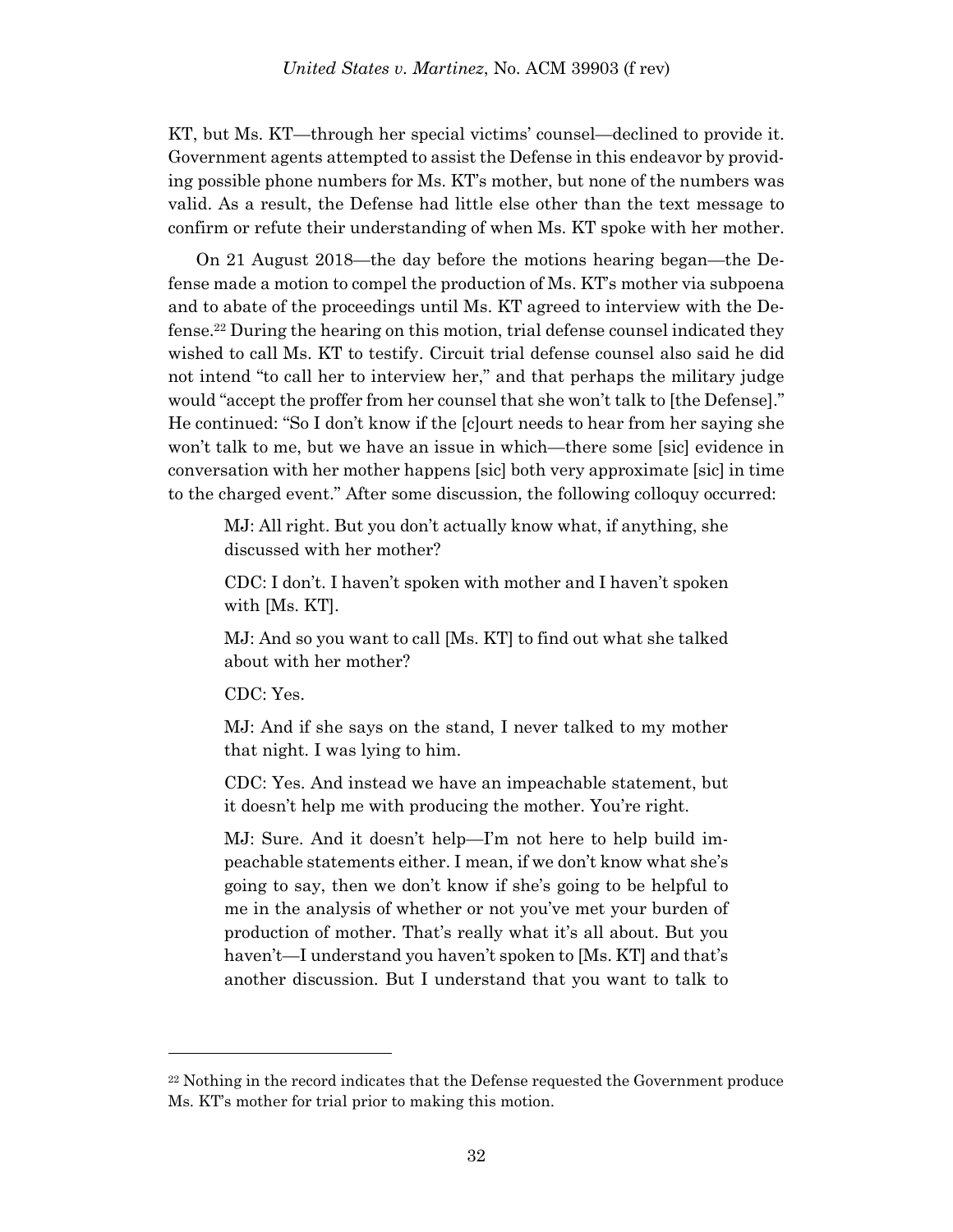someone to find out what that conversation was with mom but you have no idea what they are [sic] she talked about.

CDC: Well—

MJ: You're speculating that there was discussion post-alleged assault that then led to [Ms. KT] taking some certain action breaking up with the accused, et cetera—and you believe that mother may have said something to [Ms. KT] that caused her to suddenly change her attitude towards the accused, but you don't know that for sure.

CDC: I have—well, I don't know for sure, but I have a very good faith basis to believe it because [Ms. KT's father] says, mom called me and told me that [Ms. KT]—something happened to her, and that's why you need to call her.

MJ: So the father said that the mother called him and said call her because she just told me something happened.

CDC: Yes, Your Honor. So that's my good faith basis, not just that this content was discussed but when it was discussed, because of where [Ms. KT's father]—what he says about the conversation and when he places it.

MJ: Okay. And you're being told that the contact information is—the family is not willing to provide you with the contact information?

CDC: Yes, Your Honor. . . .

. . . .

MJ: Okay. So the relevance is essentially—the defense theory is that it's potential impeachment evidence. That's the relevance of [Ms. KT's] mother because there's at least some indication that the alleged victim was in a certain positive frame of mind—however you want to characterize it—with the accused. Post-offense, she spoke to her mother then immediately thereafter, things turned. And the theory being is that something that mom said to her or implied to her caused her to change and then ultimately report an offense?

CDC: Yes, sir.

Before moving on to the next motion, the military judge asked, "Anything further on [Ms. KT's] mother?" Trial defense counsel answered, "In terms of argument or evidence, Your Honor?" The military judge replied,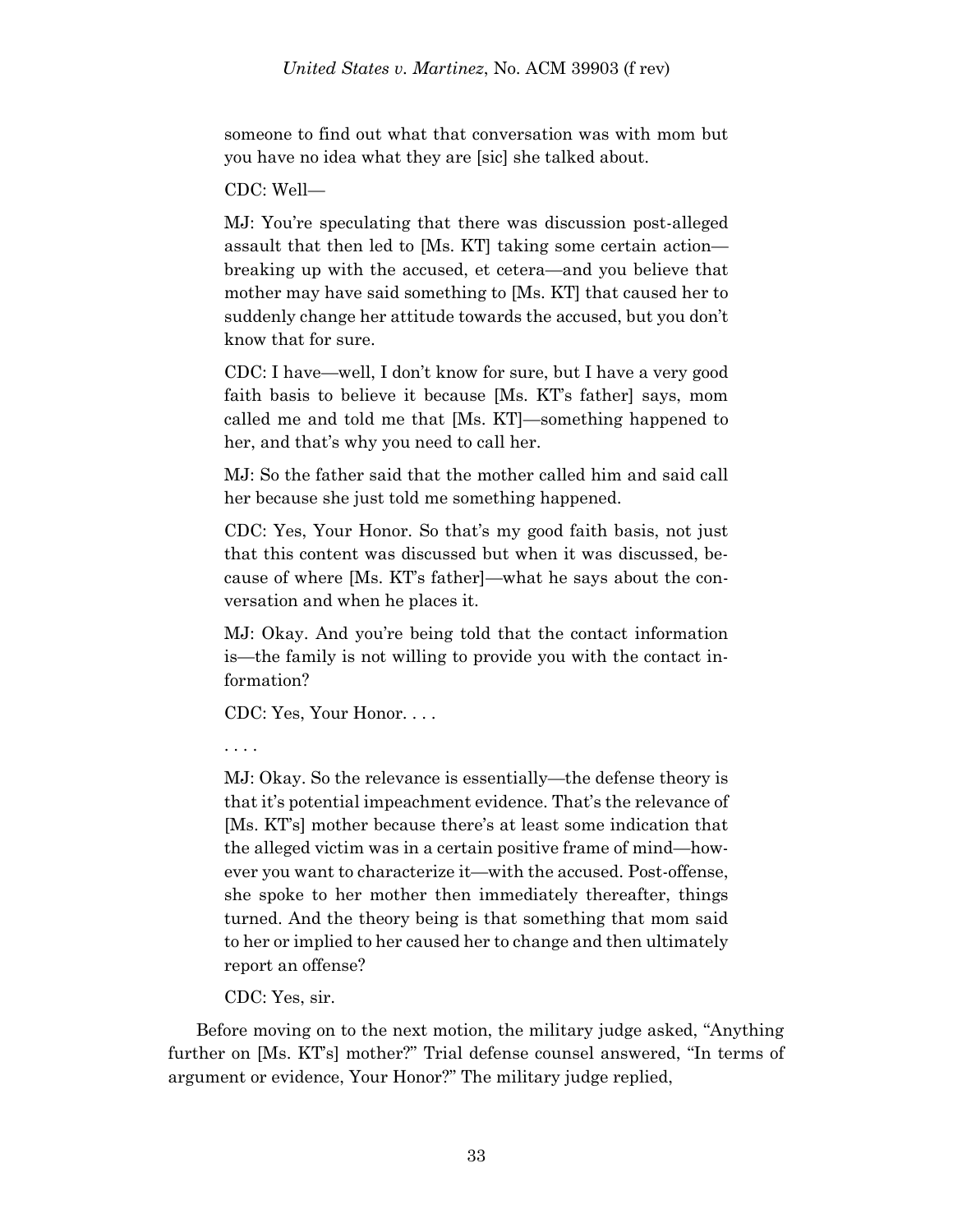Just argument. I mean I think I've got the gist of the relevance. I think you do have a bit of a problem in that you don't know what she's going to say. So relevance, in the traditional sense, I'm not sure 100 percent that you've established relevance because you don't know what she's going to say. I get that that's not your fault, but ultimately it is [a] factor to consider in the analysis. But I do believe you've raised a valid theory as to why she might be relevant on the issue of motive, bias, impeachment, et cetera. So I'll consider all that, but ultimately I see this as a witness production issue [ ] so I'll analyze that through that particular lens.

Although the Defense conceded the military judge had no authority to compel Ms. KT to submit to a pretrial interview, trial defense counsel argued the proceedings should be abated until Ms. KT agreed to a defense interview due, in part, to the fact Ms. KT had been interviewed by trial counsel. The military judge declined to abate the proceedings on this ground, finding there was no indication the Government had done anything to impede the Defense's access to Ms. KT. The military judge did direct trial counsel to continue to encourage Ms. KT to interview with the Defense, and he said he would consider such remedies as allowing the Defense some period of time after her direct testimony to prepare for cross-examination as well as greater latitude in that crossexamination.

The military judge further ruled he would not order the production of Ms. KT's mother, whom he treated as an unavailable witness. He invoked the standard for production of an unavailable witness under R.C.M. 703(b)(3), which relates to witnesses deemed unavailable under the meaning of Mil. R. Evid. 804(a). Under this standard, a military judge shall grant relief when the testimony of an unavailable witness "is of such central importance to an issue that it is essential to a fair trial, and . . . there is no adequate substitute for such testimony." R.C.M. 703(b)(3). The military judge said Ms. KT's mother's testimony was "being raised under an impeachment theory, and only to the extent that it would provide [Ms. KT] with a motive to fabricate or be some evidence of bias." He concluded the Defense had not met the R.C.M. 703(b)(3) "central importance" standard, "even assuming [Ms. KT] did discuss the alleged assault with her mother and then changed her tone towards [Appellant] after that conversation." He based this conclusion on the fact that in the text messages, Appellant was "apologizing for his conduct in a manner that could constitute consciousness of guilt;" that Ms. KT's mother's testimony would only be relevant for impeachment if Ms. KT denied speaking to her mother; and that Ms. KT's mother's testimony was unnecessary to establish motive or bias, because the Defense already had the text message. The military judge explained: "The timing of the text message reference to a conversation with her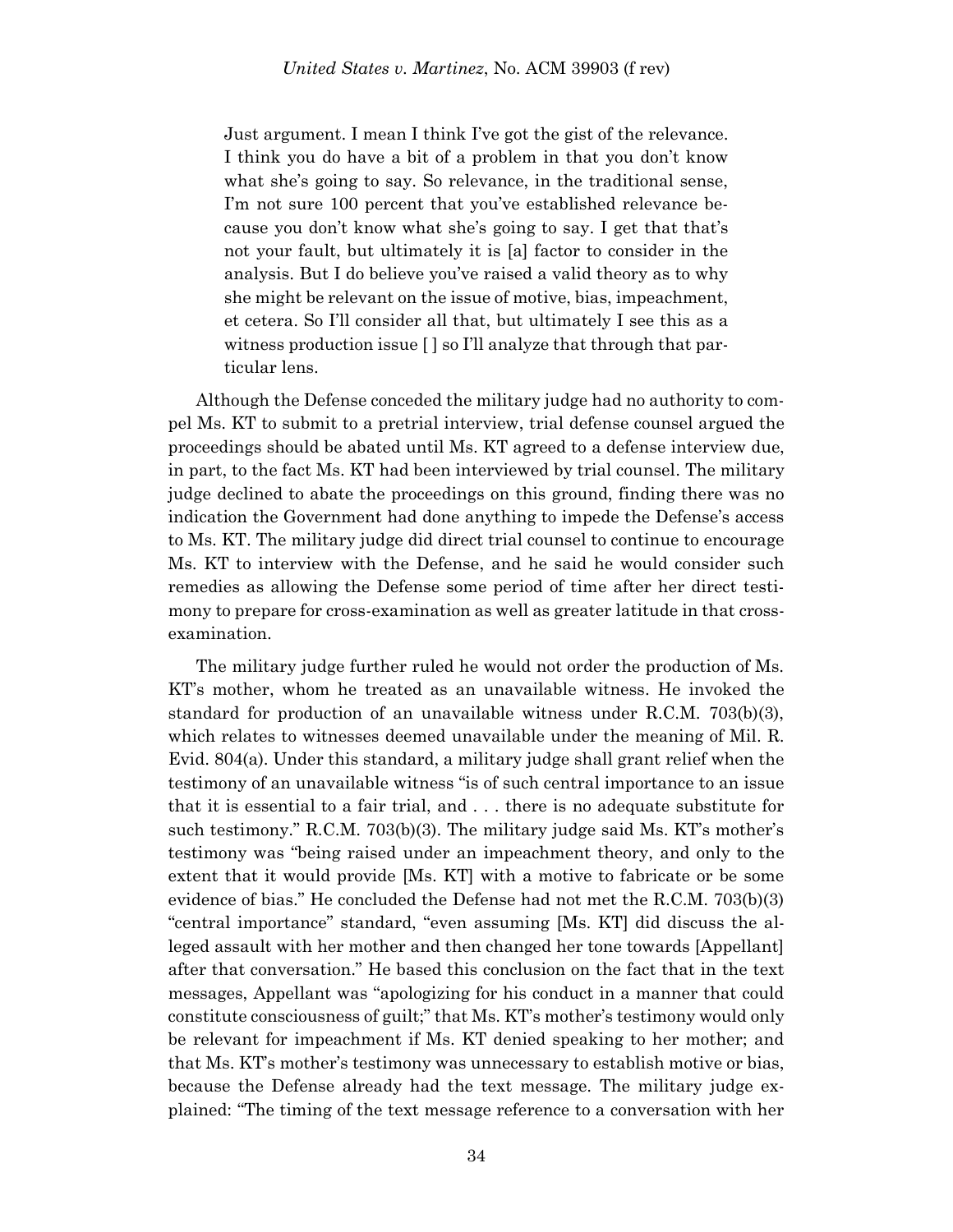mother provides the defense with the opportunity to explore this issue on crossexamination . . . to demonstrate on the part of [Ms. KT] a possible bias or motive to fabricate." The military judge also concluded the Defense had failed to meet their burden "to provide the witness[']s name, contact information and a synopsis of her expected testimony" under R.C.M.  $703(c)(2)(B)(i).^{23}$ 

Just before opening statements, the military judge returned to the issue of Ms. KT refusing to interview with the Defense and asked trial defense counsel for their "proposed remedies." The Defense suggested a recess for Ms. KT to reconsider submitting to an interview; that the military judge personally encourage her to be interviewed; being afforded "expanded cross," to include asking Ms. KT about her refusal to interview with the Defense and her "refusal to provide access to other witnesses in this case to include her mother;" and the military judge giving an instruction to the members on the matter.<sup>24</sup> The military judge said he would permit "a reasonable inquiry on cross examination into the fact that [Ms. KT] declined to submit to a pretrial interview and that she did not wish for her mother to meet with [the D]efense for an interview." He further said he would entertain a request for a 30-minute recess after Ms. KT's direct testimony to permit the Defense to prepare for her cross-examination.

In the Defense's opening statement, trial defense counsel told the members the events regarding Ms. KT "turn[ed] from a misunderstanding to a criminal investigation" once Ms. KT talked to her mother after she returned home from visiting Appellant. Trial defense counsel said that it was after the call when "the tone changes" and "[i]t's no longer a mistake. Now it's an accusation." He told the members they would not be hearing from Ms. KT's mother.

When Ms. KT took the stand, her testimony ran counter to the Defense's theory about the timing of her call with her mother. Ms. KT testified on direct that she first talked to her mother and disclosed the assault as she drove home from Appellant's house and not at some later point, as the Defense had posited during their opening statement. On cross-examination, Ms. KT further testified she had lied to Appellant when she texted him that she was talking to her mother, and she was actually talking to a friend of hers at the time. She explained she felt Appellant was less likely to question her choosing to talk to her mother instead of him, versus than if she was merely talking to a friend.

<sup>23</sup> The military judge further said: "Defense has provided no legal authority, nor could the court find any legal authority to support the proposition that the [D]efense is entitled to the relief requested when they are unable to discover through their own reasonable efforts information sufficient to meet their burden under [R.C.M.] 703 when there is no evidence of government interference."

<sup>&</sup>lt;sup>24</sup> The Defense indicated a draft instruction would be prepared at a later point in time.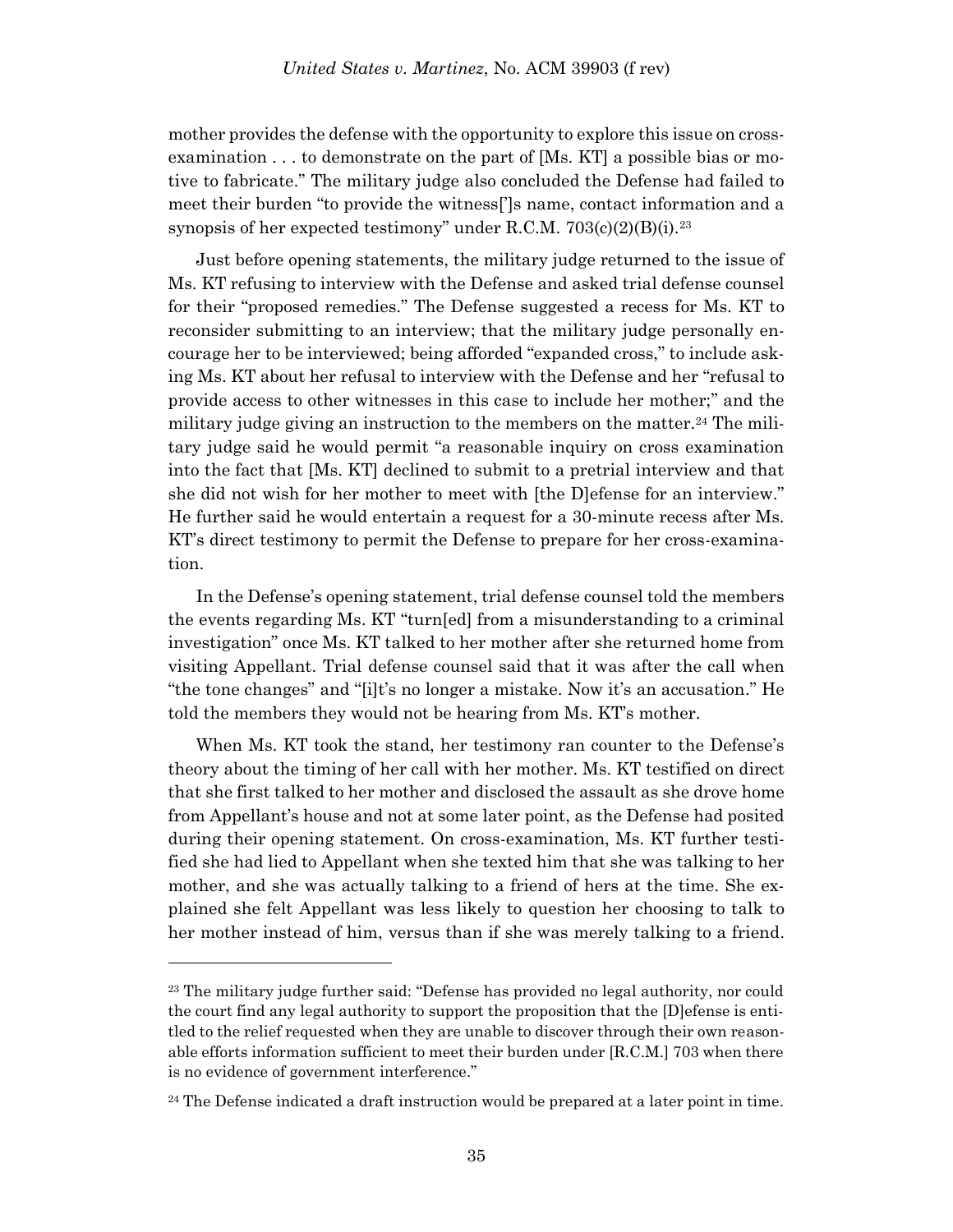Ms. KT also conceded she hid her mother's contact information from the Defense and asked her father to do the same. Trial defense counsel did not ask Ms. KT to provide that contact information while she was on the stand, nor did they ask the military judge to direct Ms. KT to disclose it.

After the Government rested, the Defense moved to strike Ms. KT's testimony or, alternatively, to dismiss the specification alleging Appellant had sexually assaulted her. The Defense said their alternate request was rooted in an alleged violation of *Brady v. Maryland*, 373 U.S. 83 (1963). The Defense accused the Government of not revealing that Ms. KT had lied to Appellant in her text message when she said she was talking to her mother. The Defense also argued that even if the Government was unaware Ms. KT had lied to Appellant about whom she was talking to, the Defense was blindsided by this testimony, resulting in undue prejudice to Appellant because the theory the Defense advanced to the members in the opening statement had been squarely undermined. The Defense also suggested Ms. KT had been able to modify her testimony after hearing the Defense explain their theory during the motions hearing.

In discussing the matter with the military judge, trial defense counsel conceded they did not know whether or not trial counsel were aware that Ms. KT was not actually talking to her mother when she texted Appellant that she was. Trial counsel said they did not recall asking Ms. KT about the text message and were "not tracking that [they] even talked with her about that message, let alone knew that there was some dishonesty there." The military judge found there had been no violation of *Brady*, saying, "I don't believe the [G]overnment specifically knew that the witness was going to say that[,] she may have just never been asked by anyone," and that there was no evidence the Government withheld or failed to turn over any evidence.

The military judge reminded the Defense that he had no authority to compel Ms. KT to submit to a pretrial interview and that Appellant's constitutional confrontation rights were satisfied by virtue of Ms. KT testifying. He then said that the Defense had approached their opening statement "with eyes wide open"—that is, they knew they had not been able to interview Ms. KT or her mother to confirm the two of them actually had a conversation at the time the Defense believed they had. Although the military judge said he recognized Ms. KT had undermined the Defense's theory, such did not warrant striking her testimony—especially in light of the fact he had granted trial defense counsel additional time after the direct examination to prepare their cross-examination.

In the Defense's closing argument, trial defense counsel told the members: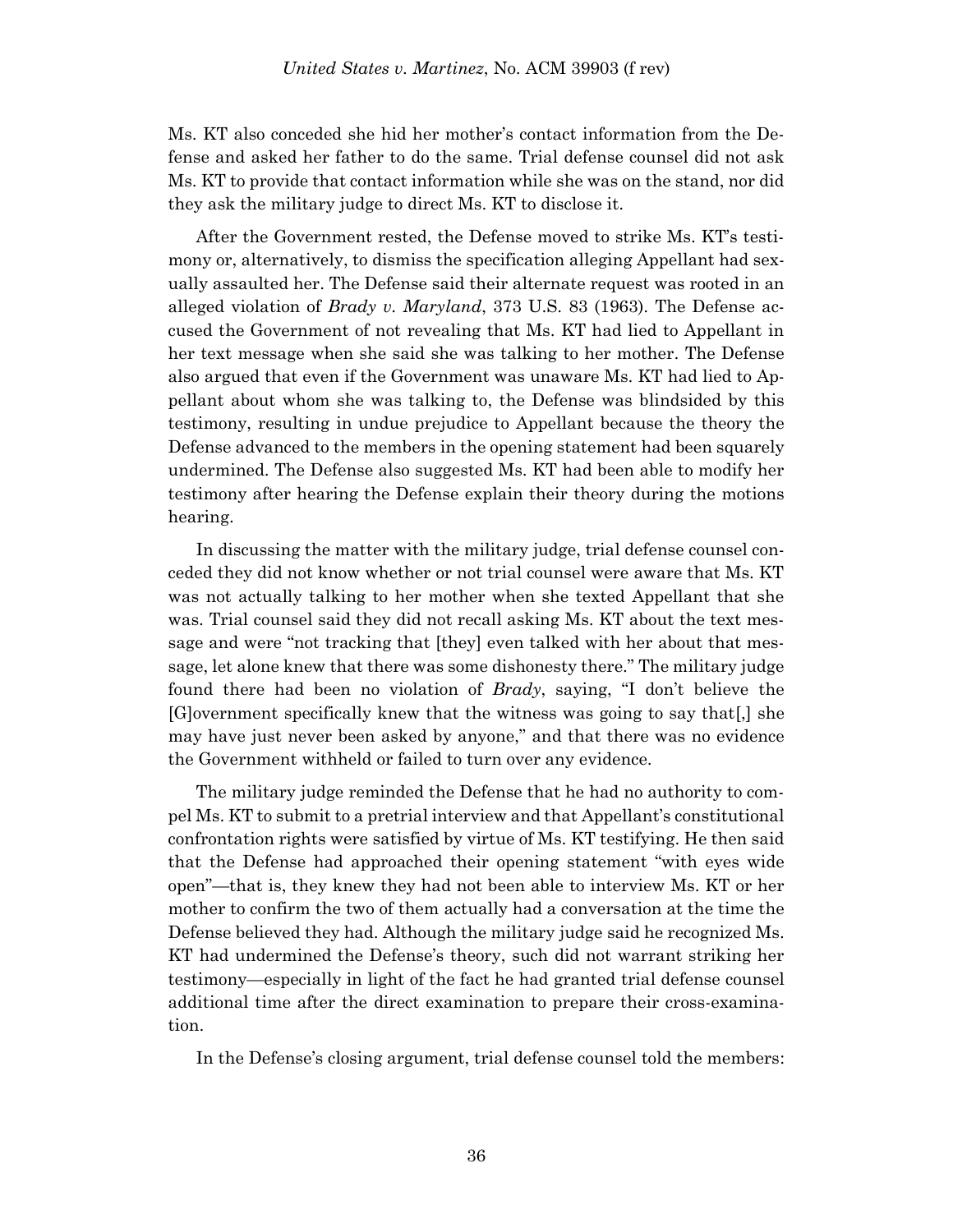Reasons for reporting. We hear for the first time, she talked to her mom on the way home . . . she was trying to figure out what to do . . . . And she talks to her dad and there is an important intervening step that I hope you picked up her dad does not hear what happens. Dad gets a text from a mysterious, unheard from mother. And what it says is you need to talk to your daughter. And so this first version what happens, this first version of what she says, he never got to hear. The Government did not present it to you.

At this point, trial counsel said, "Objection, Your Honor, it is improper argument." The military judge sustained the objection and told the members to recall his instruction that they "are to consider the evidence that is properly before [them] when considering whether or not the Government has met their burden in this case." Trial defense counsel then continued, "And what you heard from [Ms. KT] is that she hid her. Among other things hid in this investigation, she hid her."

# **2. Law**

# *a. Discovery*

Under Article 46(a), UCMJ, "the trial counsel, the defense counsel, and the court-marital shall have equal opportunity to obtain witnesses and other evidence" pursuant to rules prescribed by the President. 10 U.S.C. § 846(a). One of those rules, R.C.M. 701(e), provides that each party shall have "equal opportunity to interview witnesses." Even in the absence of a defense request, trial counsel must disclose "the existence of evidence known to trial counsel" which tends to be exculpatory, be evidence in mitigation or extenuation, or "[a]dversely affect the credibility of any prosecution witness or evidence." R.C.M. 701(a)(6). Trial counsel has the "duty to learn of any favorable evidence known to the others acting on the government's behalf in the case, including the police." *Kyles v. Whitley*, 514 U.S. 419, 437 (1995).

"[T]he suppression by the prosecution of evidence favorable to an accused upon request violates due process where the evidence is material either to guilt or to punishment, irrespective of the good faith or bad faith of the prosecution." *Brady*, 373 U.S. at 87. "Evidence is favorable if it is exculpatory, substantive evidence or evidence capable of impeaching the [G]overnment's case." *United States v. Behenna*, 71 M.J. 228, 238 (C.A.A.F. 2012) (citations omitted). Impeachment evidence "may make the difference between conviction and acquittal." *United States v. Bagley*, 473 U.S. 667, 676 (1985). Evidence is material "when there is a reasonable probability that, had the evidence been disclosed, the result of the proceeding would have been different." *Smith v. Cain*, 565 U.S. 73, 75 (2012) (quoting *Cone v. Bell*, 556 U.S. 449, 470 (2009)).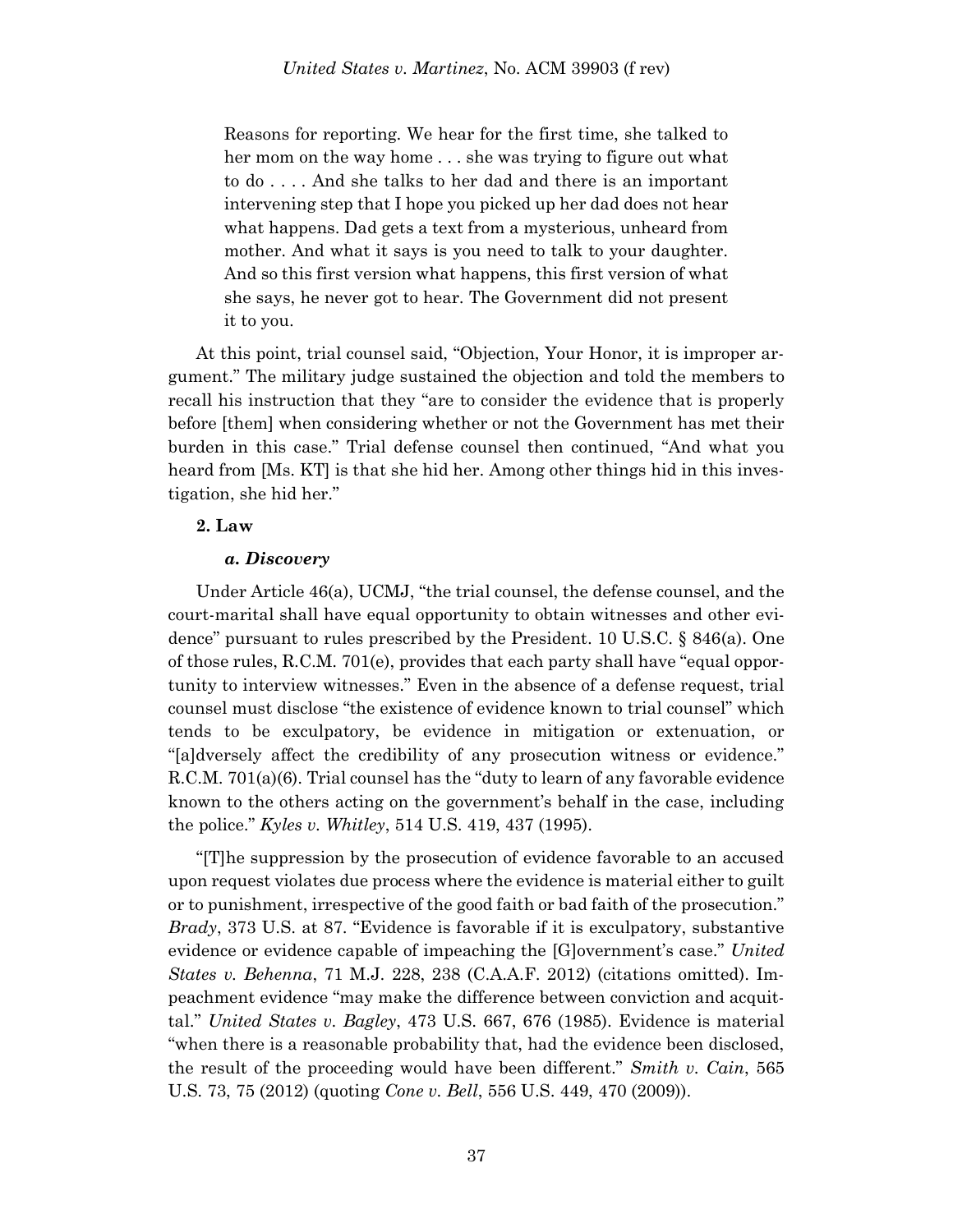### *b. Production*

An accused has the due process right under the Sixth Amendment<sup>25</sup> to compulsory process to obtain and present witnesses to establish a defense. *Washington v. Texas*, 388 U.S. 14, 18–19 (1967). Under the rules promulgated by the President, "[e]ach party is entitled to the production of any witness whose testimony on a matter in issue on the merits or on an interlocutory question would be relevant and necessary." R.C.M. 703(b)(1). This includes "the benefit of compulsory process." R.C.M. 703(a). An accused's right to compel the production of witnesses for trial is not unfettered; rather, the right is tied to "consideration of relevancy and materiality of the expected testimony." *United States v. Carpenter*, 1 M.J. 384, 385 (C.M.A. 1976) (citations omitted).

Under R.C.M.  $703(c)(2)(A)$  and (B), the Defense is required to submit a written request for the production of witnesses to trial counsel, and that request "shall include the name, telephone number, if known, and address or location of the witness such that the witness can be found upon the exercise of due diligence" along with "a synopsis of the expected testimony sufficient to show its relevance and necessity." Trial counsel then arranges for the production of such witnesses unless trial counsel contends production is not required—a contention the defense may challenge before a military judge. R.C.M. 703(c)(2)(D).

If the military judge grants a defense motion to produce a witness, trial counsel shall produce the witness. *Id*. The presence of civilian witnesses may be obtained by subpoena issued by trial counsel.  $R.C.M. 703(g)(3)$ . When a subpoenaed witness neglects or refuses to appear, the military judge may issue a warrant of attachment to compel that witness's attendance at a court-martial.  $R.C.M. 703(g)(3)(H).$ 

In the event a witness is deemed "unavailable," the standard for relief is not simply that the witness's testimony is relevant and necessary, but that it "is of such central importance to an issue that it is essential to a fair trial, and . . . there is no adequate substitute for such testimony." R.C.M. 703(b)(3). The term "unavailable" is given the meaning found in Mil. R. Evid. 804(a). Under that rule, a witness is unavailable if he or she "is absent from the trial or hearing and the statement's proponent has not been able, by process or other reasonable means, to procure" the witness's attendance. Mil. R. Evid. 804(a)(5). Upon a showing that a witness both meets the "central importance" standard and is unavailable, "the military judge shall grant a continuance or other relief in order to attempt to secure the witness'[s] presence or shall abate the proceedings . . . ." R.C.M. 703(b)(3). Unavailability is determined by asking "whether the witness is not present in court in spite of good-faith efforts by the

<sup>25</sup> U.S. CONST. amend. VI.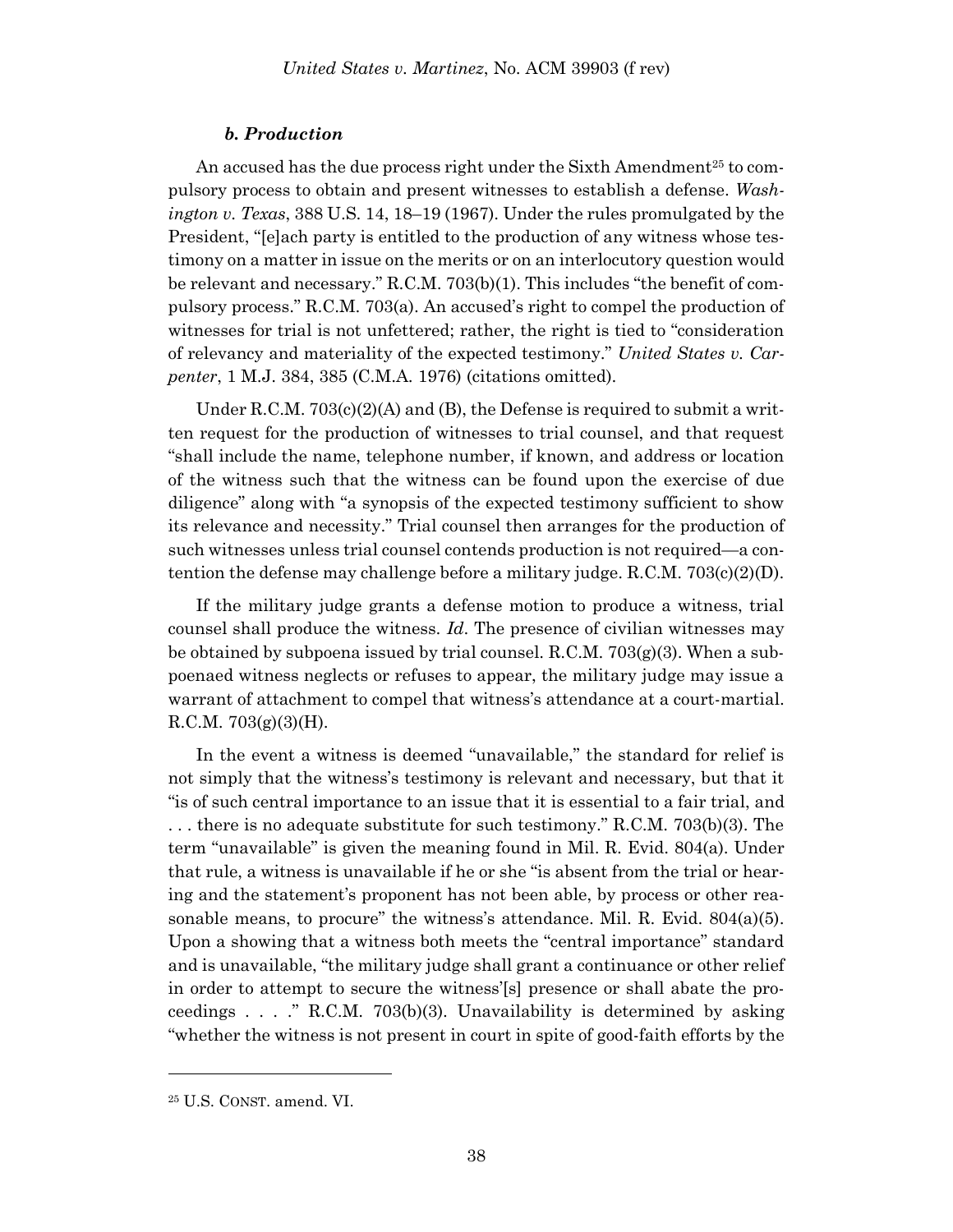Government to locate and present the witness." *United States v. Cabrera-Frattini*, 65 M.J. 241, 245 (C.A.A.F. 2007) (quoting *United States v. Cokeley*, 22 M.J. 225, 228 (C.M.A. 1986)). Government effort to produce a witness is a prerequisite to finding a witness to be unavailable. *Id*. (citing *Barber v. Page*, 390 U.S. 719, 724–25 (1968)).

We review a military judge's rulings on discovery and production matters, as well as a military judge's selection of remedies for violations, for an abuse of discretion. *United States v. Stellato*, 74 M.J. 473, 480 (C.A.A.F. 2015) (citations omitted) (reviewing military judge's ruling finding discovery violations); *United States v. Breeding*, 44 M.J. 345, 349 (C.A.A.F. 1996) (citation omitted) (reviewing military judge's denial of request for production of witnesses); *Cokeley*, 22 M.J. at 229 (citation omitted) (reviewing military judge's determination of witness availability). "The abuse of discretion standard calls for more than a mere difference of opinion." *United States v. Wicks*, 73 M.J. 93, 98 (C.A.A.F. 2014) (internal quotation marks and citation omitted). An abuse of discretion only occurs "when [the military judge's] findings of fact are clearly erroneous, the court's decision is influenced by an erroneous view of the law, or the military judge's decision on the issue at hand is outside the range of choices reasonably arising from the applicable facts and the law." *United States v. Miller*, 66 M.J. 306, 307 (C.A.A.F. 2008) (citations omitted).

A military judge's denial of a witness request will not amount to an abuse of discretion unless we have "a definite and firm conviction that the court below committed a clear error of judgment in the conclusion it reached upon a weighing of the relevant factors." *United States v. Houser*, 36 M.J. 392, 397 (C.M.A. 1993) (internal quotation marks and citations omitted). In the context of witness-production issues, the factors to be considered in determining whether a witness is necessary include: "the issues involved in the case and the importance of the requested witness to those issues; . . . whether the witness's testimony would be merely cumulative; and the availability of alternatives to the personal appearance of the witness." *United States v. McElhaney*, 54 M.J. 120, 127 (C.A.A.F. 2002) (citations omitted). The timeliness of the defense's request may also be considered. *Id*. (citations omitted).

If an appellant is entitled to the production of a witness, the erroneous denial of such production will not require relief if we are convinced the error was harmless beyond a reasonable doubt. *United States v. Shelton*, 62 M.J. 1, 3 (C.A.A.F. 2005) (citing *United States v. Powell*, 49 M.J. 220, 225 (C.A.A.F. 1998)).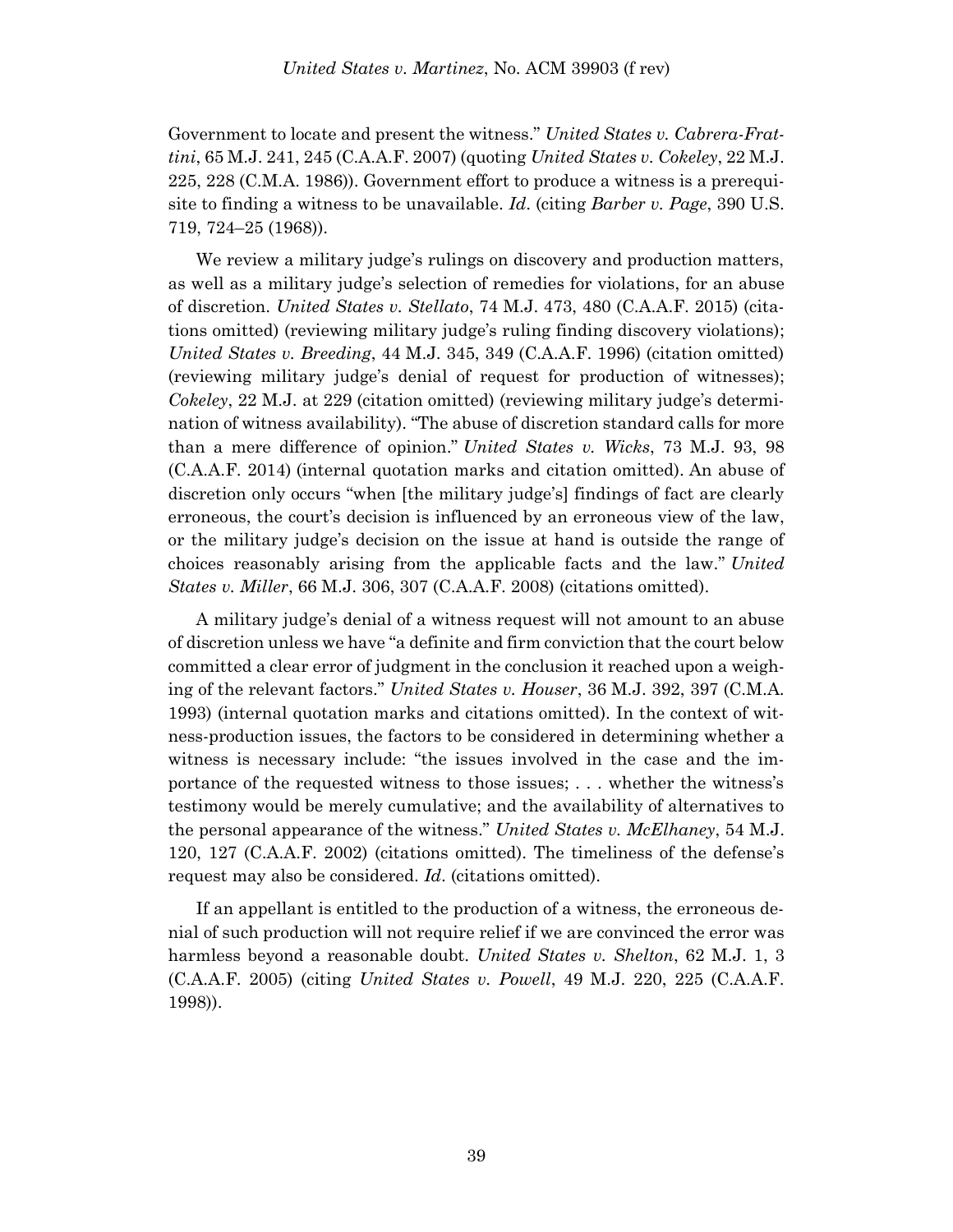### **3. Analysis**

### *a. Compelling Ms. KT to Answer Questions*

The thrust of Appellant's argument on appeal is that Ms. KT improperly withheld her mother's contact information from the Defense and that the military judge erred in allowing her to testify without first disclosing that information. Appellant also argues that although Ms. KT was not a party to the court-martial, she "should be viewed as a party, or at the very least, a quasiparty, to the proceeding" based upon the rights afforded to crime victims—and she was therefore bound by discovery rules.

Analysis of Appellant's allegation of error is complicated by the fact that Appellant does not precisely identify what the error was or who committed it. In his pleadings before this court, Appellant framed this assignment of error as the military judge erring by "failing to compel [Ms. KT] to answer relevant questions to remedy her obstruction of access to witnesses and evidence." Yet, at no point during Appellant's court-martial did the Defense ask the military judge to compel Ms. KT to answer any particular questions. When Ms. KT testified during the trial, she admitted she had withheld information from the Defense and that she had urged her father to do the same. But Ms. KT did not refuse to answer any questions put to her, nor did the Defense ask the military judge to compel her to answer any.

During the earlier motions hearing, the Defense sought two forms of relief regarding Ms. KT via written motion: (1) to abate the proceedings on the specification related to Ms. KT until Ms. KT agreed to be interviewed by the Defense, and (2) to order the Government to subpoena Ms. KT's mother for trial. As to the first form of relief, the Defense's argument was that Ms. KT had agreed to be interviewed by the Government while declining to be interviewed by the Defense, thereby depriving the Defense of the equal opportunity to interview witnesses. Despite conceding the military judge had no authority to compel such an interview, the Defense asked him to abate the proceedings until she submitted to an interview. The motion did not, however, seek to require Ms. KT to divulge her mother's contact information or any other particular matter, nor did it indicate any particular topics the Defense wished to ask Ms. KT about in the interview.

With respect to the production of Ms. KT's mother, trial defense counsel asked to call Ms. KT to testify on the motion so that they could ask her about the substance of her phone call with her mother. Trial defense counsel did not, however, specifically indicate what information they intended to elicit from Ms. KT, much less whether they wished to ask her for the contact information while she was on the stand. The military judge declined to receive evidence on the motion, short-circuiting the Defense's effort to question Ms. KT at all, so we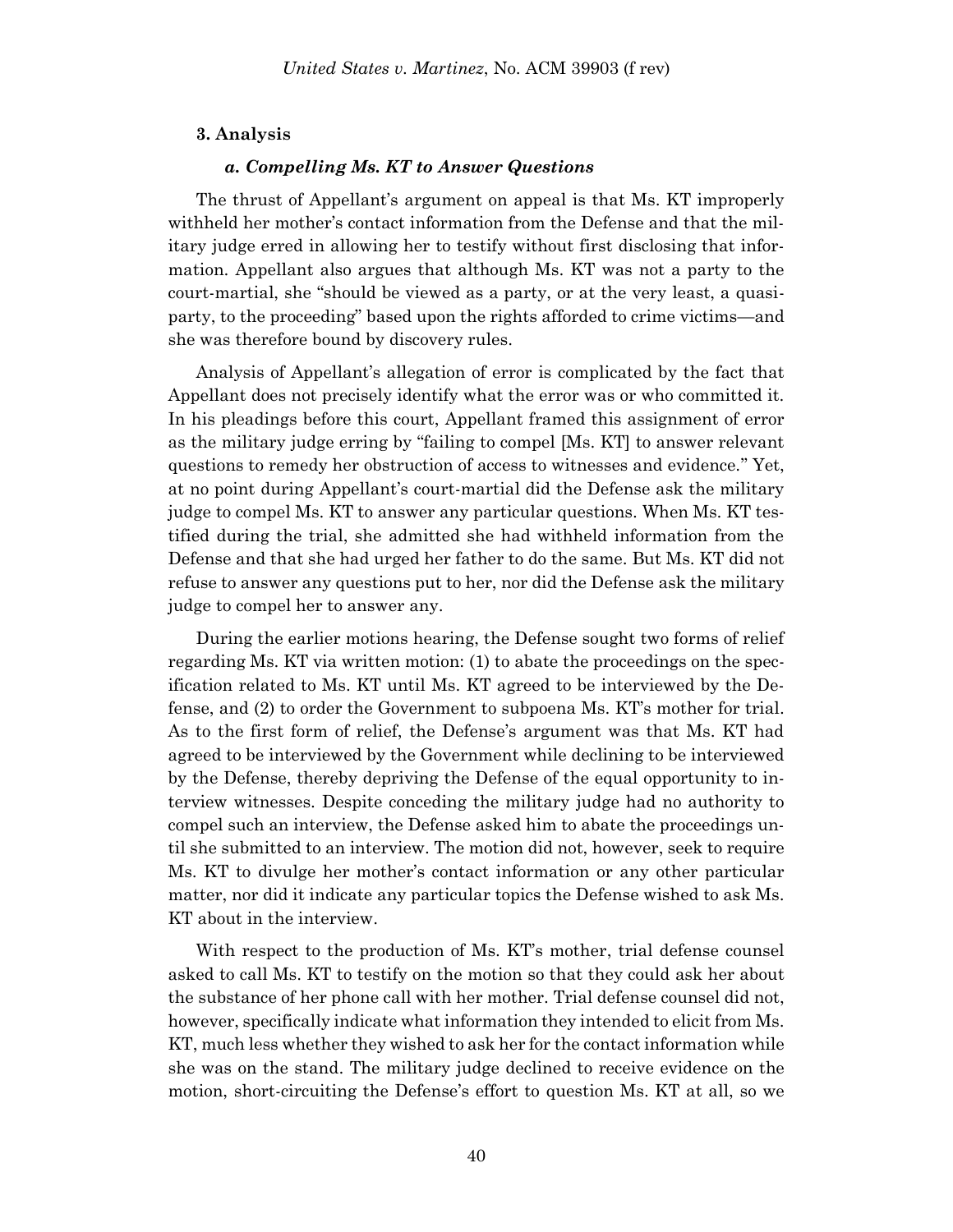can only speculate about what specific questions trial defense counsel might have wanted to ask Ms. KT. The military judge did, however, expressly state the Defense would be permitted to cross-examine Ms. KT during the findings portion of the trial about the fact she did not want her mother to be interviewed by the Defense.

At the close of the Government's case—when the Defense asked the military judge to either strike Ms. KT's testimony or dismiss the sexual assault specification pertaining to Ms. KT—the Defense did not argue that Ms. KT had refused to answer any particular question or that the military judge should have compelled her to provide any information. Instead, the Defense's arguments were: (1) that the Government failed to disclose that Ms. KT lied to Appellant when she told him via text that she was talking to her mother, when in fact she was talking to a friend; and (2) that Ms. KT's refusal to be interviewed resulted in a "trial by ambush."

We are somewhat stymied by Appellant's claim that the military judge abused his discretion by not compelling Ms. KT to "answer relevant questions," because she never refused to answer any questions, and the Defense never asked the military judge to compel her to do so. During oral arguments in this case, Appellant asserted his claim of Ms. KT not being compelled to answer relevant questions should be read as an allegation the military judge erred by not allowing the Defense to call Ms. KT to the stand for the purposes of the motion.

Had the military judge simply permitted the Defense to present evidence on this motion by way of Ms. KT's testimony, we would actually know what questions Ms. KT did or did not answer, and we would have clearer understanding of the relevance of Ms. KT's mother's testimony. Instead, the military judge decided the motion based upon the proffers of counsel, even though the better practice is to permit counsel to call witnesses and present actual evidence. *See, e.g.*, *United States v. Stubbs*, 23 M.J. 188, 195 (C.M.A. 1987). Nevertheless, it is not necessarily an abuse of discretion to accept undisputed representations of counsel for purposes of deciding motions. *See, e.g.*, *United States v. Vanderwier*, 25 M.J. 263, 266 n.3 (C.M.A. 1987). In the end, the only indication we have as to what exactly trial defense counsel wished to ask Ms. KT about—besides her declining to interview with the Defense—is trial defense counsel's ambiguous statement that they "have an issue" regarding "evidence in conversation with her mother happens [sic] both very approximate [sic] in time to the charged event." This statement is far too vague for us to determine what questions the Defense wanted to put to Ms. KT, and we see no basis for concluding the military judge abused his discretion by denying the Defense the ability to call her as a witness on the motion.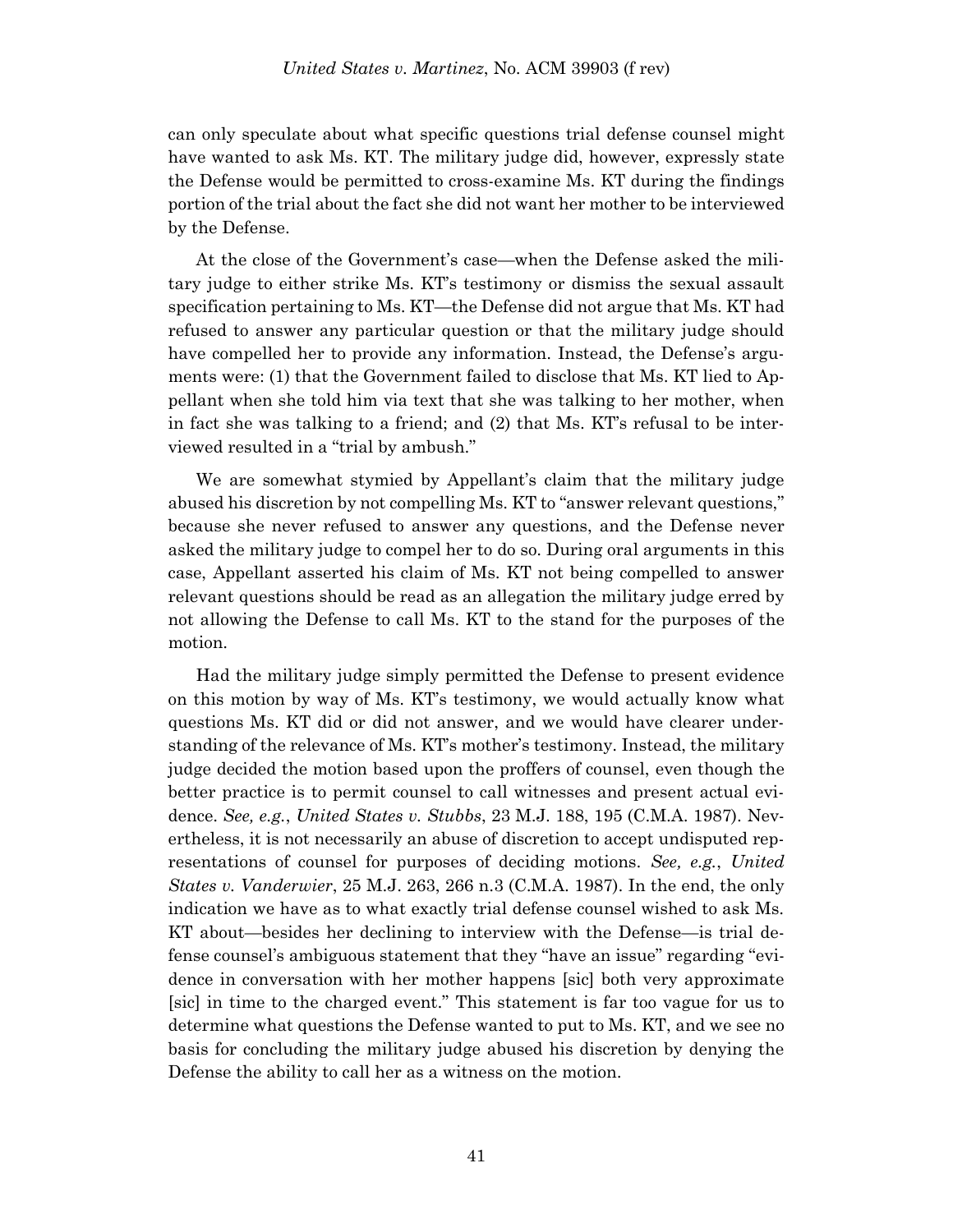#### *b. Ms. KT's Refusal to Submit to Pretrial Interview*

At trial and on appeal, Appellant has correctly conceded Ms. KT was under no obligation to submit to a pretrial interview. *See United States v. Morris*, 24 M.J. 93, 95 (C.M.A. 1987). Similarly, in the absence of evidence that trial counsel was involved in Ms. KT's refusal to be interviewed by the Defense, there is no basis for finding an Article 46, UCMJ, violation. *Id*.; *see also United States v. Killebrew*, 9 M.J. 154, 160 (C.M.A. 1980) (citations omitted) (noting that a witness may refuse to answer defense questions as long as the government did not induce the refusal). "No *party* may unreasonably impede the access of anther party to a witness or evidence." R.C.M. 701(e) (emphasis added). However, Ms. KT was a not a "party." *See* R.C.M. 103(17) (defining "party" as the accused, defense counsel, trial counsel, and agents acting on their behalf).<sup>26</sup> We reach the same conclusion regarding her special victims' counsel who represented not the Government, but Ms. KT herself. And given that Appellant has not alleged—and there is no evidence to support—that the Government possessed and failed to turn over the information Appellant sought, there has been no *Brady* violation.

### *c. Ms. KT's Withholding of Her Mother's Contact Information*

As a result of the foregoing, we are left with a situation in which Ms. KT, a civilian victim, sought to prevent the Defense's access to a witness—her mother. Because the Defense did not seek to compel Ms. KT to provide her mother's contact information, the question becomes whether the military judge erred by not *sua sponte* compelling Ms. KT to disclose it. We conclude he did not. While military judges are not potted plants, they must remain impartial, and we see no error—plain or otherwise—in a military judge refraining from seeking discovery for one party's benefit when that party has not requested the military judge's help in securing it in the first place.

### *d. Denial of the Defense's Motion to Produce Ms. KT's Mother*

In spite of Appellant framing this issue as one in which Ms. KT should have been compelled to provide her mother's contact information, the more pertinent question seems to be whether the military judge erred in not ordering production of Ms. KT's mother for trial pursuant to the Defense's motion. We asked the parties to provide oral argument on this point.

 $26$  Appellant asks us to consider Ms. KT to be a party or a "quasi-party" based upon the fact crime victims have been afforded certain rights with respect to courts-martial. Appellant cites no authority for this proposition, and we are aware of none. We decline to extend the definition of "party" beyond that found in R.C.M. 103(17).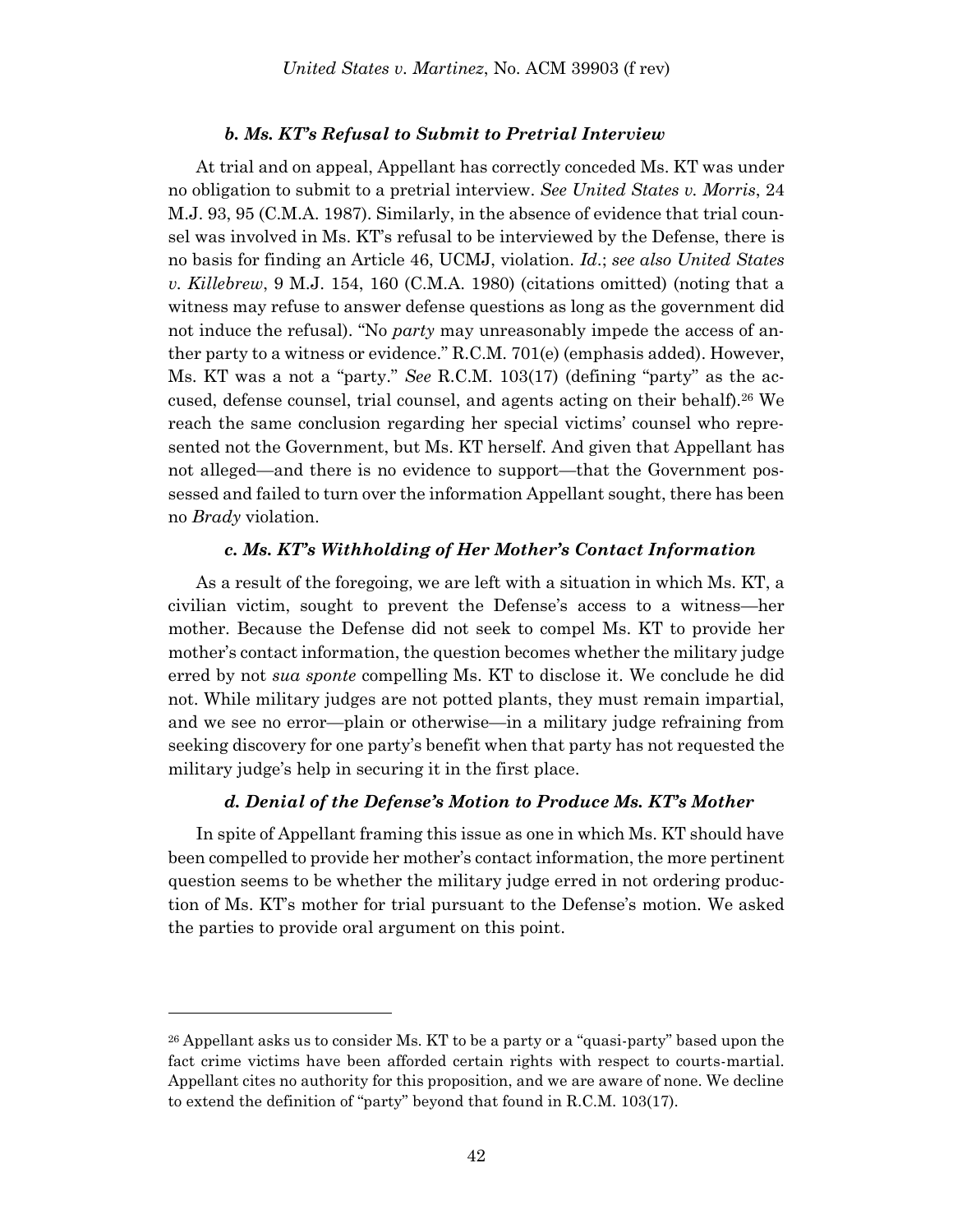We conclude that the military judge's ruling was erroneous insofar as he determined Ms. KT's mother was unavailable under Mil. R. Evid. 804(a). Under that rule, a witness is "unavailable" when she either refuses to testify about the subject matter *despite an order from the military judge to do so*; or when she is absent and her presence cannot be procured *by process or other reasonable means*. In this case, the military judge never ordered Ms. KT's mother to testify, nor did he direct the Government to explore any means at all to secure her presence. Despite having the ready ability to require trial counsel to seek Ms. KT's mother's presence at trial, the military judge simply found that Ms. KT's mother was unavailable without providing any explanation for how he reached that conclusion. Ms. KT's desire that her mother not testify is inadequate to establish her mother's actual unavailability; even if Ms. KT's mother was reluctant to testify—which, of course, there is no direct evidence so indicating—the standard for unavailability would be that she *refused* to testify after being ordered to do so, she was not amenable to process, or her presence could not be procured by other reasonable means.

Because the military judge erred in finding Ms. KT's mother "unavailable," he thereby applied the wrong standard for deciding whether to order her production. Under R.C.M. 703(b)(1), Appellant had the right to the production of any witness whose testimony on a matter in issue would be relevant and necessary. Once a witness was deemed unavailable, however, Appellant was only entitled to relief upon meeting the heightened standard of demonstrating the witness's testimony was "of such central importance to an issue that it [was] essential to a fair trial." The military judge determined Appellant had not met this higher standard and was, therefore, entitled to no relief. By incorrectly finding Ms. KT's mother unavailable, the military judge applied the wrong standard to analyzing the question of whether he should order Ms. KT's mother's production. That is, instead of correctly deciding Appellant's motion to order the production of Ms. KT's mother, the military judge erroneously analyzed whether Appellant was entitled to relief based upon Ms. KT's mother's purported unavailability.

In employing the incorrect standard regarding a witness who had not actually been shown to be "unavailable," the military judge abused his discretion insofar as his analysis was predicated on an erroneous view of the law. This does not end our inquiry, as we next ask whether Appellant was entitled to Ms. KT's mother's production. Answering that question is difficult, as the military judge hobbled the Defense's attempt to demonstrate the relevancy of her testimony when he declined to permit the Defense to call Ms. KT to testify about her conversation with her mother. Instead, the military judge largely decided the production motion not upon evidence, but upon the proffers of counsel proffers which were vague in light of the fact the Defense had never been able to talk to either Ms. KT or—because of Ms. KT's efforts—Ms. KT's mother.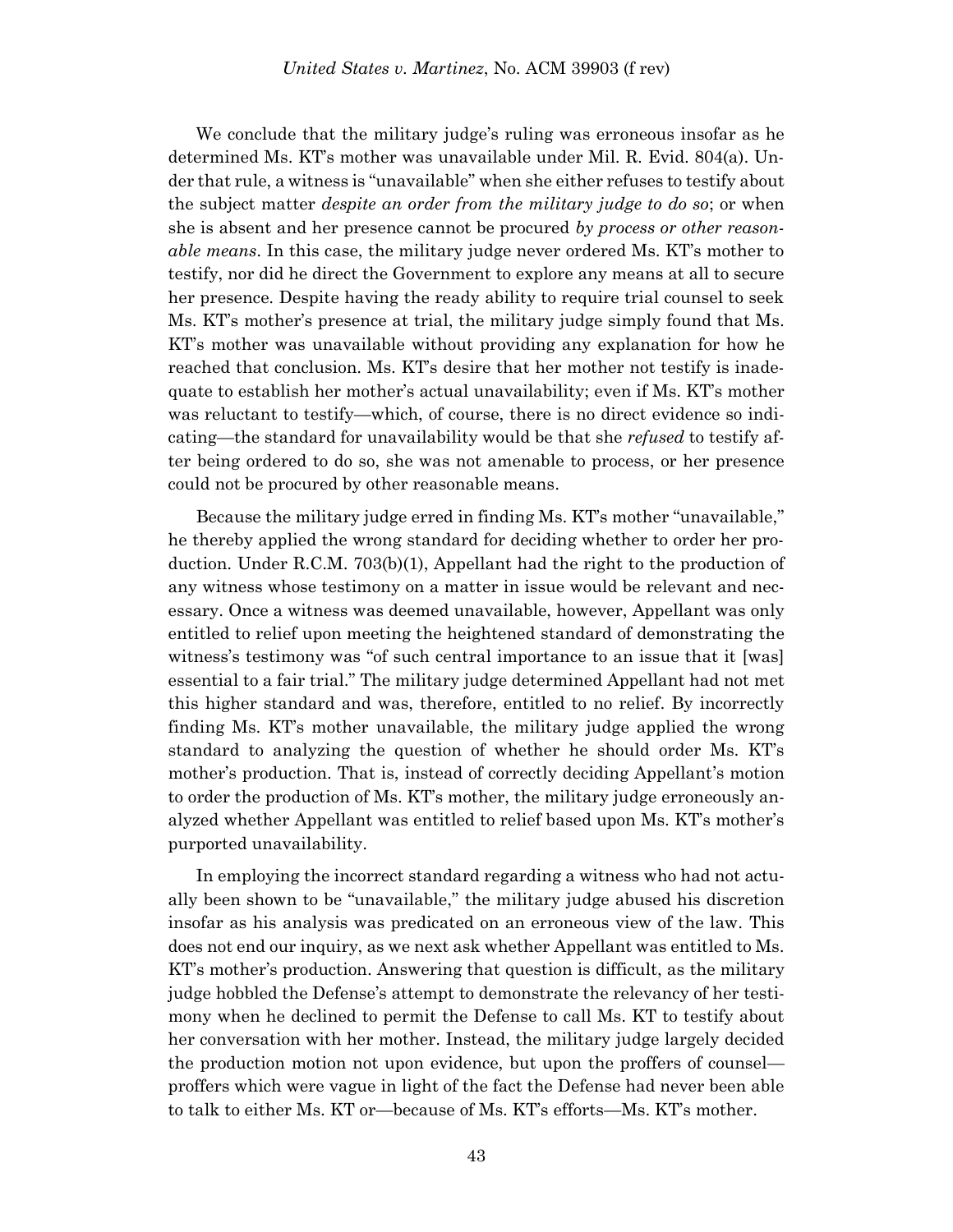For the purposes of this appeal, we will assume, without deciding, that Ms. KT's mother's testimony would have been relevant and necessary on the merits, and Appellant was therefore entitled to have her produced. As a result, the issue becomes whether the military judge's denial of her production was harmless beyond a reasonable doubt. We conclude that it was. Whatever Ms. KT's mother might have said about influencing her daughter with regards to Ms. KT's report of sexual assault, Appellant's text messages largely corroborate Ms. KT's testimony that Appellant in fact assaulted her. In those messages, Appellant said he "got carried away," that he was "so sorry for what happened," that he "regret[ted] everything," and that it was "the biggest mistake [he had] ever made." Two days later, he texted Ms. KT saying he had had time to think about "what [he] did," that he "regret[s] it so much," that he would "never do that again," and that he "respect[s her] boundaries." He wrote: "I wish it never happened. I wish I would have never did that." Any ambiguity in those texts is removed by other texts in which Appellant responds to a question from Ms. KT asking him why he did "that"—he replied, "I think that in that moment I wanted to have sex with you again. And when it was happening it felt really good;" "I wasn't listening in that point of time and I was being selfish as to how you felt. I should have stopped and listened to you;" and, "It's your body and you have the right to say no."

Based upon Ms. KT's testimony about the assault and Appellant's own words in the following days, we conclude the denial of Ms. KT's mother's production was harmless beyond a reasonable doubt. *See United States v. Hall*, 58 M.J. 90, 94–95 (C.A.A.F. 2003).

### **C. Reconsideration of the Mil. R. Evid. 412 Ruling**

As discussed above in Section II.A.1.c., *supra*, the military judge *sua sponte* reconsidered his ruling under Mil. R. Evid. 412 regarding Appellant's and Ms. KT's relationship in the midst of the Defense's opening statement. Appellant asserts this reconsideration was erroneous, and he argues that he was prejudiced by the reconsideration insofar as it occurred while trial defense counsel was delivering the Defense's opening statement, thereby "disturbing the flow of information and impact" of that presentation. Appellant theorizes that "[t]he members were more than likely left wondering what had happened and what the Defense did wrong" to result in trial counsel's objection and the ensuing 30-minute delay—in part because the military judge did not explain anything to them about trial counsel's objection or the delay when they returned to the courtroom. The Government contends this is "pure speculation" and that the military judge's as-reconsidered ruling was more appropriate than his original ruling. We note that trial defense counsel neither requested any particular instruction nor sought any other relief as a result of the ruling's reconsideration.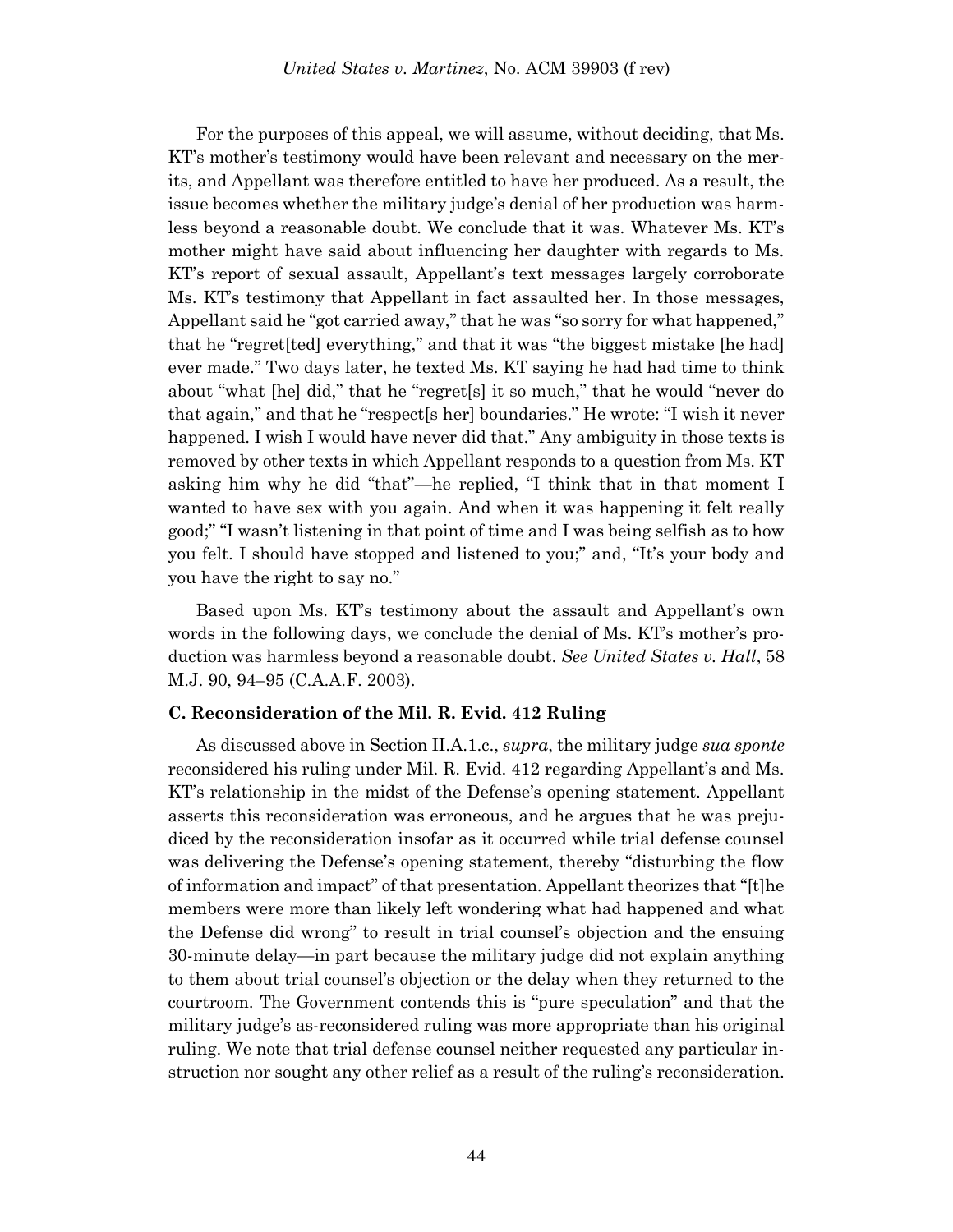Appellant does not argue that the military judge's reconsidered ruling on the Mil. R. Evid. 412 motion was incorrect. Instead, he argues the military judge erred in deciding to reconsider the original ruling.

### **1. Law**

Under R.C.M. 905(f), the military judge may reconsider any ruling—other than one amounting to a finding of not guilty—either upon the request of a party or *sua sponte*. Military judges must be sensitive to the possibility that reconsidering an earlier ruling favorable to the defense may unduly prejudice an accused or otherwise raise the question of whether a mistrial is appropriate. *See United States v. Cofield*, 11 M.J. 422, 431 n.14 (C.M.A. 1981). We review a military judge's decision to reconsider a ruling for abuse of discretion. *See, e.g., United States v. Newhouse*, No. ACM 38019 (recon), 2014 CCA LEXIS 660, at \*10 (A.F. Ct. Crim. App. 4 Sep. 2014) (unpub. op.) ("The fact that a ruling upon reconsideration differs from an initial ruling does not necessarily compel a finding that either was an abuse of discretion.").

### **2. Analysis**

Although the military judge's handling of this matter left a great deal to be desired, he had the inherent authority to reconsider his original ruling at any point during Appellant's court-martial. Because Appellant does not argue the military judge's as-reconsidered ruling on the Mil. R. Evid. 412 issue was erroneous, our focus is on whether the military judge abused his discretion in electing to reconsider the motion or whether he unfairly prejudiced Appellant in doing so. We conclude he did neither.

At the point of trial counsel's objection, trial defense counsel had just told the members that Appellant and Ms. KT had "consensual sex on multiple occasions the first week." The military judge's written ruling originally permitted the parties to elicit evidence as to a specific number of times Appellant and Ms. KT engaged in sexual intercourse, but his reconsidered ruling barred any evidence "regarding frequency." Because trial defense counsel did not actually comment on the specific number of instances of sex prior to the objection, the military judge's reconsidered ruling did not create the situation wherein the Defense promised to present evidence of a fact they would no longer be permitted to prove. Instead, the Defense's case was prospectively limited to a degree, although Appellant does not argue that his defense was prejudiced in any substantive way by the new ruling. Thus, we do not see any indication Appellant's presentation of his overall case was impacted by the substance of the reconsidered ruling, and we perceive no unfair prejudice from there being a reconsideration at all. That conclusion is further bolstered by the fact that the military judge never told the members that he had, in fact, sustained the Government's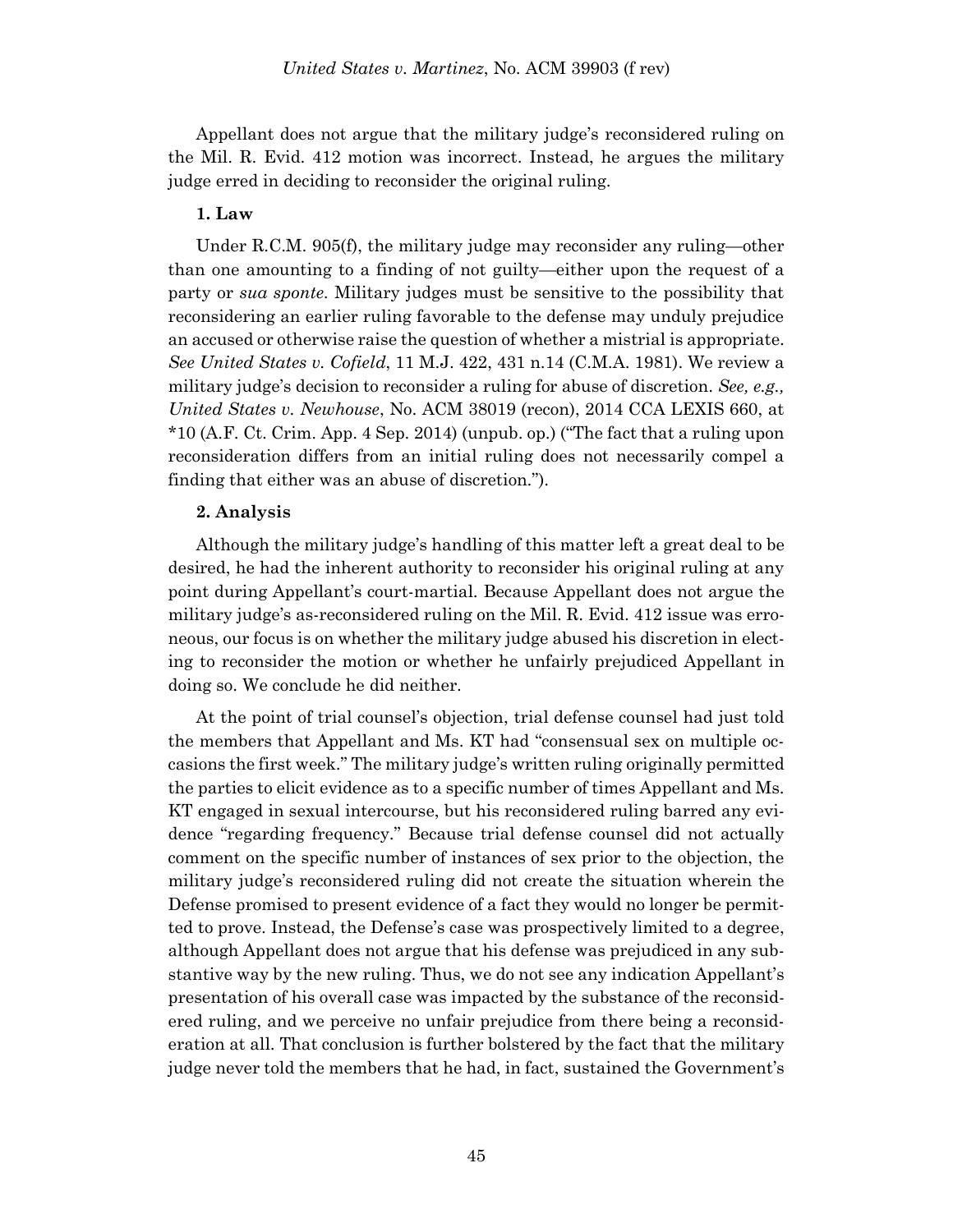objection to the "multiple occasions" comment, which meant the members were never told to disregard or otherwise minimize trial defense counsel's comment.

We agree that the extended break during the Defense's opening statement likely left the members wondering what was going on, but that is generally true of all Article 39(a), UCMJ, sessions during which members are directed to leave the courtroom. As is typically done, the military judge in this case told the members in his initial instructions that there would be hearings outside of their presence, and he asked for their patience and understanding when those hearings occurred. This tells us the members were generally aware they would be asked to leave to the courtroom on occasion in order for the military judge to resolve matters. Appellant has provided no evidence the members drew any conclusion adverse to his case based on this particular session, and we will not infer they did, especially in light of the fact that not only did this occur very early in the trial, but the military judge never informed the members he had ruled adversely to the Defense. Plainly, a better approach would have to been to accurately establish the parameters of the allowable evidence prior to opening statements so that the parties had a degree of clarity on how to frame their respective cases, but we see no unfair prejudice to Appellant under the facts presented here. Thus, Appellant is entitled to no relief on this ground.

### **D. Military Judge's Instructions on Attempted Sexual Assault**

On appeal, Appellant argues the military judge erred when he declined the Defense's request to specify in his instructions to the members which overt acts the Government needed to prove in order to establish Appellant had attempted to sexually assault Ms. ES as alleged in the Specification of Charge II. Although we disagree with Appellant's argument as he frames it, we conclude the military judge's instructions were incorrect and that Appellant's conviction on this specification cannot stand.

### **1. Additional Background**

l

In July 2018, Ms. ES and Appellant had been together about five years and married for the last two of those years. The marriage, however, was not going well, and the two had talked about divorcing. Ms. ES was also making arrangements to fly to her parents' home in California with no immediate plans to return to the house she shared with Appellant in Washington.

Although Ms. ES could not remember the exact date, she testified that one night in July 2018 she was laying on the couch when Appellant came home at the end of his typical mid shift—a shift which she said ended at  $2200$  hours.<sup>27</sup> According to her testimony, Appellant took off his uniform jacket and hat and

<sup>&</sup>lt;sup>27</sup> One of Appellant's co-workers, as well as his roommate, who was the shift lead, testified the mid shift ended at 2300 hours, not 2200.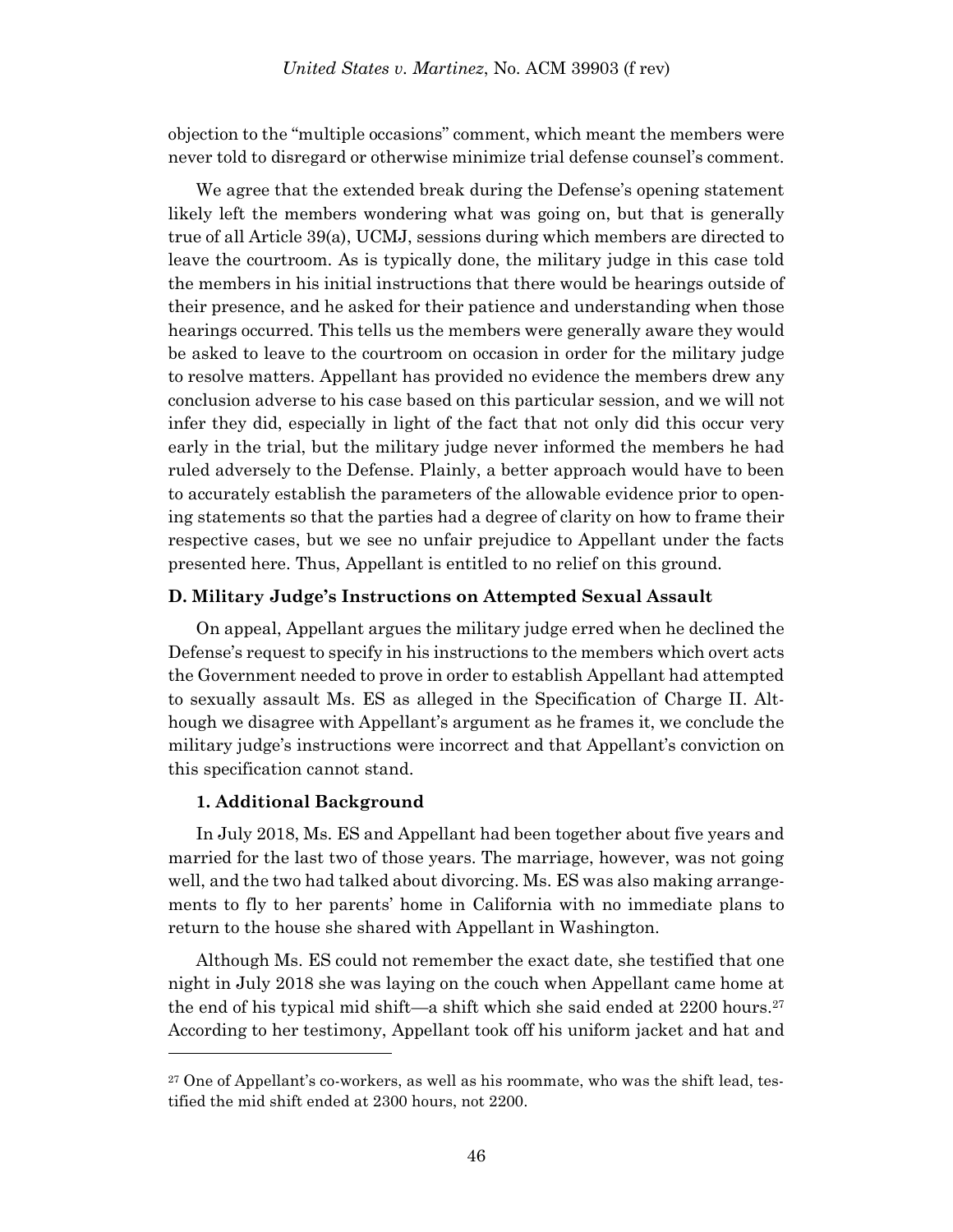then walked over to her, got down on his knees in front of the couch so that his waist was "probably on level with the couch," and tried to kiss her despite her saying "no." She testified, "And he kept trying to kiss me and he was touching me and I was telling him to stop." She said Appellant then "grabbed [her] arms and held them together with one of his hands" while he "was touching [her] all over" as she was "asking him to stop." Ms. ES said she was "struggling" with Appellant, but he was able to "move[ her] leg open so that he can get in between [her] legs," while still touching and trying to kiss her. During the struggle, Ms. ES said she could feel Appellant's erect penis on her vagina through their respective clothing. Ms. ES kept telling Appellant to stop, at which point Appellant "grabbed both of [her] arms" and said, "[N]o, you stop," and then "shook" her, finally "[throwing her] leg to the side." Ms. ES testified Appellant "shuffle[d] back on his knees . . . to get out." She "closed [her] legs," and then Appellant said, "[Y] ou're my wife so I can take it if I want to." A photograph of a bruise on Ms. ES's right forearm was admitted as evidence of an injury she sustained during the struggle.

A few days after the assault, Ms. ES called her brother, Mr. AK, and told him what had occurred. Mr. AK then called Appellant to hear his version of events. Mr. AK testified that during that call, Appellant admitted grabbing Ms. ES's wrists, holding her down and trying to kiss her and that "[h]e wanted to have sex with his wife to see if there's anything still there emotionally."

Based on these events, Appellant was charged with committing abusive sexual contact on Ms. ES by touching her vulva with his penis through their clothing with an intent to gratify his sexual desire, without her consent, and by causing her bodily harm by so touching her. He was also charged with attempting to sexually assault her with a specification which alleged Appellant:

did . . . attempt to commit a sexual act upon [Ms. ES], to wit: penetrating her vulva with his penis, by causing bodily harm to her, to wit: penetrating her vulva with his penis, without her consent.

Appellant was acquitted of the former and convicted of the latter. As discussed in Section II.A.1.a., *supra*, the Defense unsuccessfully sought the pretrial dismissal of the attempted sexual assault specification under the theory that it did not provide Appellant with adequate notice of how he was being accused of attempting to commit the offense. Essentially, the Defense argued the Government had failed to allege in the specification what particular act Appellant had taken in furtherance of the attempt.

Once the Government rested, the Defense moved the military judge to enter a finding of not guilty for the attempted sexual assault specification. In this mid-trial motion, trial defense counsel argued the evidence was insufficient to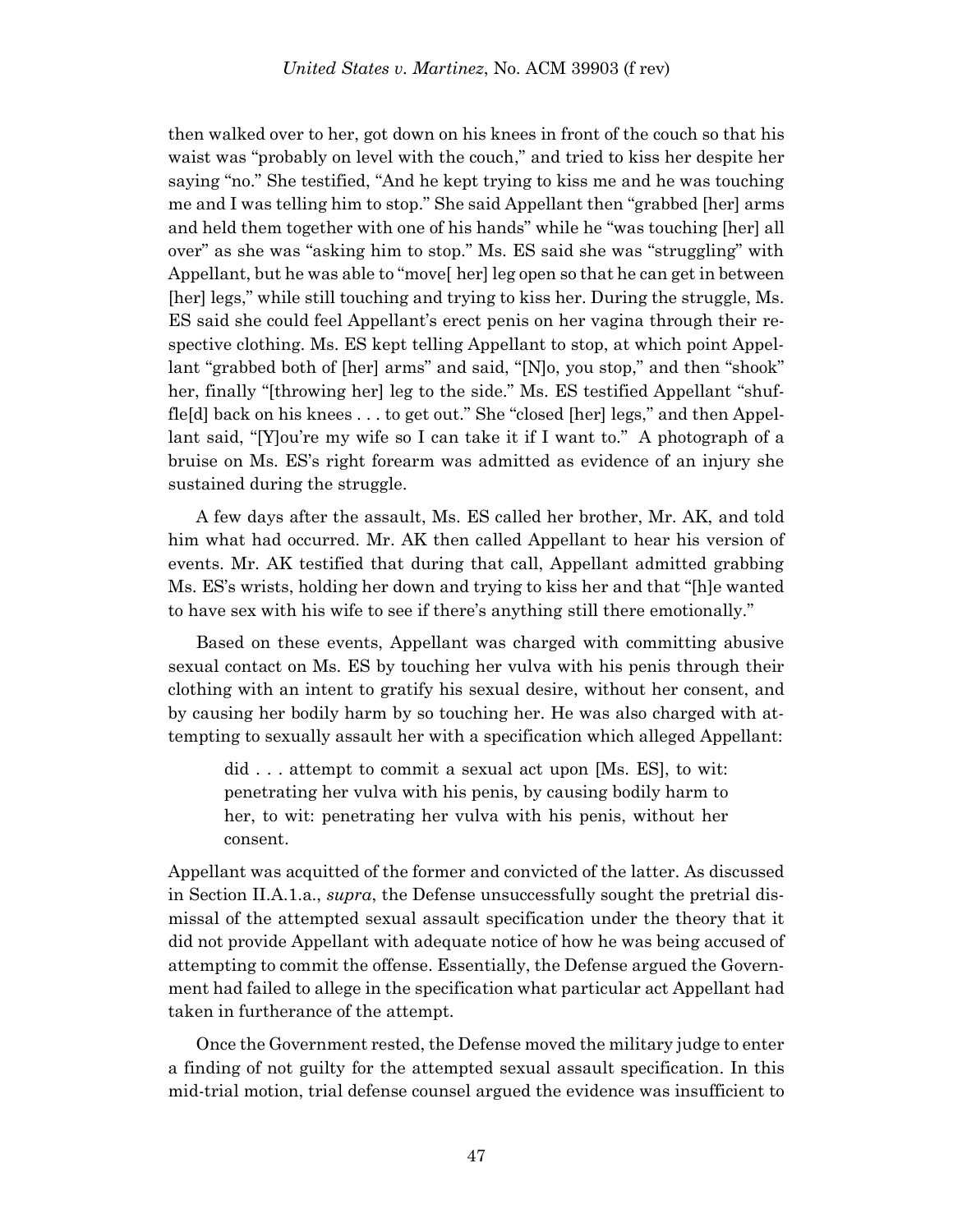show Appellant had taken a substantial step towards committing sexual assault, which had been charged as Appellant penetrating Ms. ES's vulva with his penis and causing her bodily harm by doing the same without her consent. The Defense's first argument was that—even accepting Ms. ES's testimony that Appellant had held her arms and kissed her—such conduct did not amount to a substantial step towards committing the charged conduct of attempting to penetrate Ms. ES's vulva with his penis, especially in light of the fact both Ms. ES and Appellant were fully clothed. The Defense's second argument was rooted in the notion that Appellant never intended to sexually assault Ms. ES because he did not try to penetrate her vulva with his penis, and not because he was thwarted by "unexpected intervening circumstances." The Defense's hypothesis seemed to be that the most Appellant intended to do was touch Ms. ES with his penis, through their respective clothing.

The military judge denied the Defense's motion, finding that Ms. ES's testimony established that Appellant "initiated contact by getting on top of her, forcing her legs apart, kissing her, holding her wrist, touching her body, and trying to remove her clothing."<sup>28</sup> He concluded this was "at least some evidence that would amount to more than mere preparation . . . and could be considered a substantial step towards the commission of the offense of sexual assault." The military judge further noted Appellant's statement that he could "take it," along with his comments to Ms. ES's brother, indicated Appellant's desire to engage in "sexual activity" with Ms. ES. Finally, the military judge found that Ms. ES's resistance to Appellant's advances was "at least some evidence of an intervening cause or circumstance that would prevent completion of the offense."

Although the specification did not allege a particular act committed by Appellant in furtherance of his attempt, the military judge proposed to instruct the members:

In order to find the Accused guilty of this offense you must be convinced by legal and competent evidence beyond a reasonable doubt, 1) That at or near Spokane, Washington, on or about 18 July 2018, the Accused did a certain act, that is: attempt to commit a sexual act upon [Ms. ES], to wit penetrating her vulva with his penis, by causing bodily harm to her, to wit: penetrating her vulva with his penis without her consent; 2) That the act was done with specific intent to commit the offense of sexual assault; 3) That the act amounted to more than mere preparation, that is, it was a substantial step and a direct movement toward the

<sup>28</sup> Ms. ES never testified that Appellant either got on top of her or tried to remove her clothing during the episode.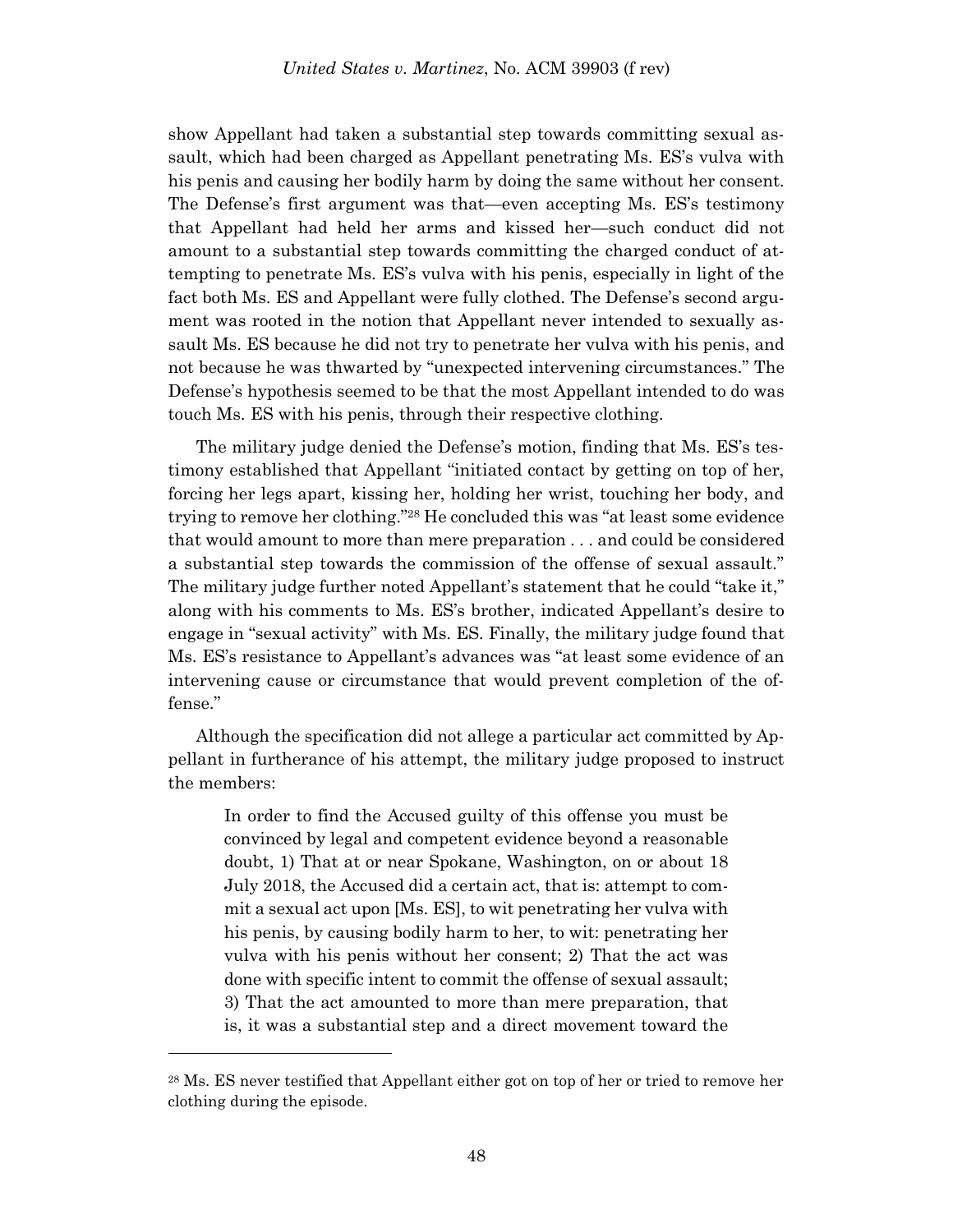commission of the intended offense; 4) That such act apparently tended to bring about the commission of the offense of sexual assault, that is the act apparently would have resulted in the actual commission of the offense of sexual assault except for an unexpected intervening circumstance which prevented completion of that offense.

In defining preparation, the military judge proposed:

To find the Accused guilty of this offense you must find beyond a reasonable doubt that the Accused went beyond preparatory steps and his acts amounted to [a] substantial step [and] a direct movement toward the commission of the intended offense. A "substantial step" is one that is strongly corroborative of the Accused['s] criminal intent and is indicative of his resolve to commit the offense. Proof that the offense of sexual assault actually occurred or was completed by the Accused is not required, however it must be proved beyond a reasonable doubt that at the time of the acts the Accused intended every element of sexual assault.

Trial defense counsel objected to the proposed instructions because they did not specify what the "certain acts" were that Appellant allegedly committed which tended to bring about the commission of the offense of sexual assault. Trial defense counsel further pointed to the instruction in the *Military Judge's Benchbook*<sup>29</sup> that calls for specifying such acts for the members. In the *Benchbook*, the model instruction employs the following template for an attempted offense:

(1) That . . . the accused did (a) certain act(s), *that is: (state the act(s) alleged or raised by the evidence)*; (2) That the act(s) (was) (were) done with the specific intent to commit the offense of (state the alleged attempted offense); (3) That the act(s) amounted to more than mere preparation, that is, (it was) (they were) a substantial step and a direct movement toward the commission of the intended offense; and (4) That such act(s) apparently tended to bring about the commission of the offense of (state the alleged attempted offense), (that is, the act(s) apparently would have resulted in the actual commission of the offense of (state the alleged attempted offense) except for (a circumstance unknown to the accused) (an unexpected intervening

<sup>29</sup> Department of the Army Pamphlet 27-9, *Military Judges' Benchbook* (10 Sep. 2014) (*Benchbook*).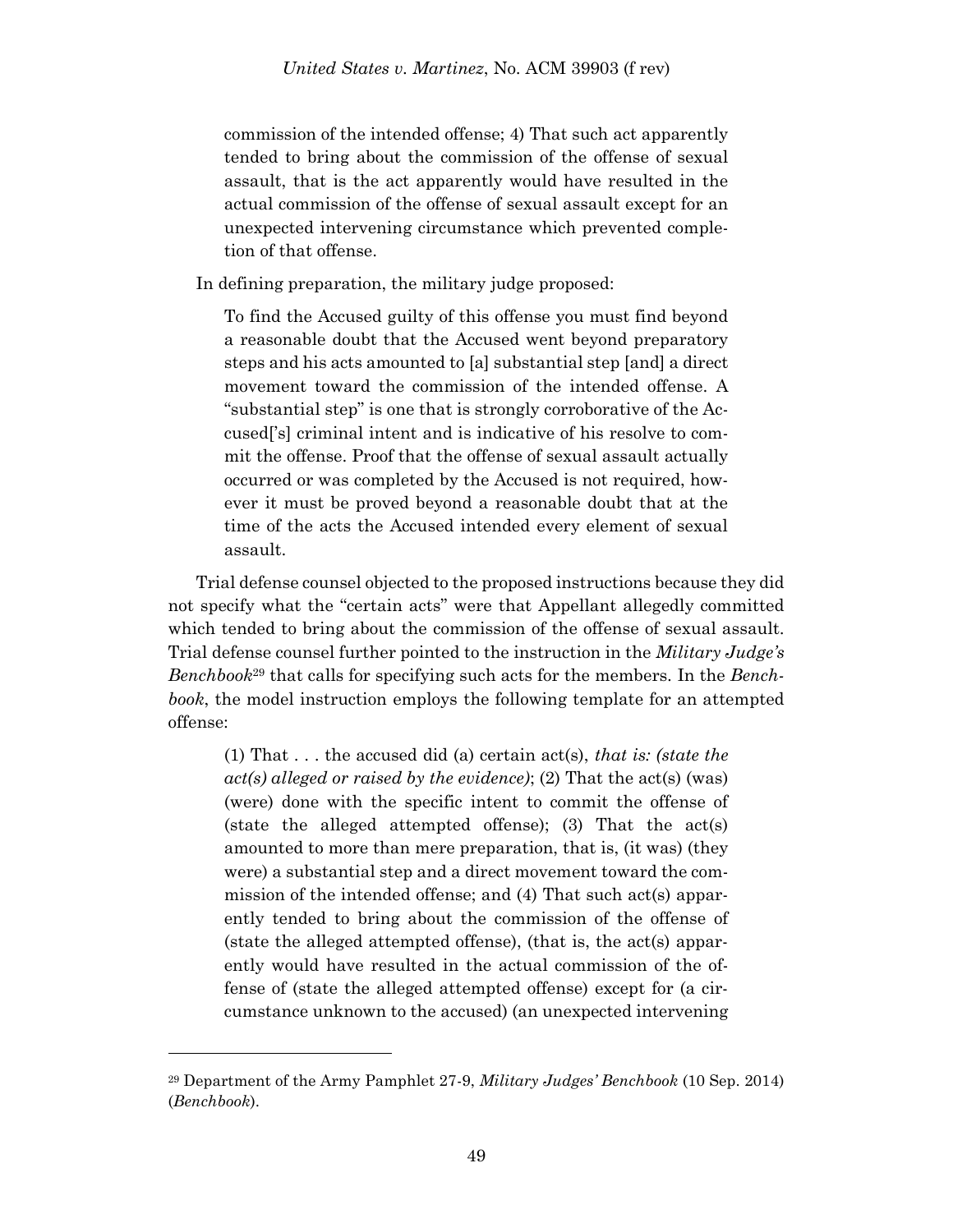circumstance) (\_\_\_\_\_\_\_\_\_\_) which prevented completion of that offense).

Department of the Army Pamphlet 27-9 at 177, *Military Judges' Benchbook* (10 Sep. 2014) (*Benchbook*) (emphasis added).

The Government opposed identifying any specific acts which might amount to a substantial step in the instructions. The military judge said the Defense's objection was "definitely noted," but that he would not modify his proposed instructions. He explained:

It is for the members to determine after considering all the evidence, whether or not the acts that constitute the attempted offense[,] i.e.[,] the substantial step toward the movement of that offense. Whether or not those acts actually meet that element or not is for them to decide and for the [c]ourt to essentially sit down and plug in all of the evidence that may have come out during the trial that the [c]ourt anticipates the Government may argue constitutes evidence of a substantial step. I think would be[,] number one would be somewhat improper for the [c]ourt to plug that in there because of the suggestion that the [c]ourt[']s dictating to the members the scope of the evidence that they can consider[ a]s evidence amounting to a substantial step, but again I do not want to intrude on their ability to decide on their own based on the evidence presented and how [c]ounsel characterize and argue that evidence[, w]hat actually constitutes more than a mere preparation or substantial step.

And so therefore, and based on samples and examples that I have reviewed in the past. [sic] While there may be a circumstance depending on the type of offense charged where it is drafted differently in this particular offense. [sic] I am comfortable plugging in the attempt, the actual nature of the offense that has been attempted. And then leave it to the parties to characterize with regard to elements two and three, excuse me three really, three and four, whether or not the evidence presented meets those elements.

The military judge gave the members the instructions as he had originally proposed. In the Government's closing argument, trial counsel argued, "You either believe that the Accused did a certain number of acts, kissing, and touching, and all that right, a substantial step toward having sex with Ms. [ES] or you do not. I do not know how much more I can say about it."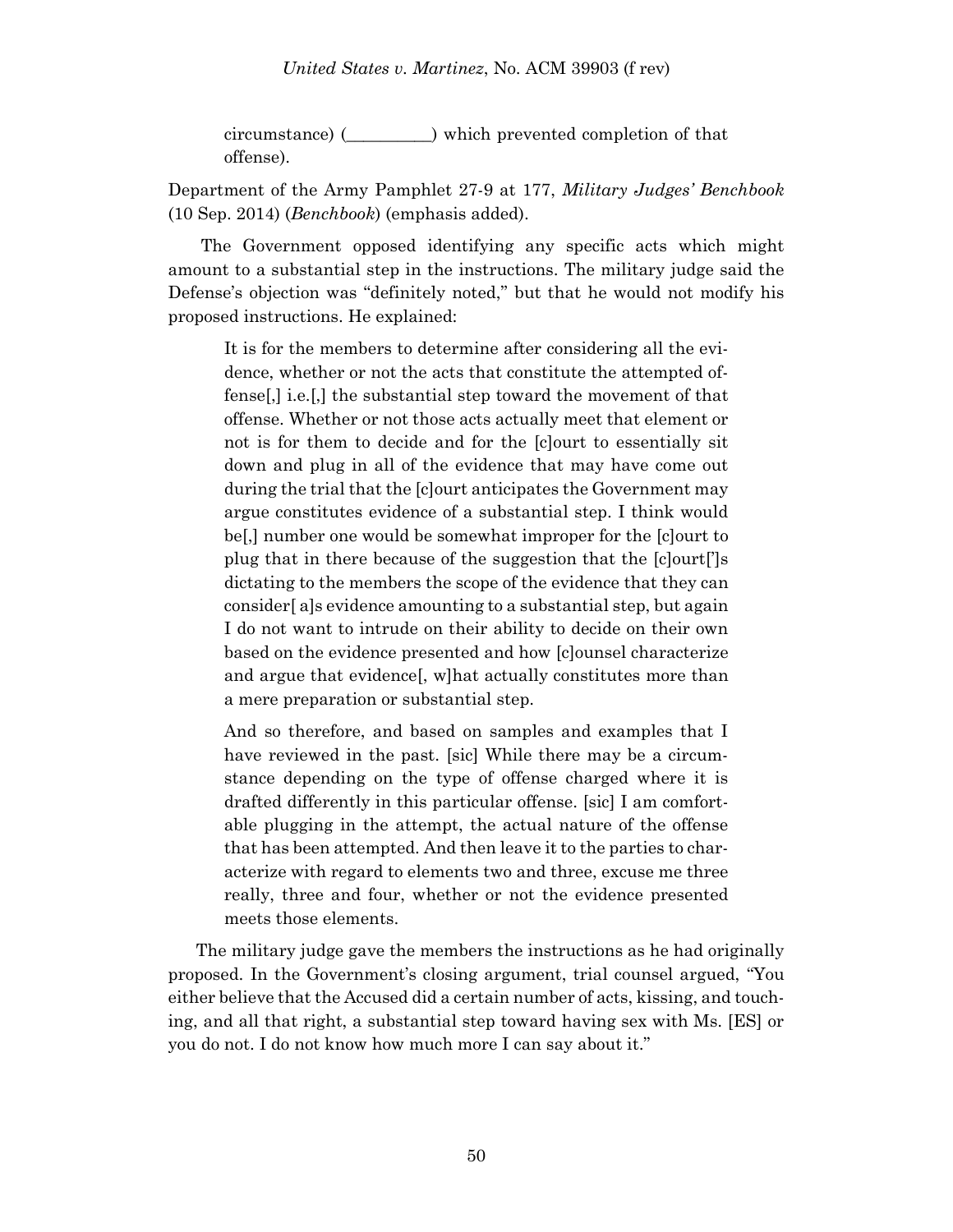When the members returned their verdict acquitting Appellant of abusive sexual contact, but convicting him of attempted sexual assault, trial defense counsel moved the military judge to declare a mistrial, explaining that their

principal concern permeating all of this is that there were no specific acts pled in the Specification of Charge II. . . . [T]here was never any specific articulation in the pleading or otherwise that put [Appellant] on notice of the exact things that he would have done to contemplate or actually complete the attempt.

In addition to asserting Appellant was prejudiced by a lack of notice and that the members' findings were inconsistent, trial defense counsel said the military judge's instruction "caused confusion in such a way and did not properly guide the members on making findings of specific acts." In discussing the matter with counsel, the military judge said,

The act and I know it sounds inconsistent but I didn't see anything—any legal authority to say otherwise. The act is actually the effort to penetrate the vagina with the penis. That's the act. Whether or not he noticed [sic] substantial step towards completing that act, tried to take off clothes, kissed, held arms, et cetera, those are—that's all facts and circumstances that the members are free to consider when deciding whether or not there was a substantial step towards completion of the act. There is no requirement and we've been over this in the failure to state an offense motion. There is no requirement for the [G]overnment to plead all of that information . . . .

In their written motion for a mistrial, trial defense counsel argued that the military judge's failure to specify particular acts raised by the evidence in his instructions amounted to "an abdication of the judicial role in a members findings case," because doing so "essentially nullified the members having to find anything" with respect to the first element of the offense. In his ruling, the military judge indicated he relied upon *United States v. Payne*, 73 M.J. 19 (C.A.A.F. 2014), to assess the sufficiency of his instructions to the members on the attempt charge, asserting the military judge in that case had instructed the members on the first element "identically" to how he had.<sup>30</sup> He also concluded that—because the Government was not required to allege the specific overt acts it intended to prove in order to establish an attempt charge—the

<sup>30</sup> Contrary to the military judge's statement, the military judge in *Payne* did instruct the members regarding what the "overt act" was in that case, as the overt act was charged in the pertinent specification. 73 M.J. at 24. However, the United States Court of Appeals for the Armed Forces concluded other aspects of the military judge's instructions on the attempt specification in *Payne* amounted to plain error. *Id*. at 25.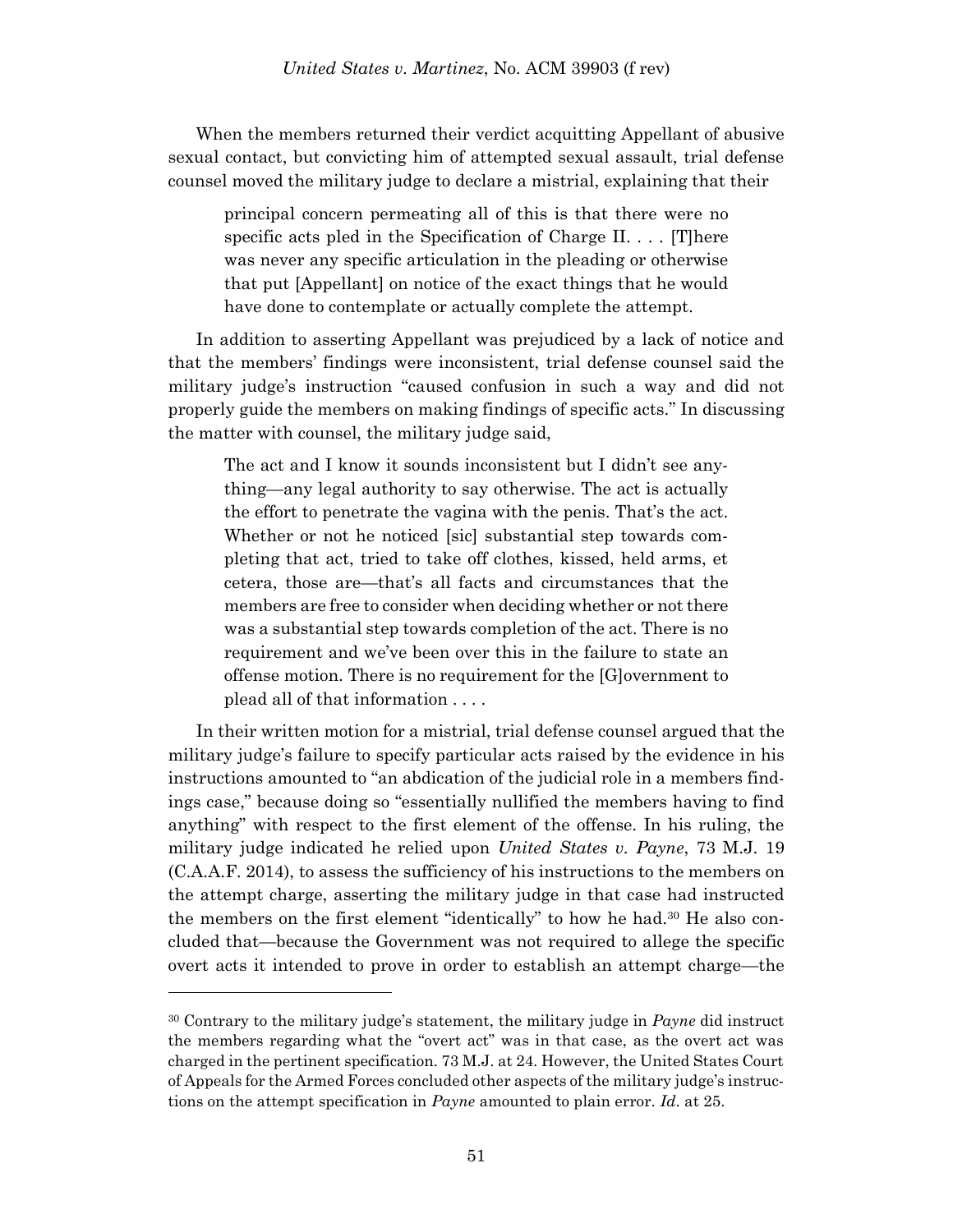Defense had not shown that a mistrial was "manifestly necessary in the interests of justice."

# **2. Law**

In charging an attempted offense under the UCMJ, it is not necessary to allege the overt act or the elements of the underlying predicate, or target, offense, as long as the accused is adequately on notice of the nature of the offense. *United States v. Norwood*, 71 M.J. 204, 206–07 (C.A.A.F. 2012) (citations omitted).

Military judges have a duty to provide instructions which deliver "an accurate, complete, and intelligible statement of the law." *Behenna*, 71 M.J. at 232 (citations omitted). Instructions must be "clear and correctly conveyed." *United States v. Medina*, 69 M.J. 462, 465 (C.A.A.F. 2011). We review instructions given "to determine if they sufficiently cover the issues in the case and focus on the facts presented by the evidence." *United States v. McDonald*, 57 M.J. 18, 20 (C.A.A.F. 2002) (quoting *United States v. Maxwell*, 45 M.J. 406, 424 (C.A.A.F. 1996)). "Whether a panel was properly instructed is a question of law reviewed de novo." *United States v. Hale*, 78 M.J. 268, 274 (C.A.A.F. 2019) (quoting *United States v. Medina*, 69 M.J. 462, 465 (C.A.A.F. 2011)). Military judges are required to instruct members on the elements of charged offenses. R.C.M. 920(e)(1).

# **3. Analysis**

l

On appeal, Appellant concedes the Government was not required to allege any particular overt acts in its charging document, but he argues it was error for the military judge to not list any overt acts in his instructions. Appellant largely points to the *Benchbook* guidance that the military judge should specify the overt acts for the members to consider. The Government responds that the *Benchbook* is merely guidance, and it was within the military judge's discretion whether to identify such facts for the members. The Government also notes that neither of the parties at trial proposed any specific overt acts for the military judge to incorporate into his instruction.<sup>31</sup>

We agree the military judge deviated from the model instruction in the *Benchbook* by not identifying any particular "certain acts" that the Appellant did with the specific intent to commit the offense of sexual assault, but Appellant cites to no authority requiring the military judge to specify these acts for

<sup>31</sup> Considering the Defense had protested both in pretrial motions and throughout the duration of Appellant's court-martial that the Government had failed to explain what overt acts were being offered to prove the attempted sexual assault offense, it is not particularly noteworthy that the Defense did not volunteer to fill that perceived void for the Government.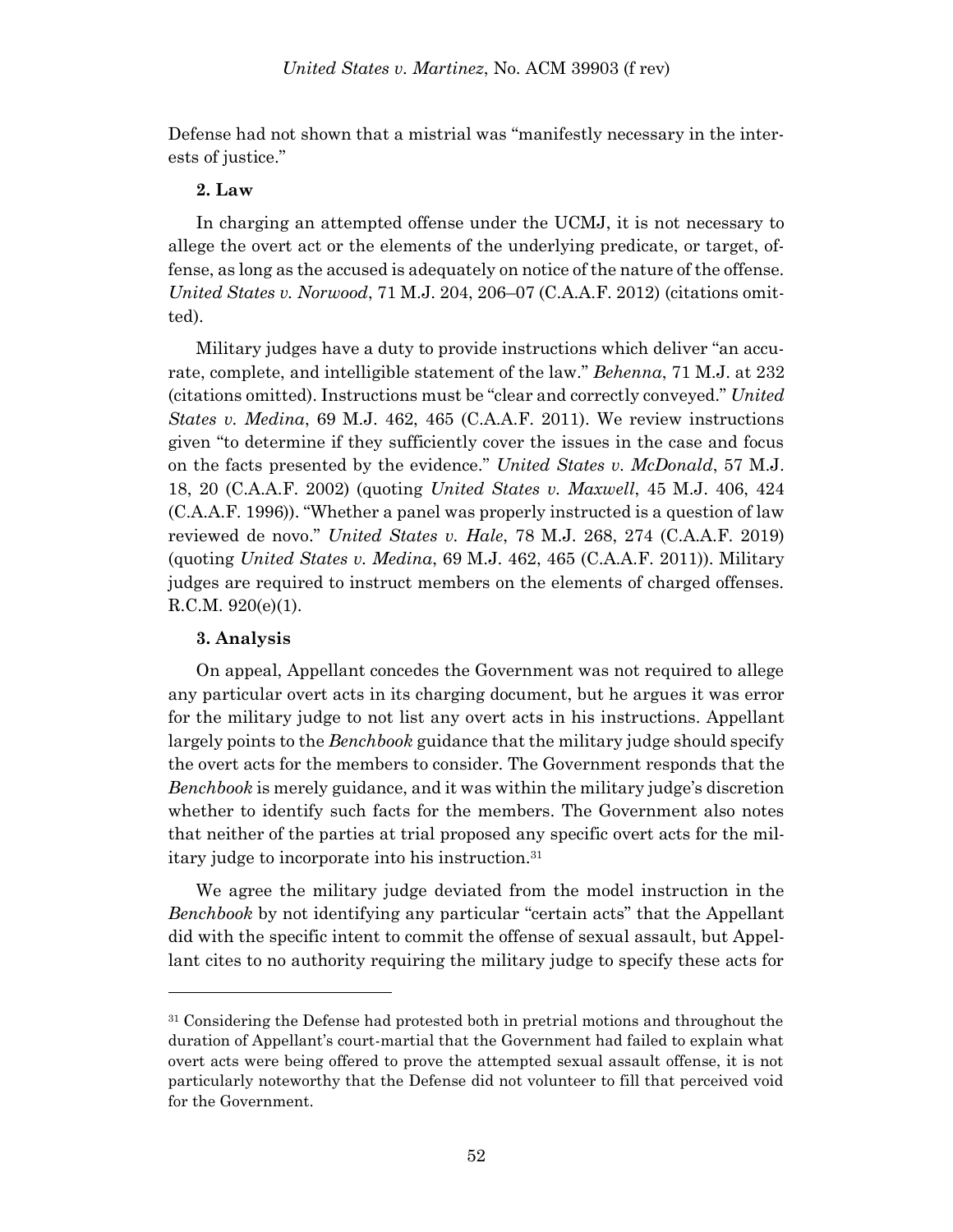the members in his instructions, and we are aware of none. The *Benchbook* may provide useful guidance to military judges, but military judges are not required to follow it. *See, e.g.*, *United States v. Simpson*, 58 M.J. 368, 378 (C.A.A.F. 2003) (noting military judges are "not required to follow literally the non-binding examples" in the *Benchbook*). The fact the Government is not required to allege any specific act in its charging instrument somewhat undercuts Appellant's argument that the military judge was required to identify such acts for the members. The members, however, were required to find that Appellant did do a certain act; that the act was done with the specific intent to commit an offense under the UCMJ; that the act amounted to more than mere preparation; and that the act tended to effect the commission of the intended offense. 2016 *MCM*, pt. IV, ¶ 4.b.

The flaw here is that—contrary to what he said to the parties at the time the military judge *did* instruct the members what "certain act" they had to find. He told them they had to be convinced Appellant did the certain act of "attempt[ing] to commit a sexual act upon [Ms. ES], to wit penetrating her vulva with his penis, by causing bodily harm to her, to wit: penetrating her vulva with his penis without her consent." He further told them that in order to find Appellant guilty, they must be convinced beyond a reasonable doubt that this act "apparently tended to bring about the commission of the offense of sexual assault." Thus, the "certain act" identified by the military judge in the first element was the same as the "target" offense of sexual assault in the fourth element.<sup>32</sup> As a result, the military told the members they had to conclude Appellant committed the act of attempting to sexually assault Ms. ES, and that this attempted sexual assault tended to bring about the commission of the offense of sexual assault. In sum, the instructions set up the paradox of Appellant being convicted of attempting to sexually assault Ms. ES based upon Appellant taking the substantial step of attempting to sexually assault her.

Although the military judge was not obligated to identify any particular overt act committed by Appellant in furtherance of the attempt, his decision to do so required him to give an instruction which amounted to "an accurate, complete, and intelligible statement of the law." *Behenna*, 71 M.J. at 232. Here, the military judge's instruction called for entirely circular reasoning, instructing the members to determine whether Appellant attempted to sexually assault Ms. ES when he carried out the act of attempting to sexually assault her. Moreover, in light of the requirement to prove Appellant specifically intended

 $32$  The military judge himself appeared to acknowledge that he had instructed as such. When discussing the Defense motion for a mistrial, the military judge stated: "The act and I know it sounds inconsistent but I didn't see anything—any legal authority to say otherwise. The act is actually the effort to penetrate the vagina with the penis. That's the act."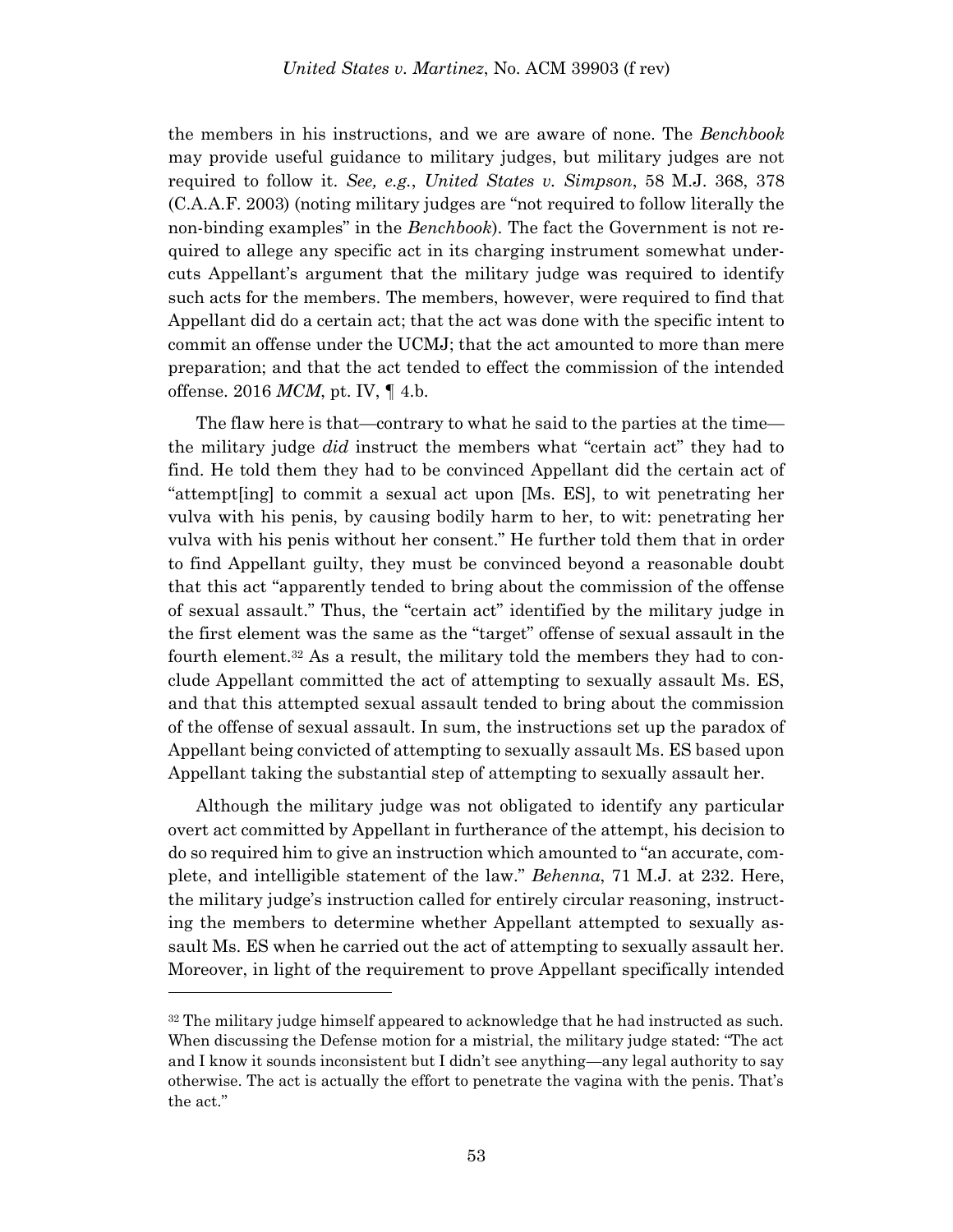to sexually assault Ms. ES in the manner charged, it is entirely unclear how the members could follow the military judge's instruction that they had to be convinced that Appellant attempted to sexually assault Ms. ES with the specific intent to commit sexual assault in the exact same manner he attempted to do so, and that the attempted sexual assault was a substantial step towards committing the same sexual assault. Compounding this issue, by defining the "certain act" as the charged offense, the military judge effectively relieved the members of their obligation to identify a certain act committed by Appellant in furtherance of his alleged intentional attempt to sexually assault Ms. ES essentially reading an element entirely out of the offense.

We conclude the military judge's instructions amounted to an erroneous statement of the law, and we cannot be confident the members' verdict was not a product of this error. We will set aside Appellant's conviction on this specification and set aside his sentence in our decretal paragraph.

# **E. Completeness of the Record of Trial**

Appellant argues his record of trial is defective and incomplete based on a variety of alleged deficiencies discussed in greater detail below.

# **1. Additional Background**

The court reporter detailed to Appellant's court-martial was removed from his court-reporter duties a few weeks after Appellant was sentenced. Presumably due to the court reporter's absence, the military judge certified the record of trial on 20 November 2019. On 7 January 2020, trial counsel certified the transcript stating he had reviewed the transcript in its entirety and that he determined "it is an accurate reflection of the proceeding of the court." The memorandum also notes what software the originally detailed court reporter had used.

# **2. Law**

Whether a record of trial is complete is a question of law we review de novo. *United States v. Henry*, 53 M.J. 108, 110 (C.A.A.F. 2000).

Appellant's charges were referred to a general court-martial on 12 April 2019, which is after the 1 January 2019 effective date of the Military Justice Act of 2016. *See* Executive Order 13,825, § 5. This act, *inter alia*, made substantial changes to the post-trial processing of courts-martial. Prior to 2019, a verbatim transcript would be prepared in any case with a sentence including either a punitive discharge or at least 12 months of confinement, and a record of trial was incomplete without such a transcript. R.C.M.  $1103(b)(2)(B)$ , 1103(b)(2)(D) (2016 *MCM*). In the event a verbatim transcript could not be prepared due to loss of recordings or notes or for some other reason, a convening authority had the option of either ordering a rehearing or only approving a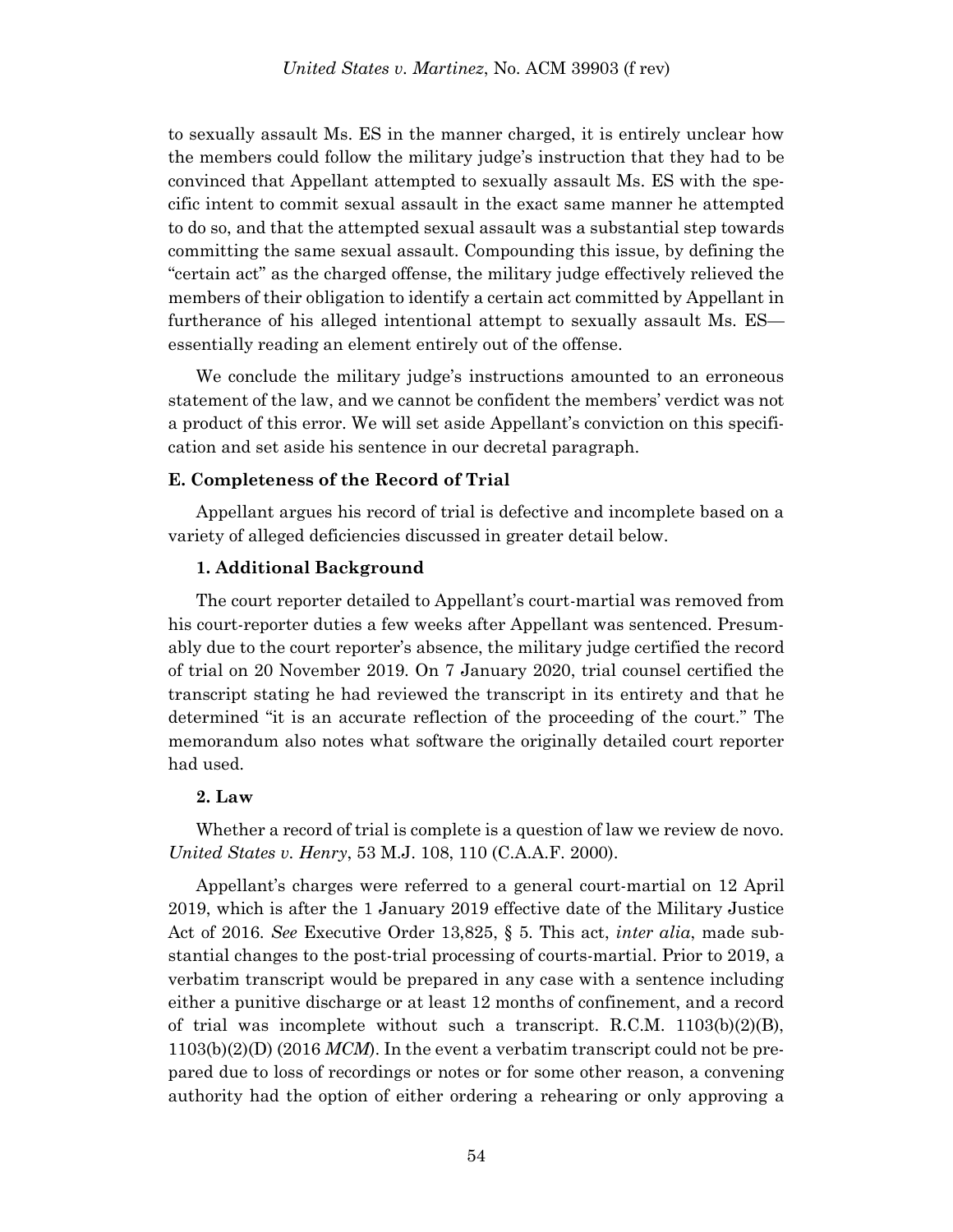sentence which included neither a punitive discharge nor more than six months of confinement. R.C.M. 1103(f) (2016 *MCM*). Once the record—to include the transcript—was prepared, the military judge would authenticate the record prior to its service on the accused and transmission to the convening authority. R.C.M. 1104 (2016 *MCM*).

Under the rules which went into effect 1 January 2019, the contents of a record of trial initially compiled at the conclusion of a court-martial no longer include a transcript of the proceedings—instead, a "substantially verbatim *recording*" of the proceedings is called for, R.C.M. 1112(b)(1) (emphasis added), a copy of which the accused is entitled to, R.C.M. 1106(c). In addition to the recording, a complete record of trial includes such matters as the charge sheet, exhibits, the statement of trial results, and the judgment entered by the military judge. R.C.M.  $1112(b)$ ,  $1112(d)(2)$ . The court reporter certifies the contents of the record of trial, but the military judge may certify the record if the court reporter is unable to do so. Art.  $54(a)$ , UCMJ, 10 U.S.C. §  $854(a)$ ; R.C.M. 1112(c). If the record is found to be incomplete or defective prior to certification, the matter may be raised to the military judge for correction; after certification, the record may be returned to the military judge for correction. R.C.M.  $1112(d)(2)$ . Once the record of trial is certified, a copy is provided to the accused; however, sealed exhibits and recordings of closed sessions are omitted. Art. 54(d), UCMJ; R.C.M. 1112(e).

Under the rules now in effect, a certified verbatim transcript of a record of trial shall be prepared in any court-martial in which a punitive discharge or confinement for more than six months is adjudged. R.C.M.  $1114(a)(1)$ . The transcript is attached to the record of trial. R.C.M. 1114(d). This transcript, however, is not part of the original record of trial the court reporter certifiesinstead, the transcript is attached to the record before the record is forwarded for appellate review. R.C.M.  $1112(f)(1)(8)$ . When such a transcript is prepared, the accused and his or her counsel may be provided a copy upon request. R.C.M. 1114(b), Discussion. A copy of the entire record and attachments, which would include the transcript, "shall be forwarded to a civilian counsel provided by the accused" upon written request of an accused. R.C.M. 1116(b)(1)(B).

Unlike the rules in place prior to 1 January 2019, the current rules have no provision granting sentence relief in the case of a defective record of trial. Moreover, these rules contain no provision regarding the correction of inaccurate or incomplete transcripts.

### **3. Analysis**

Appellant points to a number of purported deficiencies with the record of trial which we will address in turn.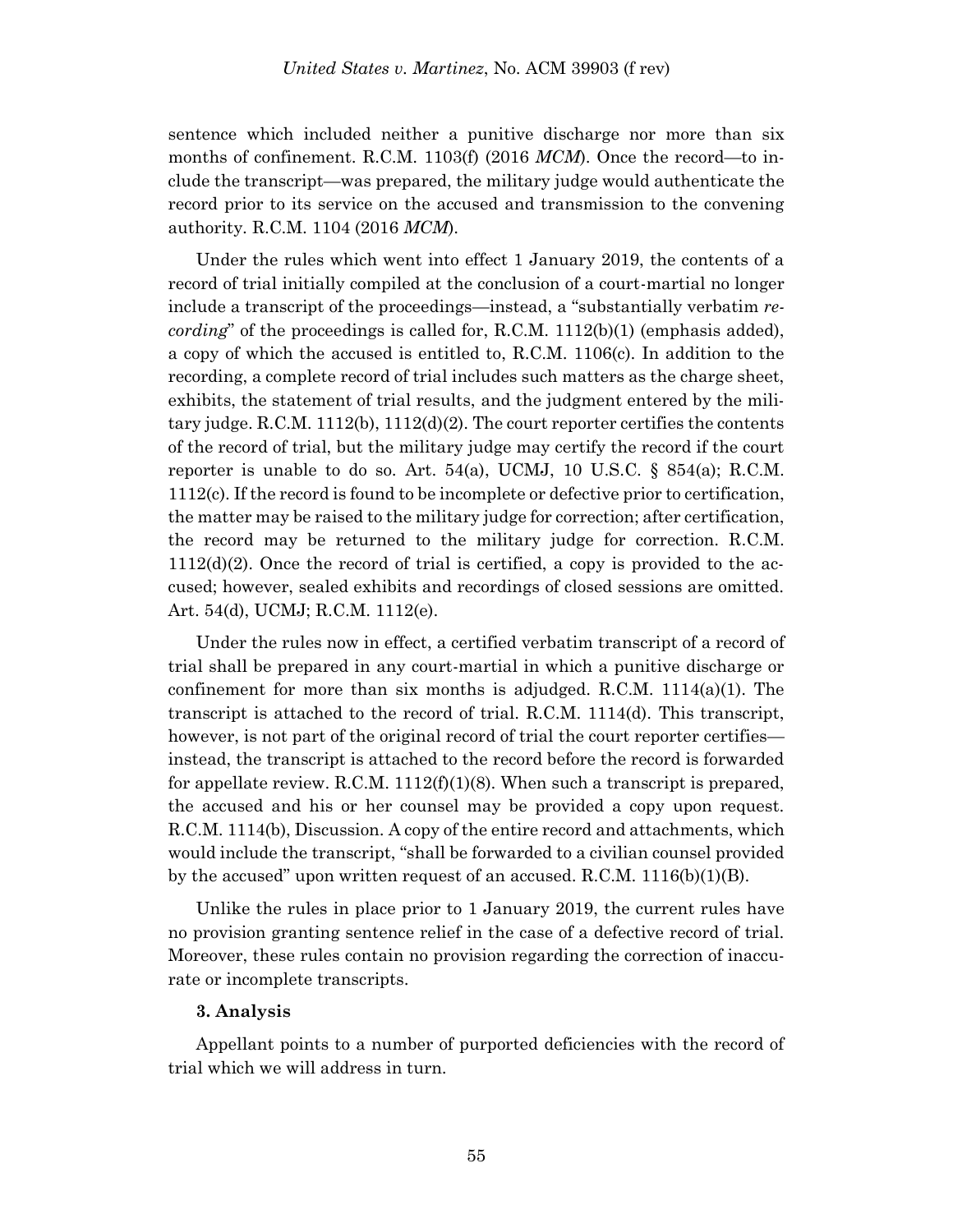First, Appellant contends the record of trial fails to include a video file which was never marked as an appellate exhibit or reviewed by the military judge. This video is discussed in greater detail below in Section II.F., *infra*. In short, the Defense sought permission in a Mil. R. Evid. 412 hearing to question Ms. KT about the contents of a particular video. Trial defense counsel commented that the military judge did not have a copy of the video, and he asked the military judge: "Does the [c]ourt require that or is the [c]ourt willing to take the proffer[?]" The military judge said he did not need to see the video to rule on the motion and that the video would not be attached to the record as an appellate exhibit. The military judge then denied the Defense's motion.

A record of trial includes "any evidence or exhibits considered by the courtmartial in determining the findings or sentence." R.C.M. 1112(b). Nothing in this rule requires inclusion of items never viewed or considered by a military judge on an interlocutory matter. We are aware of no rule, precedent, or other legal authority requiring the attachment of such items to a record, and Appellant cites none. Appellant's claim on this point is without merit.

Second, Appellant notes there are several comments in the court reporter chronology—included in the record—suggesting "various instances of problems encountered" in the preparation of the record.<sup>33</sup> He highlights four particular entries—two entries indicate trial counsel located missing audio; the third states the audio and the "Log Notes" did not match; and the fourth says two of the days of transcript were reviewed "due to significant amounts of missing transcription." Appellant, who has access to the original audio recording of his trial, does not contend the transcript is inaccurate in any way or that the final transcript omits any portion of the trial. Appellant does not explain the relevance, if any, of the comment about the audio and the notes not matching, and we see nothing in the record illuminating the matter. Even if Appellant were to demonstrate the transcript is inaccurate, the current Rules for Courts-Martial afford him no relief because it is the audio recording that is a component of the certified record of trial; the transcript is a matter attached for appellate review under R.C.M. 1112(f). While we can envision a transcript so inaccurate as to amount to prejudicial error, Appellant has not approached that threshold,

<sup>33</sup> The Government's answer and Appellant's reply brief both reference chronologies which were included in the record of trial docketed with our court. The parties have not taken a position as to whether these chronologies are part of the "record" as defined in R.C.M. 1112(b), "attachments for appellate review" under R.C.M. 1112(f), matters that we may consider because both parties have referenced them in their briefs, without objection, or something we may not consider on appeal under *United States v. Jessie*, 79 M.J. 437, 440–41 (C.A.A.F. 2020). We assume without deciding that we may consider the chronologies, as neither party objected to them at any point. *See United States v. Stanton*, 80 M.J. 415, 417 n.2 (C.A.A.F. 2021).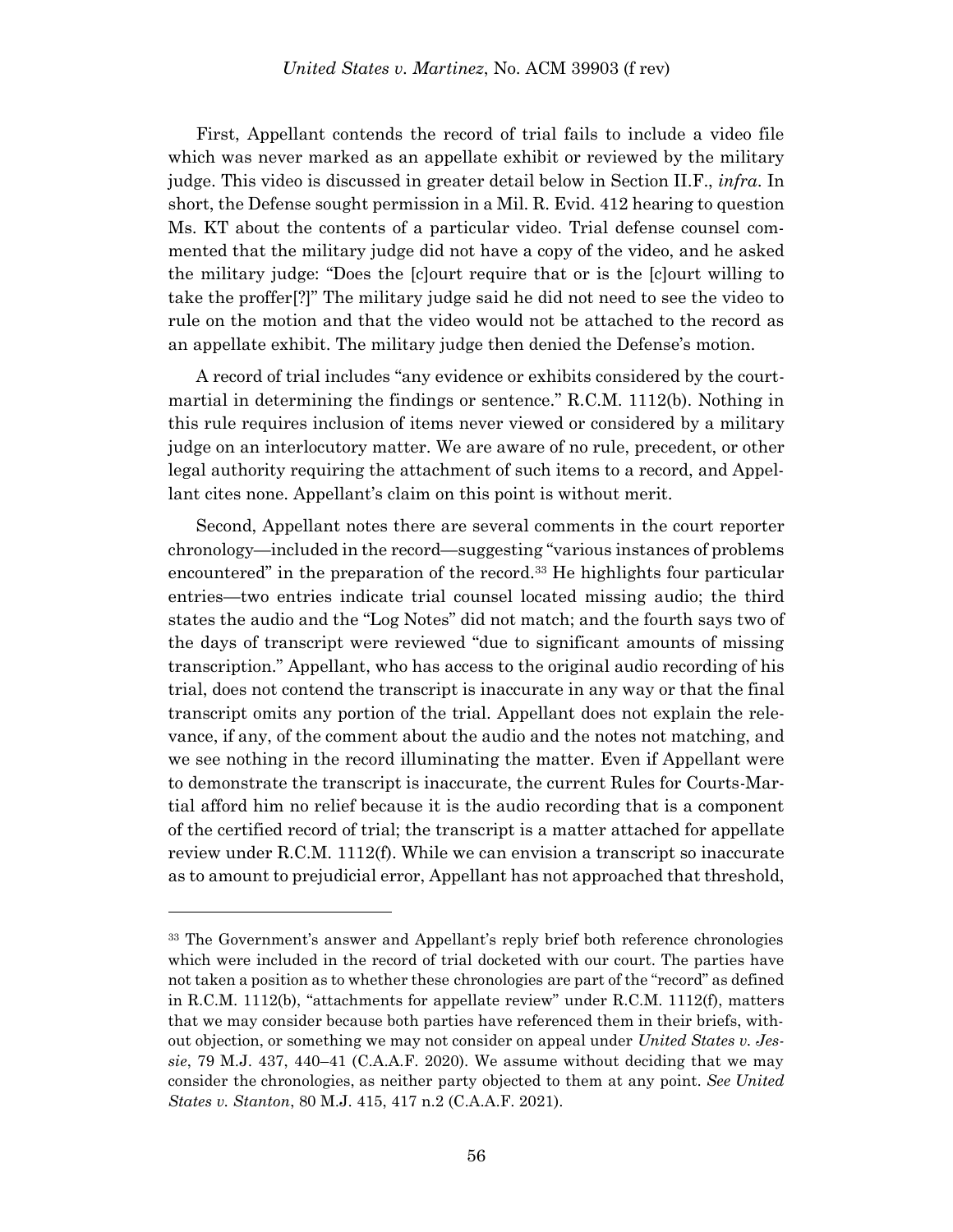and he is not entitled to relief based upon the four comments he identified in the chronology.

Third, although the military judge ordered numerous documents to be sealed during Appellant's court-martial, many were not in fact sealed when the record of trial was assembled. We are aware of this error, as we ordered the documents to be sealed once we discovered them in our review. According to Appellant, he received these documents, unsealed, when he received his record of trial in January 2020. While this was unquestionably an error denoting a lack of diligence in the preparation of the record of trial, Appellant has identified no prejudice he has suffered, and we are aware of none. As such, Appellant is entitled to no relief. Although we grant no relief, we pause to note that it was the military judge who certified this record of trial as being "accurate and complete" on 20 November 2019. The fact that he apparently did not notice the matters he ordered sealed were not actually sealed indicates his review was less than thorough.<sup>34</sup>

Fourth, Appellant states the second page of the Defense's written motion for a mistrial is missing, having been replaced with an email. The record filed with this court, however, suffers no such infirmity—the second page of the motion in that record is the second page of the Defense's motion. Without objection from Appellant, the Government has provided this court with a certificate of receipt in which Appellant's military appellate defense counsel signed for receipt of "disc(s)" containing three items, one of which was the second page of the motion in question. The receipt is dated 13 April 2021, which was more than a month after Appellant filed his assignments of error. Appellant, however, submitted a reply brief on 27 April 2021 and did not revisit this asserted error, indicating to us a lack of prejudice. Having reviewed the page, we conclude Appellant was not prejudiced, especially since he possessed the transcript of the on-the-record discussion of the matter and the military judge's ruling. Although Appellant's copy of the record should have included the missing page, we are not inclined to find prejudicial error from a single errant page out of a ten-volume record, especially when his counsel had the ready ability to inspect the record filed with this court that included the correct page.

Fifth, Appellant states the first segment of a video file of Ms. KT's law enforcement interview "does not play." In response, the Government notes that in the court-martial transcript, trial defense counsel told the military judge

<sup>&</sup>lt;sup>34</sup> We remind all involved with the preparation and certification of records of trial to approach these duties with the careful attention to detail which is warranted by the gravity of military justice proceedings. When matters filed under seal are subsequently released with no protection, the important policy reasons for sealing them are entirely compromised.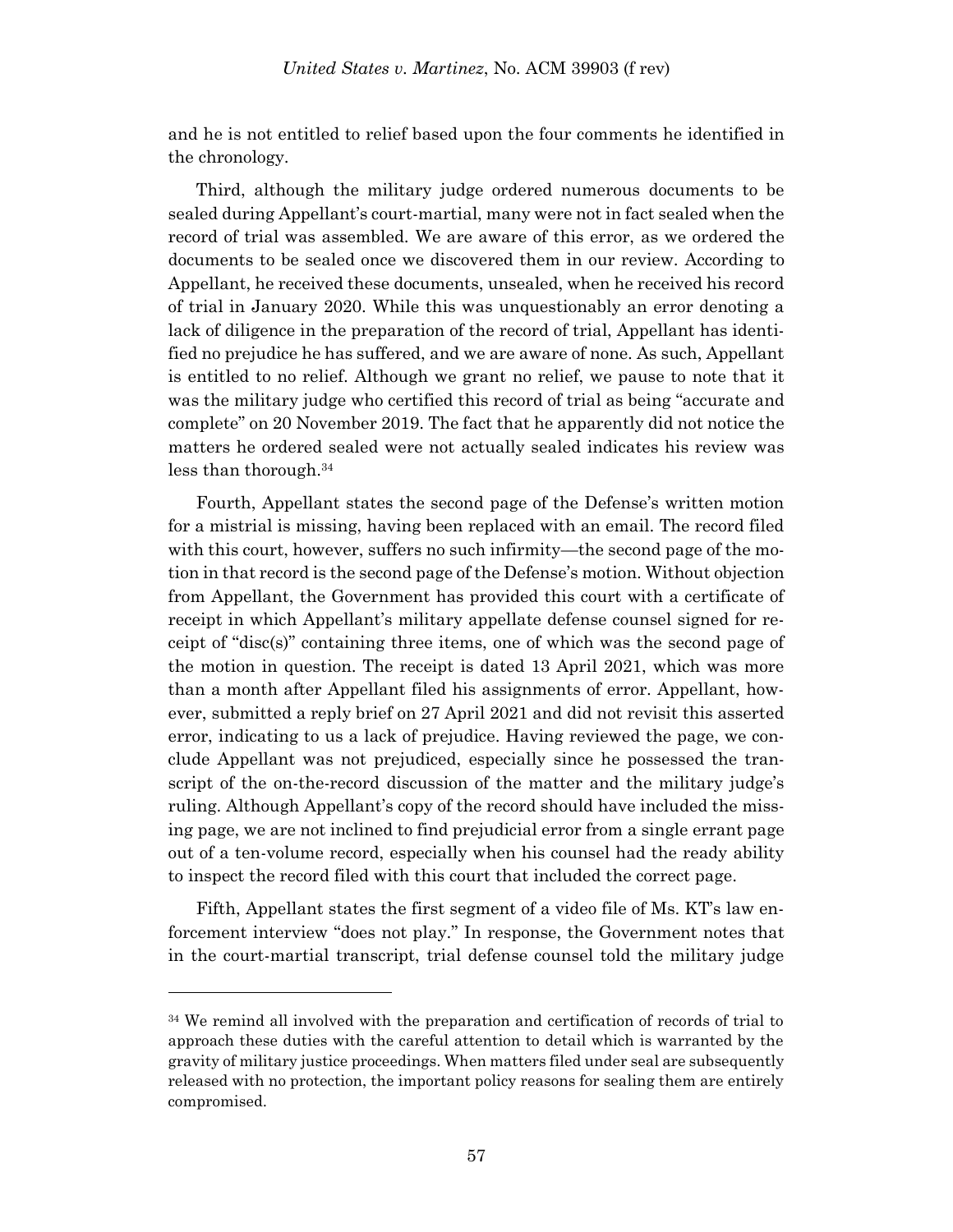which particular video program to use to play back the recording. The Government also avers it gave Appellant's appellate counsel a new copy of the first segment of the interview on 13 April 2021. As with the missing motion page, Appellant did not readdress or attempt to demonstrate prejudice in his reply brief. We note that the recording in the record of trial docketed with this court was readily viewable using the software trial defense counsel specified at trial. Based upon the matters before us, we are unable to determine if Appellant received a corrupted copy of the video file or if his counsel was utilizing incompatible software when attempting to view it. In any event, Appellant has not demonstrated prejudice to his case, and we will not strain to find any.

Sixth, Appellant alleges his copy of the record "does not contain any of the exhibits that were included in the [record] on disc." He identifies one exhibit in particular: Appellate Exhibit XLII. This exhibit, however, is not an electronic exhibit at all; it is a paper copy of a single page of notes taken from the Air Force Office of Special Investigation's report of investigation concerning Appellant's charged offenses. The only electronic evidence in the record docketed with our court is the video recording of Ms. KT's interview with law enforcement agents, and we know Appellant received that item, as he complained about his inability to play the first segment of it. Appellant identifies no exhibits he has not been provided on a disc or otherwise, and we are aware of none. To the extent Appellant is asserting he received copies of paper exhibits only in an electronic format, we would find no prejudice so long as he received the exhibits in either format.

Seventh, Appellant argues a court reporter was required "to attest to the accuracy and completeness of the record of trial." He submits that trial counsel's certification was insufficient because trial counsel "lacked personal knowledge of the specific equipment and versions of the software used" either by the originally detailed court reporter or the other court reporters involved in the transcription. We note as an initial matter Appellant has failed to demonstrate that trial counsel did not actually know what equipment or software the court reporters used. Appellant bases his argument that a court reporter, and not trial counsel, must certify the transcript, on a provision found in Air Force Manual (AFMAN) 51-203, *Records of Trial* (4 Sep. 2018, as amended by Air Force Guidance Memorandum 2019-01, 9 May 2019).<sup>35</sup> We assume, even though Appellant argues here that a court reporter must certify the record of trial, that he is actually referring to the transcript, as the provi-

<sup>35</sup> This was the version of the manual in effect at the time of Appellant's court-martial. It has since been replaced by Department of the Air Force Manual 51-203, *Records of Trial* (21 Apr. 2021).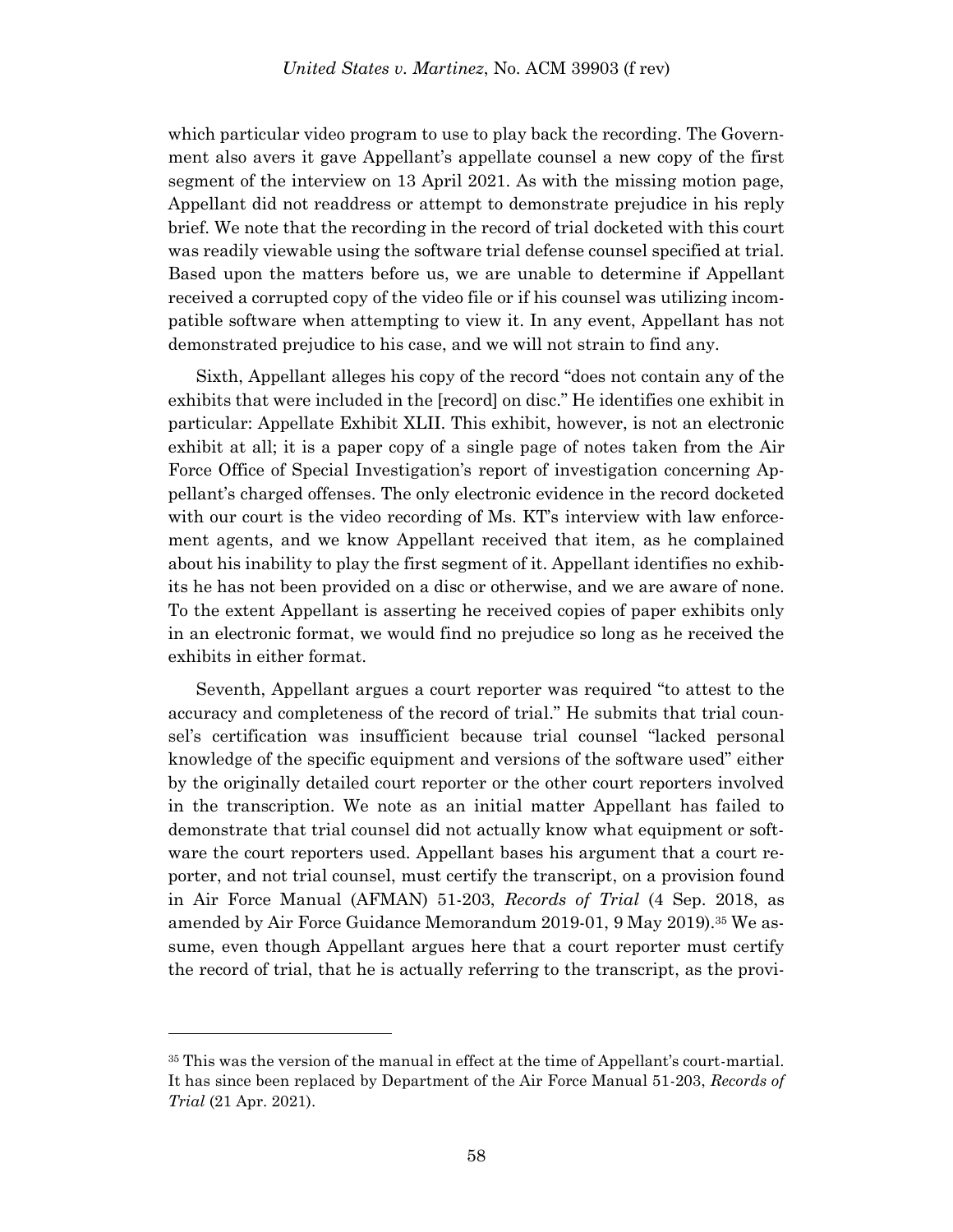sion he highlights calls upon the court reporters involved to "certify[ ] the quality, authenticity of the transcript or portion of the transcript, and method used to transcribe the proceeding." AFMAN 51-203, ¶ 14.14. This AFMAN and the related Guidance Memorandum explain they were issued by order of the Secretary of the Air Force, and compliance with both is mandatory. Given that neither document purports to authorize trial counsel to certify a transcript of court-martial proceedings, trial counsel's certification here arguably ran afoul of their requirements. Appellant has identified no prejudice from this error, and we perceive none—especially because Appellant has access to the recording of his court-martial and he has not identified any transcription errors, let alone demonstrated how any such errors might have prejudiced him.

Lastly, Appellant argues that because of the foregoing claimed errors, "the entire record has been called into question," and we should reassesses his sentence "to a level not exceeding that permissible in a trial reported by a nonverbatim transcript." Appellant relies on the rules in place before 1 January 2019 for this proposition, but as explained above, that sentence remedy for a non-verbatim transcript no longer exists. Our reading of the applicable rules is that the audio recording is now the primary record of the proceedings, and the written transcript of those proceedings is created to facilitate appellate review. A record of trial is complete if it includes the required items listed in R.C.M. 1112(b), and Appellant has not demonstrated any of those items are actually missing, with the exception of a single page of one motion in Appellant's copy of the record of trial—as opposed to the original record which contains no such omission—an error from which Appellant asserts no prejudice, and has, in any event, been remedied. Even if the record was incomplete or defective, the remedy would not be to grant Appellant sentencing relief, but rather, to return the record for correction. Because we *sua sponte* ordered the Government to seal the unsealed matters in the record, the sole remaining defect is the fact the transcript was certified by trial counsel rather than by the court reporters, as required by AFMAN 51-203. Finding no prejudice to Appellant flowing from this shortcoming, we grant no relief. *See* Article 59(a), UCMJ, 10 U.S.C. § 859(a).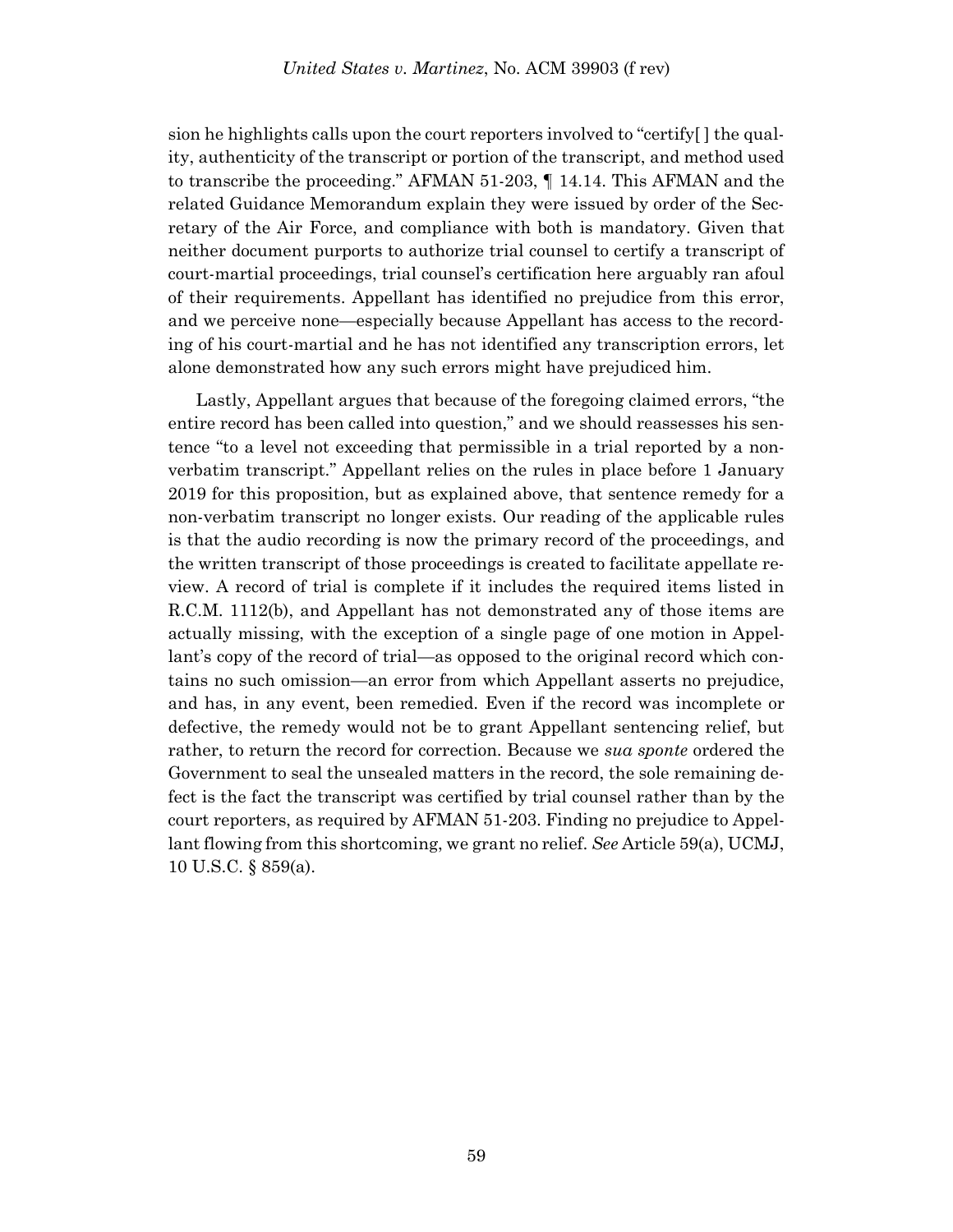### **F. Military Judge's Ruling on Explicit Videos**

Appellant personally raises the claim that the military judge erred in ruling evidence regarding sexually explicit mobile phone videos was inadmissible under Mil. R. Evid. 412.<sup>36</sup>

### **1. Additional Background**

l

Prior to trial, the Defense sought permission, via written motion, to admit evidence that Appellant and Ms. KT had recorded their consensual sexual conduct the weekend of the charged assault. <sup>37</sup> The Defense offered four theories for the admissibility of the evidence. First, the Defense argued the fact Appellant and Ms. KT recorded their conduct—taken together with all other consensual conduct between the two—was evidence Ms. KT actually consented to the conduct forming the basis of the alleged assault, or that Appellant was reasonably mistaken as to whether she had consented or not. Second, the Defense postulated that one or more of the videos might be recordings of the alleged assault itself and would be evidence no assault occurred. However, pointing to the Government's denial of the Defense expert computer assistance, trial defense counsel conceded they were unable to specifically determine when the recordings were made. Third, the Defense argued the videos would "serve two crucial impeachment functions" by demonstrating possible motives for Ms. KT to make a false allegation of sexual assault. In essence, the Defense suggested Ms. KT regretted participating in the recordings, and she might have accused Appellant of assaulting her in order to persuade Appellant to dispose of the recordings. The other theory advanced by the Defense was that one of the recordings depicted Ms. KT making a comment which could be interpreted as a desire to have unprotected sex with Appellant. Thus, the theory continued, when Ms. KT later came to regret having had unprotected sex with Appellant, and after she used an emergency contraceptive, she falsely accused him of sexually assaulting her.

Finally, the Defense argued the recordings should be available to Appellant to confront Ms. KT by challenging her credibility with prior inconsistent statements. The Defense asserted that during the investigation, Ms. KT discussed the videos with investigators, and she told them she did not agree to or assist

<sup>36</sup> This issue was raised during a closed hearing, the transcript of which was sealed by the military judge. We limit our discussion of sealed material to that which is necessary for our analysis.

<sup>&</sup>lt;sup>37</sup> The parties alternated between referring to multiple videos and referring to just a single video. For purposes of our analysis, we will assume there was more than one video.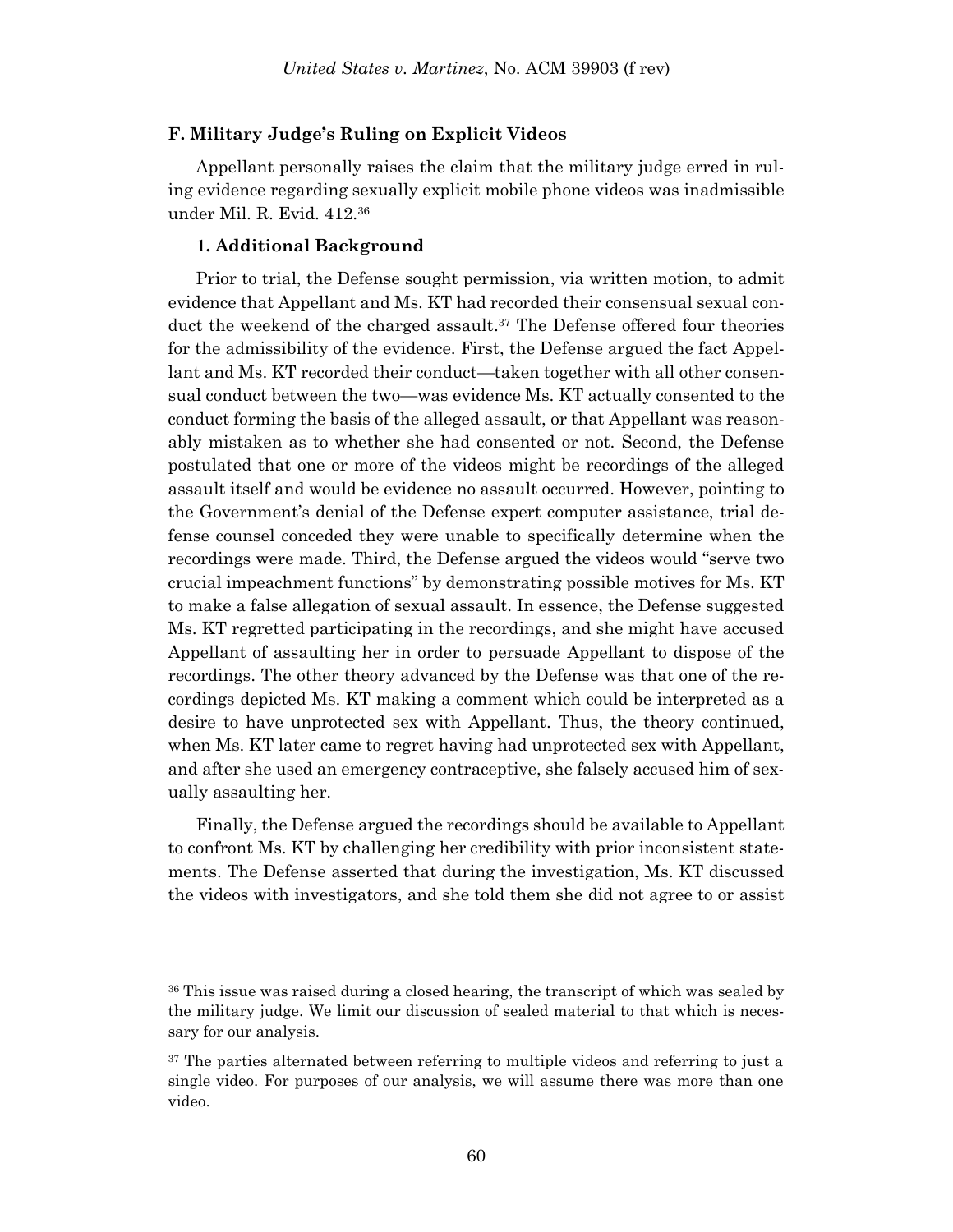in making the recordings. The Defense further asserted Ms. KT told investigators she took the phone away from Appellant when she realized he was using it to record the two of them. The Defense claimed that one video showed Ms. KT actively participated in the filming and argued that Ms. KT's purportedly untruthful statements to the investigators implicated Appellant's constitutional confrontation rights, insofar as they implicated Ms. KT's credibility and the overall veracity of her allegations.

In their written motion, trial defense counsel offered conflicting statements about whether they wished to admit the videos themselves into evidence or to simply ask Ms. KT about them. At one point, the motion states, "To be clear . . . the Defense is not seeking to play this tape for members—but rather cross examine [Ms. KT] about its existence, content, and her state of mind when making it." In the very next paragraph, however, the Defense argued the members "would be lost in the dark as to the true nature of the quickly-escalating sexual relationship between [Ms. KT] and [Appellant] if they do not get to observe the actual sex between the two." In the next paragraph, the Defense stated, "at least cross examination about these videos should be permitted," and only "the video of the charged event" should be admitted as substantive evidence or impeachment. When discussing the admissibility of the recording with the military judge, trial defense counsel said, "I apologize if I didn't make that clear. I do not intend to play the video. We are asking for the [c]ourt's permission to be able to ask questions about the video."

Trial counsel objected to any discussion of the videos, arguing in their written response to the Defense's motion that the fact Ms. KT and Appellant may have agreed to record sexual contact had "marginal probative value" but "an exceptionally strong risk of prejudice."<sup>38</sup> The Government did not specifically address the Defense's theories of admissibility of the videos.

During the motions hearing on Friday, 23 August 2019, the military judge expressed skepticism that the Defense should be allowed to impeach Ms. KT with respect to what she told the investigators about the videos. He told trial defense counsel,

You can't just simply ask someone a question about something that you know they're going to say something about that—that opens the door to be able to bring in extrinsic evidence of the falsity. The purpose about asking about this particular instance

<sup>38</sup> Ms. KT, through her special victims' counsel, objected to admission of the videos, but did not object to being questioned about whether she made inconsistent statements with respect to them.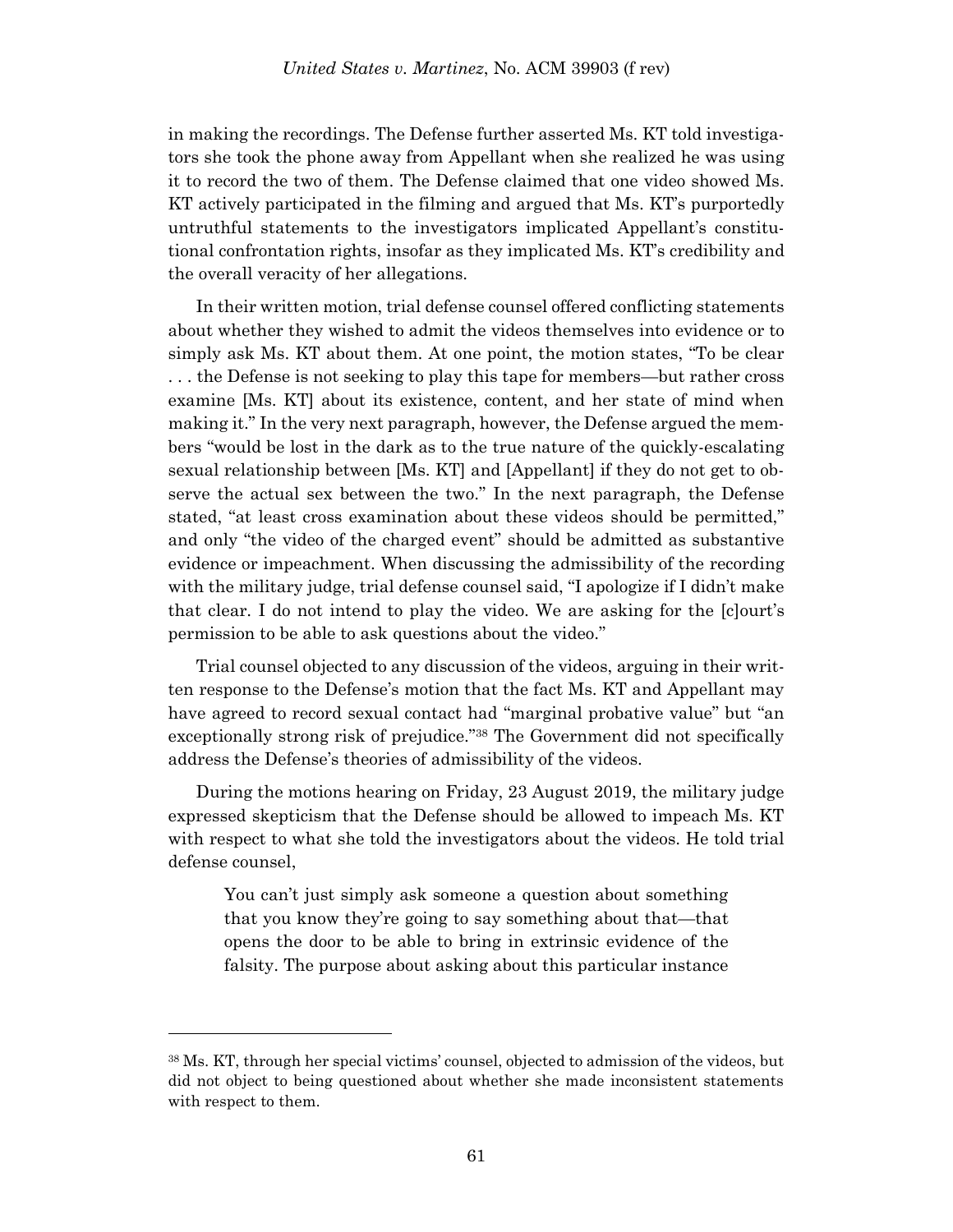in the first place would have to satisfy, at a minimum, the relevancy standards necessary before you can even ask about this. If this is independently irrelevant, you don't necessarily get to talk about it.

The military judge did not view the videos or have them marked as appellate exhibits. Nonetheless, the military judge made findings of fact regarding the contents of one video in his written ruling on the Defense's motion. His description of the video's contents largely tracked the Defense's proffer of what the video depicted, thus indicating Ms. KT may not have been truthful to the investigators. He did not, however, make any findings of fact regarding Ms. KT's statements to the investigators. The military judge ruled evidence about the video was inadmissible under Mil. R. Evid. 412(b)(2) as it did not make it any more or less likely that Appellant had a reasonable mistake of fact as to Ms. KT's consent with respect to the charged assault. The military judge also ruled the evidence was not constitutionally required, but he did not explain his rationale for that conclusion. The military judge did not discuss at all trial defense counsel's desire to impeach Ms. KT with the purportedly false statement she made to the investigators about the recordings. Although the "law" section of the military judge's ruling set out the principles of impeachment by contradiction and an accused's constitutional right to confront witnesses, his "discussion" section did not address these matters with respect to the recordings.

# **2. Law**

We review a military judge's ruling that excludes evidence under Mil. R. Evid. 412 for an abuse of discretion. *United States v. Erikson*, 76 M.J. 231, 234 (C.A.A.F. 2017) (citation omitted).

Under Mil. R. Evid. 412, evidence of an alleged victim's sexual predisposition and evidence that an alleged victim engaged in other sexual behavior is generally inadmissible. Mil. R. Evid. 412(a). The intent of the rule is to "shield victims of sexual assaults from the often embarrassing and degrading crossexamination and evidence presentations common to sexual offense prosecutions." *United States v. Ellerbrock*, 70 M.J. 314, 318 (C.A.A.F. 2011) (original alteration, internal quotation marks, and citations omitted). One exception to this rule is when evidence is offered to prove consent. Mil. R. Evid.  $412(b)(2)$ . A second exception is when exclusion of the evidence would violate an accused's constitutional rights. Mil. R. Evid.  $412(b)(3)$ . In order to show that the exclusion of evidence would violate an accused's constitutional rights, the accused must show that the evidence is relevant, material, and favorable to his defense, "and thus whether it is necessary." *United States v. Banker*, 60 M.J. 216, 222 (C.A.A.F. 2004) (internal quotation marks and citation omitted). The term "favorable" means the evidence is "vital." *United States v. Smith*, 68 M.J. 445, 448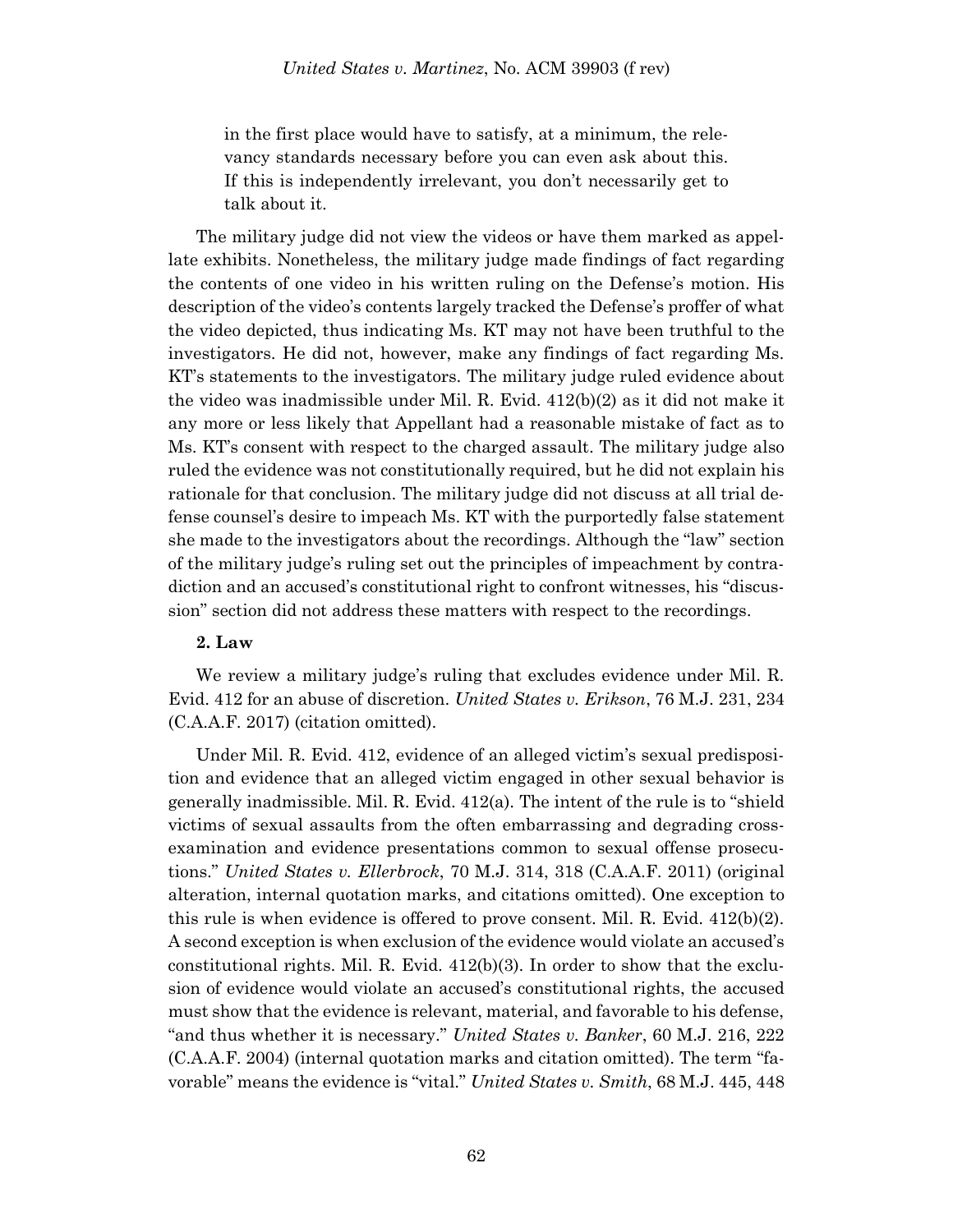(C.A.A.F. 2010) (citations omitted). It is the defense's burden to demonstrate an exception applies. *Banker*, 60 M.J. at 223.

Evidence which is relevant under Mil. R. Evid. 412(b)(2) may be admissible if the military judge determines the probative value of such evidence outweighs the danger of unfair prejudice to the victim's privacy and otherwise outweighs the dangers of unfair prejudice under a Mil. R. Evid. 403 analysis. Mil. R. Evid. 412(c)(3). Evidence falling under the Mil. R. Evid. 412(b)(3) exception is not weighed against a victim's privacy and is instead only analyzed under Mil. R. Evid. 403. *Id*. Evidence challenging the credibility of key government witnesses may fall under this exception. *See, e.g.*, *United States v. Williams*, 37 M.J. 352, 360–61 (C.M.A. 1993).

Under the Sixth Amendment, an accused has the right to confront the witnesses against him or her. This right necessarily includes the right to crossexamine those witnesses, which "is the principal means by which the believability of a witness and the truth of his testimony are tested." *Davis v. Alaska*, 415 U.S. 308, 316 (1974). However, judges "retain wide latitude . . . to impose reasonable limits on such cross-examination based on concerns about, among other things, harassment, prejudice, confusion of the issues, the witness'[s] safety, or interrogation that is repetitive or only marginally relevant." *United States v. Gaddis*, 70 M.J. 248, 256 (C.A.A.F. 2011) (alteration in original) (quoting *Delaware v. Van Arsdall*, 475 U.S. 673, 679 (1986)). The test for determining whether an accused's confrontation clause rights have been violated is whether a "reasonable jury might have received a significantly different impression of [the witness]'s credibility had [defense counsel] been permitted to pursue his proposed line of cross-examination." *Id*. (alterations in original) (quoting *Van Arsdall*, 475 U.S. at 680).

Military judges may permit counsel to inquire about specific instances of a witness's conduct on cross-examination if they are probative of the witness's character for truthfulness or untruthfulness. Mil. R. Evid. 608(b). Extrinsic evidence of such is generally inadmissible. *Id*. Military judge's rulings which limit cross-examination under Mil. R. Evid. 608(b) are reviewed for an abuse of discretion. *United States v. Stavely*, 33 M.J. 92, 94 (C.M.A. 1991). However, when an error at trial is of constitutional dimensions, we assess de novo whether the error was harmless beyond a reasonable doubt. *United States v. Prasad*, 80 M.J. 23, 29 (C.A.A.F. 2020).

#### **3. Analysis**

On appeal, Appellant argues the military judge did "not consider and analyze the facts presented to him regarding [Ms. KT's] claim to [investigators] about the nonconsensual nature of the recording," and therefore abused his discretion. The Government contends that Ms. KT's statement to investigators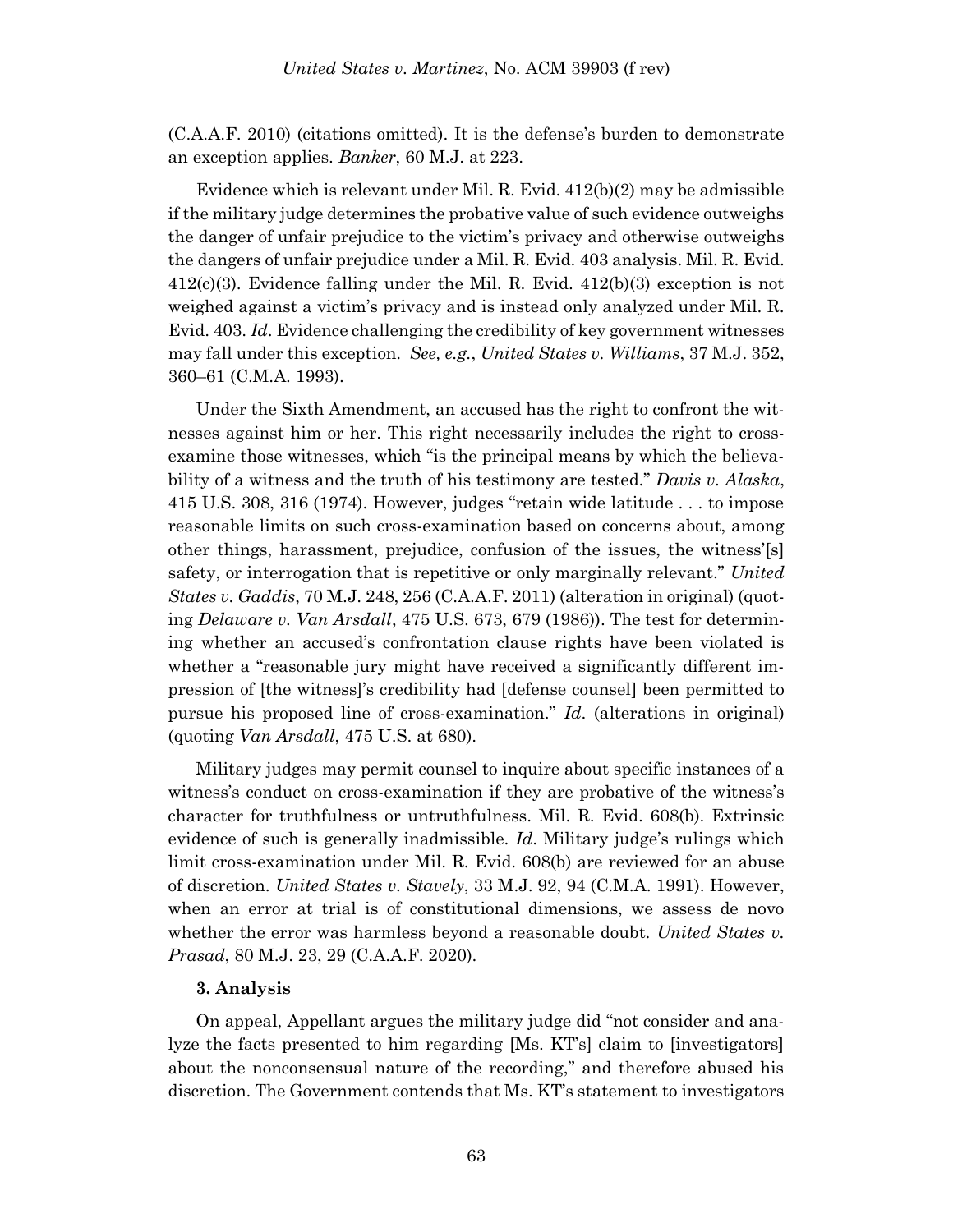was more ambiguous than the Defense claims, that the matter was collateral, and that, in any event, the military judge's ruling was correct under Mil. R. Evid. 412.

As the sole witness to the charged assault, Ms. KT's credibility was a critical issue in Appellant's court-martial. *See, e.g.*, *United States v. Jasper*, 72 M.J. 276, 281 (C.A.A.F. 2013) (noting, in a child sexual assault case, "[t]here is little question that . . . the credibility of the putative victim is of paramount importance"). Indeed, we would think it the rare and unusual case where an accuser's credibility is *not* an issue available for defense exploration at trial. We agree that to the extent Ms. KT made false statements to investigators in the midst of an interview about the charged offense, and about matters closely related to that offense, such would reflect poorly on her character for truthfulness. *See, e.g.*, *United States v. Montgomery*, 56 M.J. 660, 667 (A. Ct. Crim. App. 2001) ("[W]hether or not an individual lies to a police officer is highly probative of that individual's veracity."). Given the significance of Ms. KT's credibility, Appellant's right to confront her by attacking that credibility was impaired by the military judge's prohibition of the Defense's proposed crossexamination.

Ordinarily, we would grant military judges deference with respect to rulings on such evidence, but the military judge here did not analyze this proposed use of the evidence at all; instead, he focused on whether the evidence was admissible under a theory of consent under Mil. R. Evid. 412(b)(2). Although he found that the evidence was not "constitutionally required," this finding was made almost in passing in the middle of a longer discussion about whether the evidence related to consent or a mistaken belief of consent. The Defense, however, articulated that an alternate purpose of the evidence was to undermine Ms. KT's credibility by cross-examining her about purportedly false statements she made about the evidence. As explained above, one of the Defense's overarching theories was that Ms. KT fabricated the assault, and she possibly did so under the influence of her mother. Thus, the motive and desire to use the evidence to impeach Ms. KT's character for truthfulness or to establish a character of untruthfulness was plainly articulated by the Defense. Because the military judge's ruling did not address this theory of admissibility, the military judge likewise did not conduct a Mil. R. Evid. 403 analysis of the probative value of allowing the Defense's proposed cross-examination to undermine Ms. KT's credibility. Her credibility was a critical issue at trial, and upon our de novo review, we find the military judge erred in concluding the exclusion of apparently false statements made by Ms. KT during her interview with law enforcement would not violate Appellant's constitutional rights.

Having found error related to Appellant's constitutional right to confront one of the witnesses against him, we turn to our assessment of whether or not